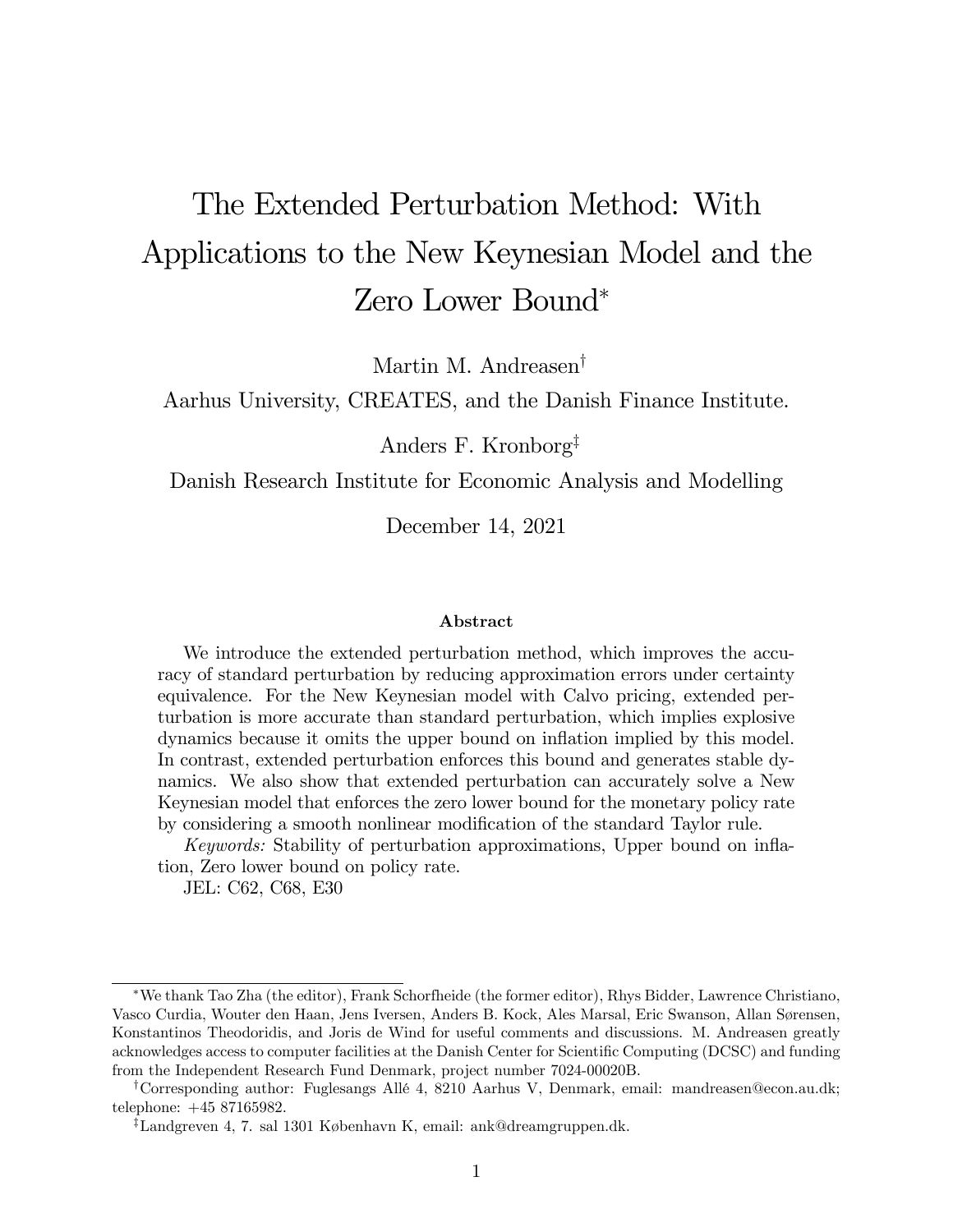# 1 Introduction

The solution to dynamic stochastic general equilibrium (DSGE) models is frequently approximated by the perturbation method to obtain higher-order Taylor series expansions of the policy function. The popularity of this approximation is mainly explained by its ability to i) preserve nonlinearities in the model, ii) improve parameter identification compared to a linearized solution, and iii) capture effects of uncertainty to explore determinants of risk premia and implications of uncertainty shocks (see An and Schorfheide (2007), Kim and Ruge-Murcia (2009), Fernández-Villaverde, Guerrón-Quintana, Rubio-Ramírez, and Uribe (2011), Rudebusch and Swanson (2012), among others).

Despite the widespread use of second- and third-order perturbation approximations, it is well-known that they often generate explosive dynamics even when the corresponding linearized solution is stable. The perturbation approximation may also struggle to preserve key properties of the true solution such as monotonicity and convexity, as emphasized by Haan and Wind (2012). These findings suggest that the second- and third-order perturbation approximations currently applied in the literature may not always be sufficiently accurate. A tractable alternative that preserves the stability of the true solution, but not necessarily its monotonicity and convexity, is to apply a pruning scheme, as proposed by Kim, Kim, Schaumburg, and Sims (2008) for models approximated to second order and extended to higher order by Haan and Wind (2012), Andreasen, Fernandez-Villaverde, and Rubio-Ramirez (2018), and Lombardo and Uhlig (2018).

The contribution of the present paper is to improve the accuracy of the perturbation approximation by combining it with the extended path of Fair and Taylor (1983). This is done by decomposing the policy function into i) a deterministic component under certainty equivalence and ii) a stochastic component containing the effects of uncertainty. The perturbation method is currently applied to approximate both parts of the policy function. However, a relatively low Taylor series expansion of the certainty equivalent component (e.g., to second or third order) may generate unnecessary approximation errors, given that this part of the policy function can be computed very accurately by the extended path at a small computational cost. Based on this observation, we propose to compute the certainty equivalent component of the policy function by the extended path, whereas the stochastic part of the policy function remains approximated by standard perturbation. We name this combined solution method extended perturbation, which improves the accuracy of standard perturbation by reducing approximation errors under certainty equivalence.

The approximation order in extended perturbation is determined by the order of the polynomial used for the stochastic part of the policy function. For a first- and second-order approximation, we show that extended perturbation gives a stable solution, provided the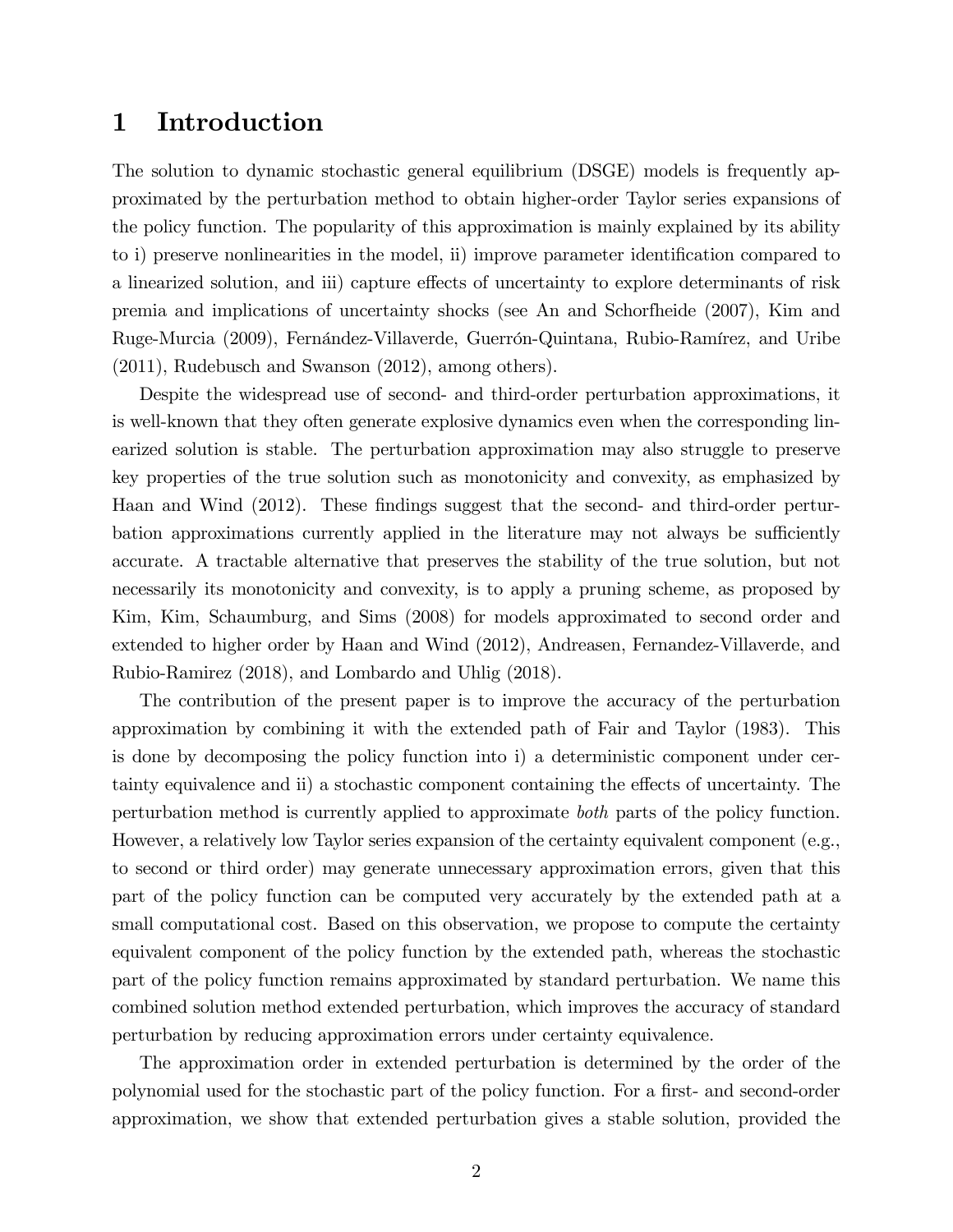model is stable under certainty equivalence. This result does not generalize beyond second order due to the local nature of the uncertainty correction from standard perturbation. We therefore present a test for stability, and a simple procedure to ensure stability if the approximation does not pass this stability test.

Using a standard New Keynesian model with Calvo pricing, we show that extended perturbation is more accurate than standard perturbation when using approximations up to fifth order. We also find that extended perturbation is stable even when standard perturbation explodes. To understand this difference, we use our stability test to locate critical state configurations that lead to explosive dynamics. The analysis shows that standard perturbation is unable to account for an upper bound on inflation with Calvo pricing, and this leads to an explosive price-ináation spiral in the approximation. This upper bound on ináation has been largely ignored in the literature, but extended perturbation properly accounts for this bound and hence generates a stable approximation.

In an empirical application, we enforce the zero lower bound (ZLB) for the monetary policy rate in the New Keynesian model by proposing a smooth nonlinear modification of the existing Taylor rule. Higher-order perturbation methods are well-suited for solving this model, because the proposed Taylor rule does not introduce a kink, as implied by the widely used shadow rate specification (see Gust, Herbst, Lopez-Salido, and Smith (2017), Arouba, Cuba-Borda, and Schorfheide (2018), among many others). We then show that this modified version of the New Keynesian model can generate long stays at the ZLB and is easy to solve using extended perturbation, which provides a very accurate solution.

The paper proceeds as follows. Section 2 presents the extended perturbation method, and Section 3 studies its stability. Section 4 analyzes accuracy and stability of this approximation for a standard New Keynesian model. The computational issues related to extended perturbation are discussed in Section 5, and Section 6 presents our ZLB application. Section 7 concludes.<sup>1</sup>

# 2 The Extended Perturbation Method

We start by introducing the considered class of DSGE models in Section 2.1. The extended perturbation method is presented in Section 2.2, while Section 2.3 and 2.4 provide an analytical and numerical example, respectively. We finally compare extended perturbation to other approximation methods in Section 2.5.

<sup>&</sup>lt;sup>1</sup>We also provide a MATLAB package that implements the extended perturbation approximation up to fifth order.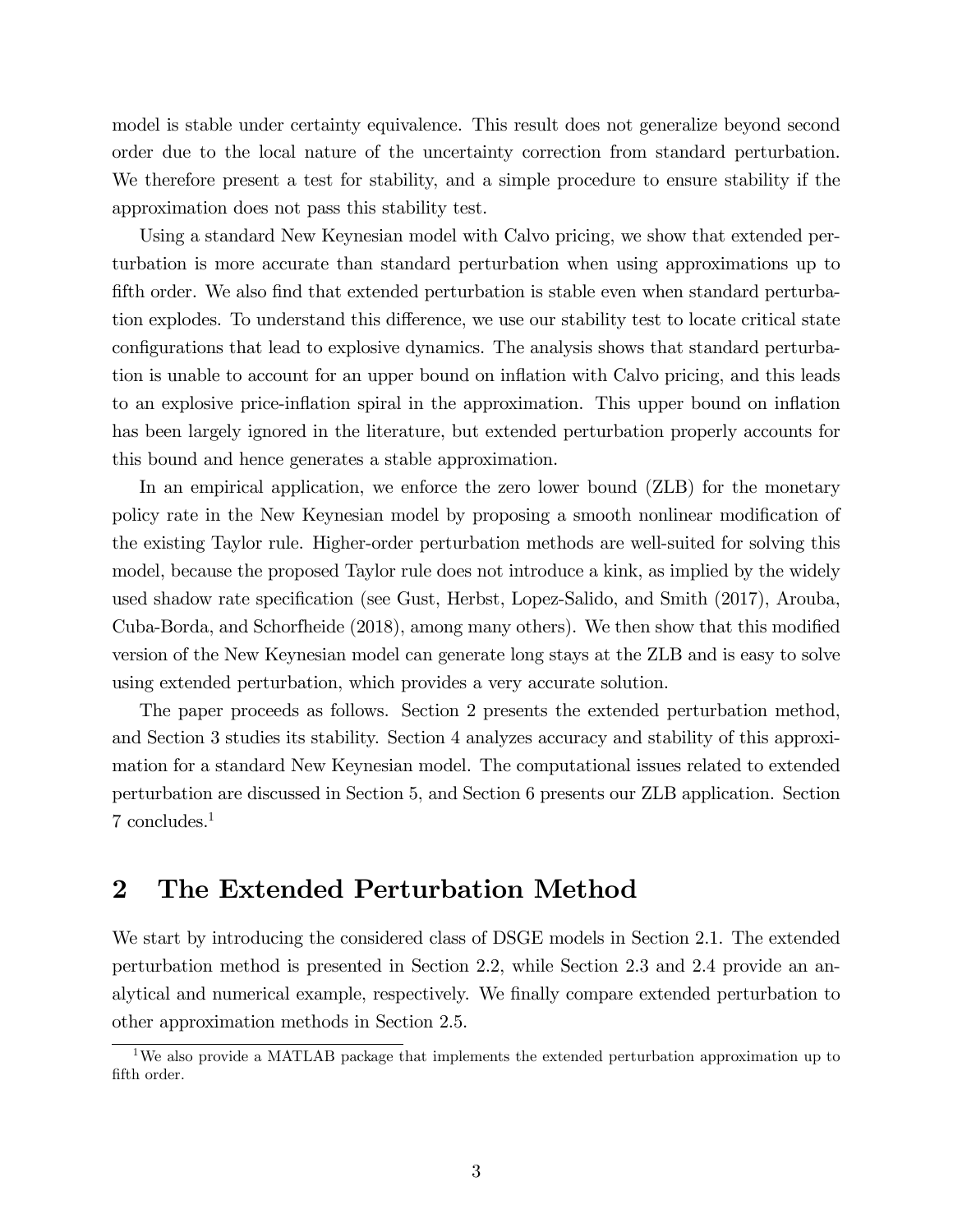# 2.1 DSGE Models

We consider the broad class of DSGE models which can be expressed as

$$
\mathbb{E}_{t}\left[\mathbf{f}\left(\mathbf{x}_{t},\mathbf{x}_{t+1},\mathbf{y}_{t},\mathbf{y}_{t+1}\right)\right]=\mathbf{0},\tag{1}
$$

where  $\mathbb{E}_t$  denotes the conditional expectation given information available in period t. The state vector  $\mathbf{x}_t$  with dimension  $n_x \times 1$  belongs to the Borel set  $\mathcal{X}_x \subseteq \mathbb{R}^{n_x}$ . The control variables are stored in  $y_t$  with dimension  $n_y \times 1$  and  $y_t \in \mathcal{X}_y$ , where  $\mathcal{X}_y$  refers to the Borel subset of  $\mathbb{R}^{n_y}$ . We further let  $n_x + n_y = n$ . The function **f** maps elements from  $\mathcal{X}_x \times \mathcal{X}_x \times \mathcal{X}_y \times \mathcal{X}_y$ into  $\mathbb{R}^n$ , and we assume that this mapping is at least m times differentiable, where m will be used below to indicate the approximation order of the model.

We further let  $\mathbf{x}_t \equiv \begin{bmatrix} \mathbf{x}'_{1,t} & \mathbf{x}'_{2,t} \end{bmatrix}'$ , where  $\mathbf{x}_{1,t}$  contains the endogenous state variables and  $\mathbf{x}_{2,t}$  denotes the exogenous states. The dimensions of these vectors are  $n_{x_1} \times 1$  and  $n_{x_2} \times 1$ , respectively, with  $n_{x_1} + n_{x_2} = n_x$ . The dynamics of  $\mathbf{x}_{2,t}$  are given by

$$
\mathbf{x}_{2,t+1} = \mathbf{\Gamma}\left(\mathbf{x}_{2,t}\right) + \sigma \bar{\boldsymbol{\eta}} \boldsymbol{\epsilon}_{t+1},\tag{2}
$$

where the function  $\Gamma$  maps elements from the Borel set  $\mathcal{X}_{x_2} \subseteq \mathbb{R}^{n_x}$  into  $\mathcal{X}_{x_2}$  and is required to be at least m times differentiable. The innovations  $\epsilon_{t+1}$  belong to the Borel set  $\mathcal{X}_{\epsilon} \subseteq$  $\mathbb{R}^{n_x}$  and has dimension  $n_{\epsilon} \times 1$ . These innovations are assumed to be independent and identically distributed with zero mean and a unit covariance matrix, i.e.  $\epsilon_{t+1} \sim \mathcal{IID}(\mathbf{0}, \mathbf{I}).$ We also require that each element of  $\epsilon_{t+1}$  has a finite mth moment to compute the standard perturbation approximation up to mth order. The function  $\Gamma$  must be specified such that it generates a stable process for  $\mathbf{x}_{2,t}$ .<sup>2</sup> In linear systems, this corresponds to requiring that all eigenvalues of the Jacobian  $\partial \Gamma / \partial x'_{2,t}$  lie inside the unit circle. For nonlinear systems,  $\Gamma$  must satisfy the general stability condition for nonlinear first-order Markov processes provided below in Section 3.1.

We focus on models with a unique and globally stable solution that has one steady state. This implies that we do not consider models with multiple steady states, local indeterminancy as in Lubik and Schorfheide (2004), and models with limit cycles around an unstable steady state as in Beaudry, Galizia, and Portier  $(2016)$ , which can be solved by various modifications of standard perturbation.

<sup>&</sup>lt;sup>2</sup>This implies that trends may only be included in the considered class of DSGE models if a given model after re-scaling has an equivalent representation without trending variables. A similar requirement is needed to apply the standard perturbation method (see, for instance, King and Rebelo (1999)).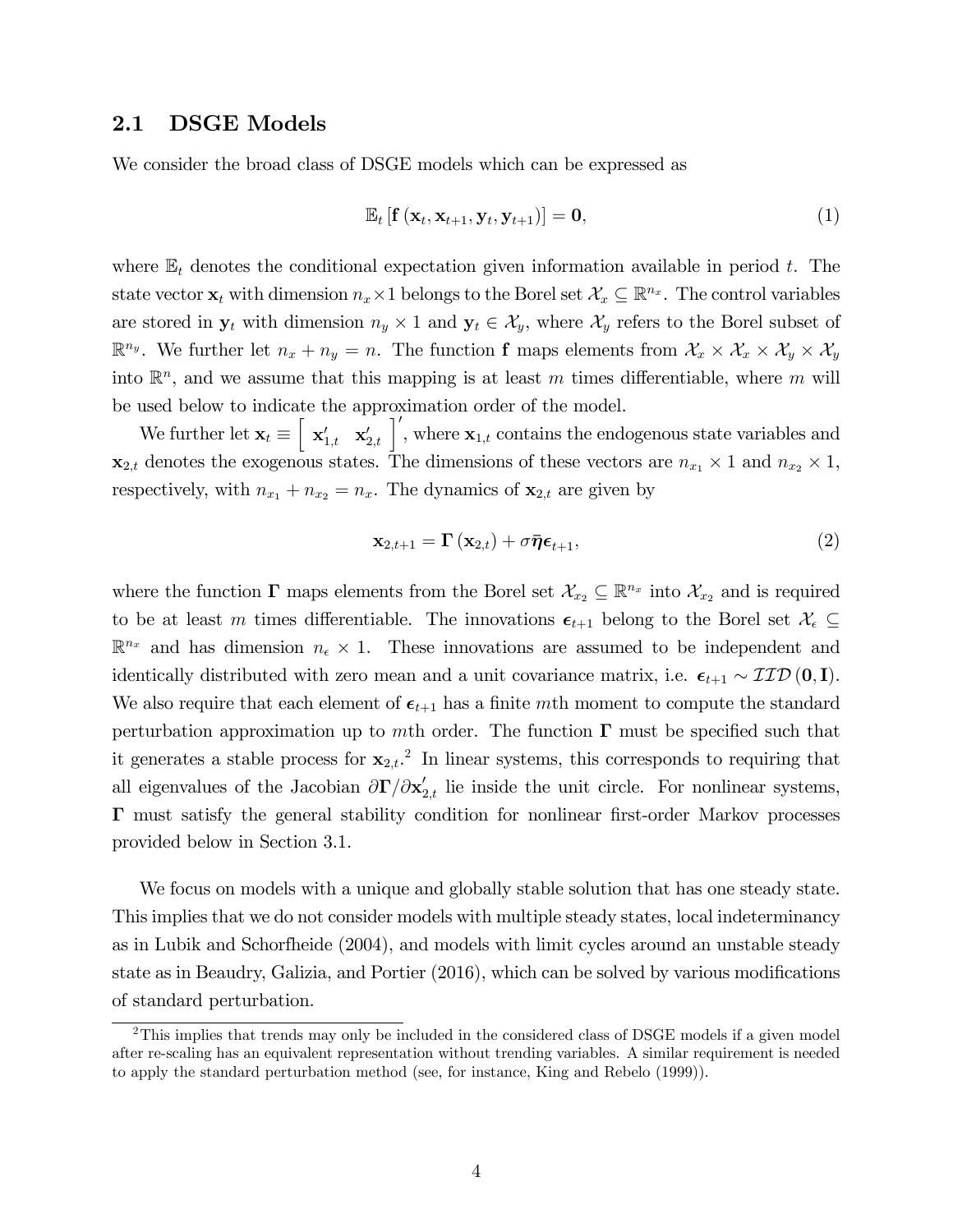The exact solution to the considered class of DSGE models may then be expressed as

$$
\mathbf{y}_t = \mathbf{g}\left(\mathbf{x}_t, \sigma\right) \tag{3}
$$

$$
\mathbf{x}_{t+1} = \mathbf{h} \left( \mathbf{x}_t, \sigma \right) + \sigma \boldsymbol{\eta} \boldsymbol{\epsilon}_{t+1}
$$
\n
$$
\boldsymbol{\eta} \equiv \begin{bmatrix} \mathbf{0}_{n_{x_1} \times n_{\epsilon}} \\ \bar{\boldsymbol{\eta}} \end{bmatrix}.
$$
\n(4)

The assumption that innovations enter linearly in (2) and (4) is without loss of generality, because the state vector may be extended to account for nonlinearities between  $\mathbf{x}_t$  and  $\boldsymbol{\epsilon}_{t+1}$ as shown by Andreasen (2012). The perturbation parameter  $\sigma \geq 0$  scales the square root of the covariance matrix for the innovations  $\eta$  with dimension  $n_x \times n_{\epsilon}$  and enables us to capture effects of uncertainty in the policy functions. In particular, when  $\sigma = 0$  we get the deterministic model under certainty equivalence, i.e.

$$
\mathbf{g}^{CE}(\mathbf{x}_t) \equiv \mathbf{g}(\mathbf{x}_t, \sigma = 0) \n\mathbf{h}^{CE}(\mathbf{x}_t) \equiv \mathbf{h}(\mathbf{x}_t, \sigma = 0),
$$
\n(5)

whereas the model with uncertainty is obtained by letting  $\sigma = 1$ . Unfortunately, the policy functions  $g$  and  $h$  in (3) and (4) are generally unknown and must be approximated.

# 2.2 The Extended Perturbation Method

This paper builds on the observation that the policy functions can be decomposed into two parts: i) a certainty equivalent solution and ii) a stochastic component, which we define as the difference between the true solution and the certainty equivalent solution. That is,

$$
\mathbf{g}^{stoch}(\mathbf{x}_t, \sigma) \equiv \mathbf{g}(\mathbf{x}_t, \sigma) - \mathbf{g}^{CE}(\mathbf{x}_t)
$$
  
\n
$$
\mathbf{h}^{stoch}(\mathbf{x}_t, \sigma) \equiv \mathbf{h}(\mathbf{x}_t, \sigma) - \mathbf{h}^{CE}(\mathbf{x}_t),
$$
\n(6)

where  $g^{stoch}$  and  $h^{stoch}$  denote the stochastic part of the policy function, as indicated by the superscript. Inserting (6) into (3) and (4), the exact solution may be expressed as

$$
\mathbf{y}_{t} = \mathbf{g}^{CE} \left( \mathbf{x}_{t} \right) + \mathbf{g}^{stoch} \left( \mathbf{x}_{t}, \sigma \right) \tag{7}
$$

$$
\mathbf{x}_{t+1} = \mathbf{h}^{CE} \left( \mathbf{x}_t \right) + \mathbf{h}^{stoch} \left( \mathbf{x}_t, \sigma \right) + \sigma \boldsymbol{\eta} \boldsymbol{\epsilon}_{t+1}.
$$

Following the work of Judd and Guu (1997), the perturbation method is usually applied to approximate both  $(g^{CE}, h^{CE})$  and  $(g^{stoch}, h^{stoch})$  at the steady state (ss), i.e. at  $\mathbf{x}_{ss} = \mathbf{x}_{t+1} =$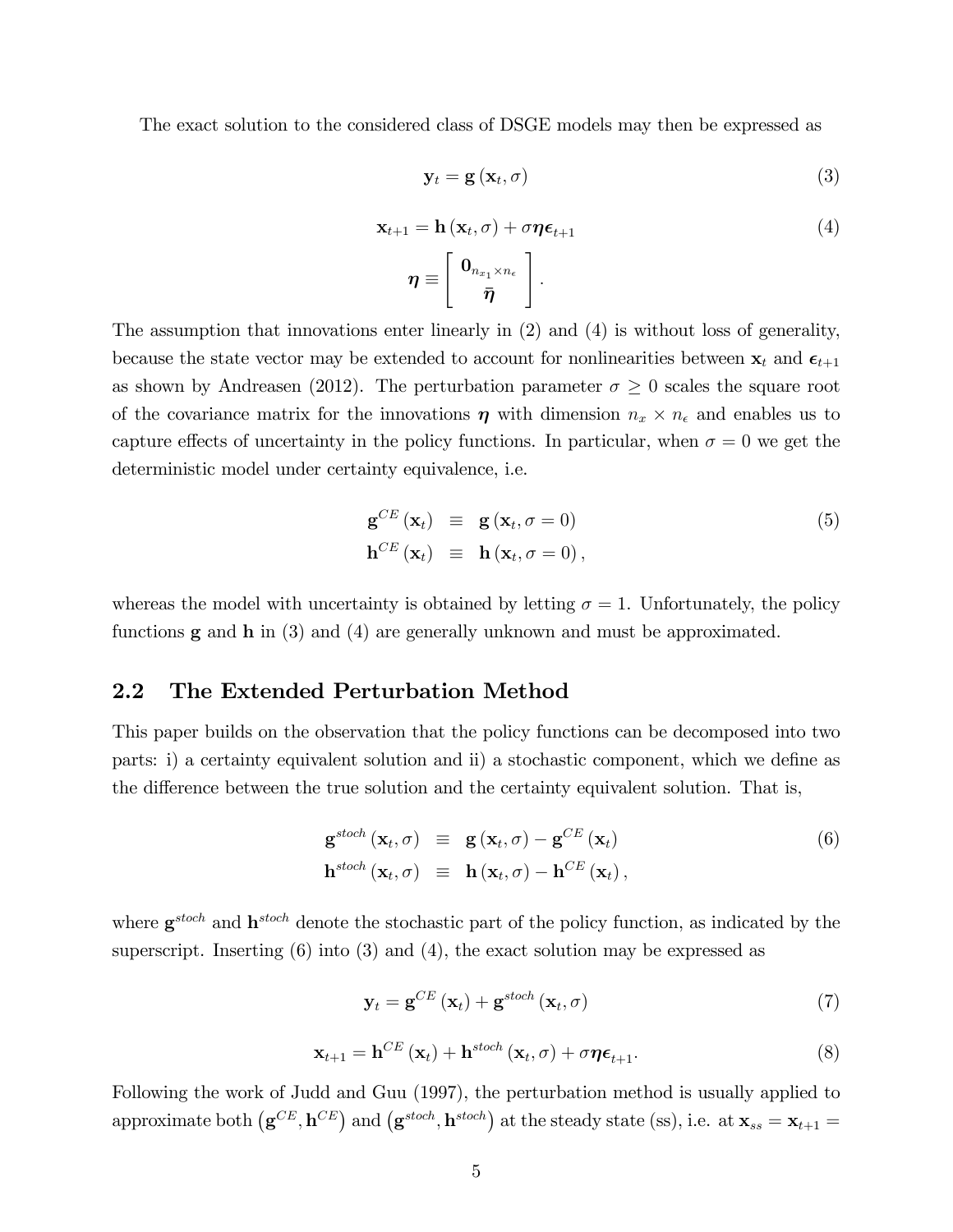$\mathbf{x}_t$  and  $\sigma = 0$ . However, a relatively low Taylor series expansion of  $\mathbf{g}^{CE}$  and  $\mathbf{h}^{CE}$  to second or third order may generate unnecessary approximation errors, given that  $\mathbf{g}^{CE}$  and  $\mathbf{h}^{CE}$  can be computed very accurately by the extended path at a small computational cost. This is done by setting all innovations to their expected value of zero and imposing a terminal condition  $y_{t+N}$  at some finite horizon N for the system in (1). For a given state  $x_t$ , the extended path then finds  $\left\{ \mathbf{x}_{t+i}^{EP} \right\}_{i=1}^{N}$  and  $\left\{ \mathbf{y}_{t+i}^{EP} \right\}_{i=0}^{N-1}$  that satisfy the equilibrium conditions in (1) in the absence of uncertainty for the next N periods, implying that  $\mathbf{g}^{CE}(\mathbf{x}_t) = \mathbf{y}_t^{EF}$ and  $\mathbf{h}^{CE}\left(\mathbf{x}_t\right) = \mathbf{x}_{t+1}^{EP}$ .<sup>3</sup>

Thus, we suggest to solve for  $g^{CE}$  and  $h^{CE}$  by the extended path, but continue to approximate the stochastic part of the policy function  $g^{stoch}$  and  $h^{stoch}$  by standard perturbation. This alternative might appear to be a somewhat ad hoc combination of a global solution method (the extended path) and a local method (the perturbation approximation), but the procedure does have a proper theoretical foundation. To realize this, we first show in Appendix A that the uncertainty adjustments implied by the perturbation approximation remain valid, as they also match the curvature of the true solution at the steady state when  $\mathbf{g}^{CE}$  and  $h^{CE}$  are approximated by the extended path instead of Taylor series expansions. Second, an infinite Taylor series expansion of the certainty equivalent solution to the  $g$ -function at the steady state implies

$$
\mathbf{g}^{CE}\left(\mathbf{x}_t\right)=\sum_{k=0}^{\infty}\frac{\mathbf{g}\left(\mathbf{x}_{ss},0\right)_{\mathbf{x}^k}}{k!}\left(\mathbf{x}_t-\mathbf{x}_{ss}\right)^{\otimes k},
$$

where  $\mathbf{g}(\mathbf{x}_{ss},0)_{\mathbf{x}^k}$  with dimension  $n_y \times (n_x)^k$  denotes partial derivatives of **g** at the steady state taken k times with respect to  $\mathbf{x}_t$  and  $(\mathbf{x}_t - \mathbf{x}_{ss})^{\otimes k} = (\mathbf{x}_t - \mathbf{x}_{ss})^{\otimes (k-1)} \otimes (\mathbf{x}_t - \mathbf{x}_{ss})$ . A similar expression obviously applies for the h-function. This shows that our combined solution procedure may be interpreted as adding higher-order certainty equivalent terms to a standard perturbation approximation. For instance, in the case of a third order approximation  $(m = 3)$ , we add all the higher order terms  $\sum_{k=m+1}^{\infty} \frac{g(x_{ss},0)_{\mathbf{x}^k}}{k!}$  $\int_{k!}^{s,(0)} x^{k} (x_t - x_{ss})^k$ . Thus, our procedure may be considered as a tractable way to "extend" the standard perturbation approximation by additional higher-order terms that are otherwise not possible to include due to computational constraints. Based on this observation, we name our combined solution procedure the extended perturbation method, which improves the accuracy of standard perturbation by reducing approximation errors in the certainty equivalent part of the policy function.

The approximation order for extended perturbation is determined by the order of the Taylor series expansion used to approximate  $g^{stoch}$  and  $h^{stoch}$ . We illustrate this by presenting approximations up to fifth order for the **g**-function, while similar expressions apply for the

<sup>3</sup>Further details on the extended path are provided below in Section 5.1.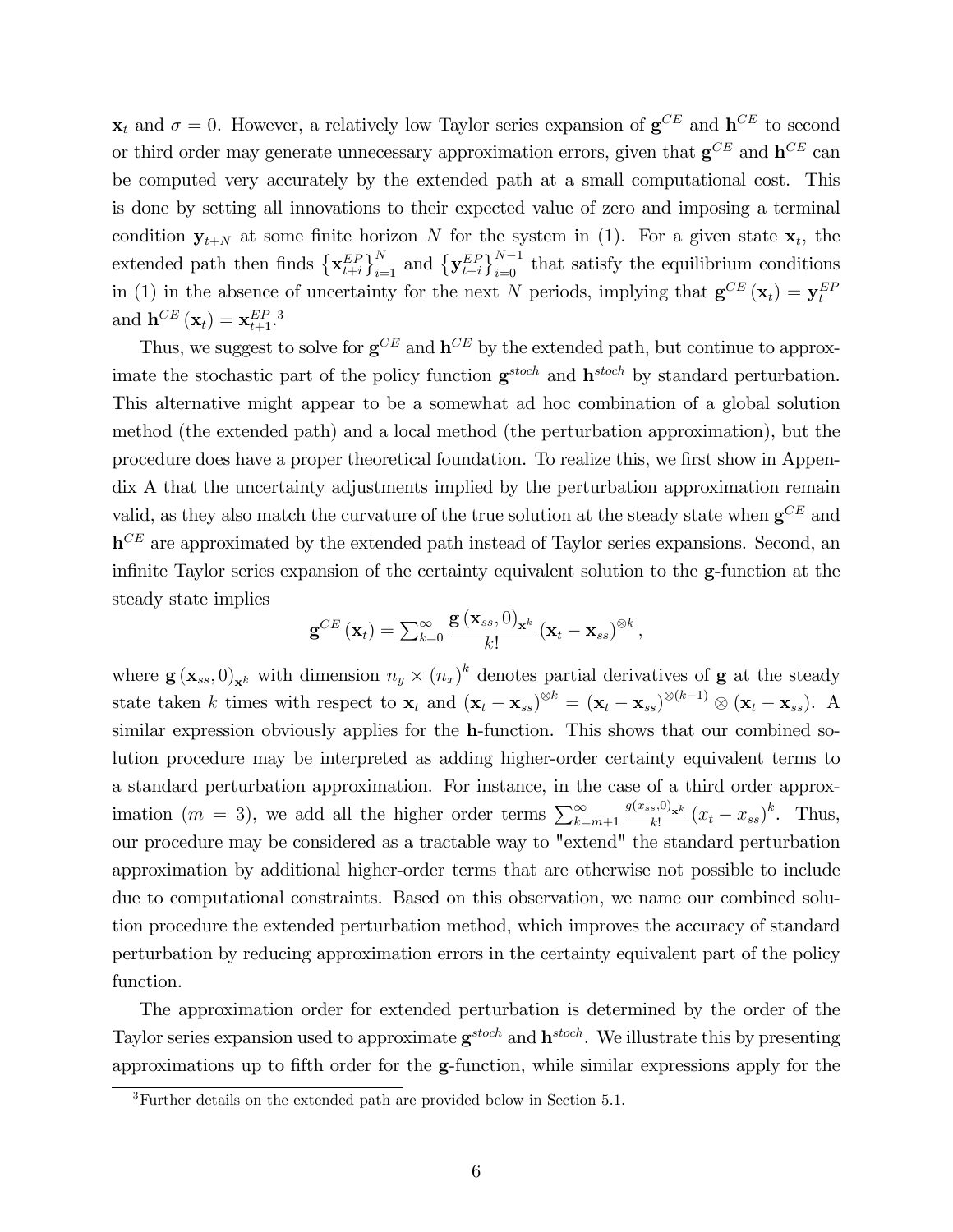h-function. Here and throughout, we use subscripts to denote partial derivatives of a given function when evaluated at the steady state. A first-order approximation simply reproduces the certainty equivalent solution by the extended path. This is because the partial derivatives  $\mathbf{g}_{\mathbf{x}}^{stoch}$  and  $\mathbf{g}_{\sigma}^{stoch}$  are zero at the steady state (see Schmitt-Grohé and Uribe (2004)).

At second order, we have

$$
\mathbf{y}_{t} = \mathbf{g}^{CE} \left( \mathbf{x}_{t} \right) + \frac{1}{2} \mathbf{g}_{\sigma\sigma} \sigma^{2}, \tag{9}
$$

where  $g_{\sigma\sigma}$  captures a constant uncertainty correction due to variance risk. The crossderivative  $g_{\sigma x}$  is zero as shown in Schmitt-Grohé and Uribe (2004), implying that the uncertainty correction is not state-dependent at second order.

The third order approximation reads

$$
\mathbf{y}_{t} = \mathbf{g}^{CE} \left( \mathbf{x}_{t} \right) + \frac{1}{2} \mathbf{g}_{\sigma\sigma} \sigma^{2} + \frac{3}{6} \mathbf{g}_{\sigma\sigma\mathbf{x}} \sigma^{2} \left( \mathbf{x}_{t} - \mathbf{x}_{ss} \right) + \frac{1}{6} \mathbf{g}_{\sigma\sigma\sigma} \sigma^{3}, \qquad (10)
$$

as  $g_{\sigma xx} = 0$  (see Andreasen (2012)). Thus,  $g_{\sigma \sigma x}$  captures a linear state-dependent uncertainty correction due to variance risk, while  $g_{\sigma\sigma\sigma}$  corrects the level of the approximation for skewness risk; for instance induced by rare disasters as in Rietz (1988).

The fourth order approximation is given by

$$
\mathbf{y}_{t} = \mathbf{g}^{CE}(\mathbf{x}_{t}) + \frac{1}{2}\mathbf{g}_{\sigma\sigma}\sigma^{2} + \frac{1}{6}\mathbf{g}_{\sigma\sigma\sigma}\sigma^{3} + \frac{1}{24}\mathbf{g}_{\sigma\sigma\sigma\sigma}\sigma^{4} + \left[\frac{3}{6}\mathbf{g}_{\sigma\sigma\mathbf{x}}\sigma^{2} + \frac{4}{24}\mathbf{g}_{\sigma\sigma\sigma\mathbf{x}}\sigma^{3}\right](\mathbf{x}_{t} - \mathbf{x}_{ss}) + \frac{6}{24}\mathbf{g}_{\sigma\sigma\mathbf{x}\mathbf{x}}\sigma^{2}(\mathbf{x}_{t} - \mathbf{x}_{ss})^{\otimes 2},
$$
(11)

as  $g_{\sigma xx} = 0$ . The term  $g_{\sigma \sigma xx}$  captures a quadratic correction for variance risk, while  $g_{\sigma \sigma \sigma x}$ represents a state-dependent linear correction for skewness risk. Finally,  $g_{\sigma\sigma\sigma\sigma}$  corrects the level of the approximation for kurtosis risk.

The fifth order approximation takes the form

$$
\mathbf{y}_{t} = \mathbf{g}^{CE}(\mathbf{x}_{t}) + \frac{1}{2}\mathbf{g}_{\sigma\sigma}\sigma^{2} + \frac{1}{6}\mathbf{g}_{\sigma\sigma\sigma}\sigma^{3} + \frac{1}{24}\mathbf{g}_{\sigma\sigma\sigma\sigma}\sigma^{4} + \frac{1}{120}\mathbf{g}_{\sigma\sigma\sigma\sigma\sigma}\sigma^{5}
$$
(12)  
+ 
$$
\left[\frac{3}{6}\mathbf{g}_{\sigma\sigma\mathbf{x}}\sigma^{2} + \frac{4}{24}\mathbf{g}_{\sigma\sigma\sigma\mathbf{x}}\sigma^{3} + \frac{5}{120}\mathbf{g}_{\sigma\sigma\sigma\sigma\mathbf{x}}\sigma^{4}\right](\mathbf{x}_{t} - \mathbf{x}_{ss}) + \left[\frac{6}{24}\mathbf{g}_{\sigma\sigma\mathbf{x}}\sigma^{2} + \frac{10}{120}\mathbf{g}_{\sigma\sigma\sigma\mathbf{x}}\sigma^{3}\right](\mathbf{x}_{t} - \mathbf{x}_{ss})^{\otimes 2} + \frac{10}{120}\mathbf{g}_{\sigma\sigma\mathbf{x}\mathbf{x}}\sigma^{2}(\mathbf{x}_{t} - \mathbf{x}_{ss})^{\otimes 3},
$$

as  $g_{\sigmaxxxx} = 0$ . The term  $g_{\sigma\sigma\sigma\sigma x}$  includes a linear correction for kurtosis risk, while  $g_{\sigma\sigma\sigma xx}$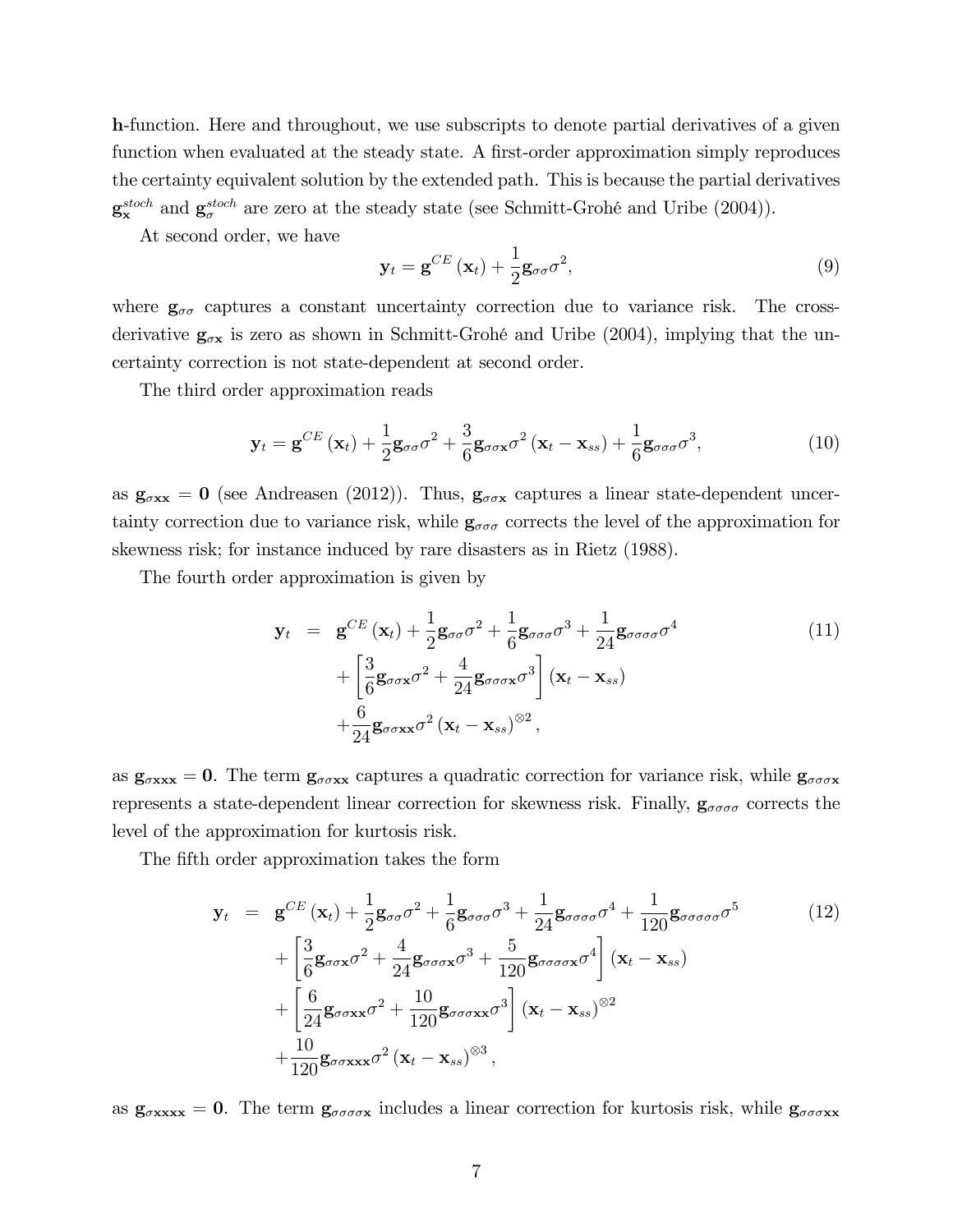provides a quadratic adjustment for skewness risk. Variance risk is further accounted for by the term  $g_{\sigma\sigma\alpha}$  and  $g_{\sigma\sigma\sigma\sigma}$  modifies the level of the approximation for risks related to the fifth moment.

The presence of the perturbation parameter  $\sigma$  in (9) to (12) is included to emphasize that the two components of the policy function  $\mathbf{g}^{CE}(\mathbf{x}_t)$  and  $\mathbf{g}^{stoch}(\mathbf{x}_t, \sigma)$  capture different and mutually exclusive aspects of the solution. The certainty equivalence component  $\mathbf{g}^{CE}(\mathbf{x}_t)$ is computed in the absence of uncertainty with  $\sigma = 0$ , which imply that all uncertainty corrections in (9) to (12) are zero. On the other hand, the presence of uncertainty with  $\sigma = 1$  does not affect  $\mathbf{g}^{CE}(\mathbf{x}_t)$  by construction, but it allows the uncertainty corrections in  $(9)$  to  $(12)$  to affect the solution.

Thus, it is straightforward to form the mth order approximation by the extended perturbation method. The required steps are:

- **Step 1:** Use standard perturbation to obtain all derivatives of  $\mathbf{g}^{stoch}\left(\mathbf{x}_t, \sigma\right)$  and  $\mathbf{h}^{stoch}\left(\mathbf{x}_t, \sigma\right)$ at the steady state to order m.
- **Step 2:** In any time period, use the extended path to compute  $\mathbf{g}^{CE}(\mathbf{x}_t)$  and  $\mathbf{h}^{CE}(\mathbf{x}_t)$  and approximate  $\mathbf{g}^{stoch}\left(\mathbf{x}_t, \sigma\right)$  and  $\mathbf{h}^{stoch}\left(\mathbf{x}_t, \sigma\right)$  by  $\hat{\mathbf{g}}^{stoch}\left(\mathbf{x}_t, \sigma\right)$  and  $\hat{\mathbf{h}}^{stoch}\left(\mathbf{x}_t, \sigma\right)$ , respectively, using the derivatives from standard perturbation.

### 2.3 An Analytical Example

We illustrate our approximation method by applying it to the asset pricing model of Lucas (1978). A representative agent is here maximizing  $E_0 \left[ \sum_{n=1}^{\infty} \right]$  $t=0$  $\beta^t\frac{c_t^\theta}{\theta}$ 1 with respect to consumption  $c_t$  subject to  $p_t e_{t+1} + c_t = (p_t + d_t) e_t$ , where  $e_t$  is the amount of the asset held in period t at price  $p_t$ . Dividends  $d_t$  are given by  $d_{t+1} = d_t \exp\{x_{t+1}\}$ , where  $x_{t+1} = (1 - \rho)x_{ss} + \rho x_t +$  $\sigma\eta\epsilon_{t+1}$  and  $\epsilon_{t+1} \sim \mathcal{NID}(0, 1)$ . Denoting the price-dividend ratio by  $y_t = p_t/d_t$ , Burnside (1998) shows that the solution is

$$
y_t \equiv g(x_t, \sigma) = \sum_{i=1}^{\infty} \beta^i \exp\left\{a_i + b_i(x_t - x_{ss})\right\},\,
$$

where  $a_i = \theta x_{ss} i + \frac{\theta^2 \sigma^2 \eta^2}{2(1-\alpha)^2}$  $\sqrt{2(1-\rho)^2}$  $\sqrt{ }$  $i - \frac{2\rho(1-\rho^i)}{1-\rho} + \frac{\rho^2(1-\rho^{2i})}{1-\rho^2}$  $1 - \rho^2$ 1 and  $b_i = \frac{\theta \rho (1 - \rho^i)}{1 - \rho^i}$  $\frac{1-p}{1-p}$ . The certainty equivalent solution is obtained by letting  $\sigma = 0$ , implying that  $g^{CE}(x_t) = \sum_{n=1}^{\infty}$  $i=1$  $\beta^i \exp \{ \theta x_{ss} i + b_i (x_t - x_{ss}) \}.$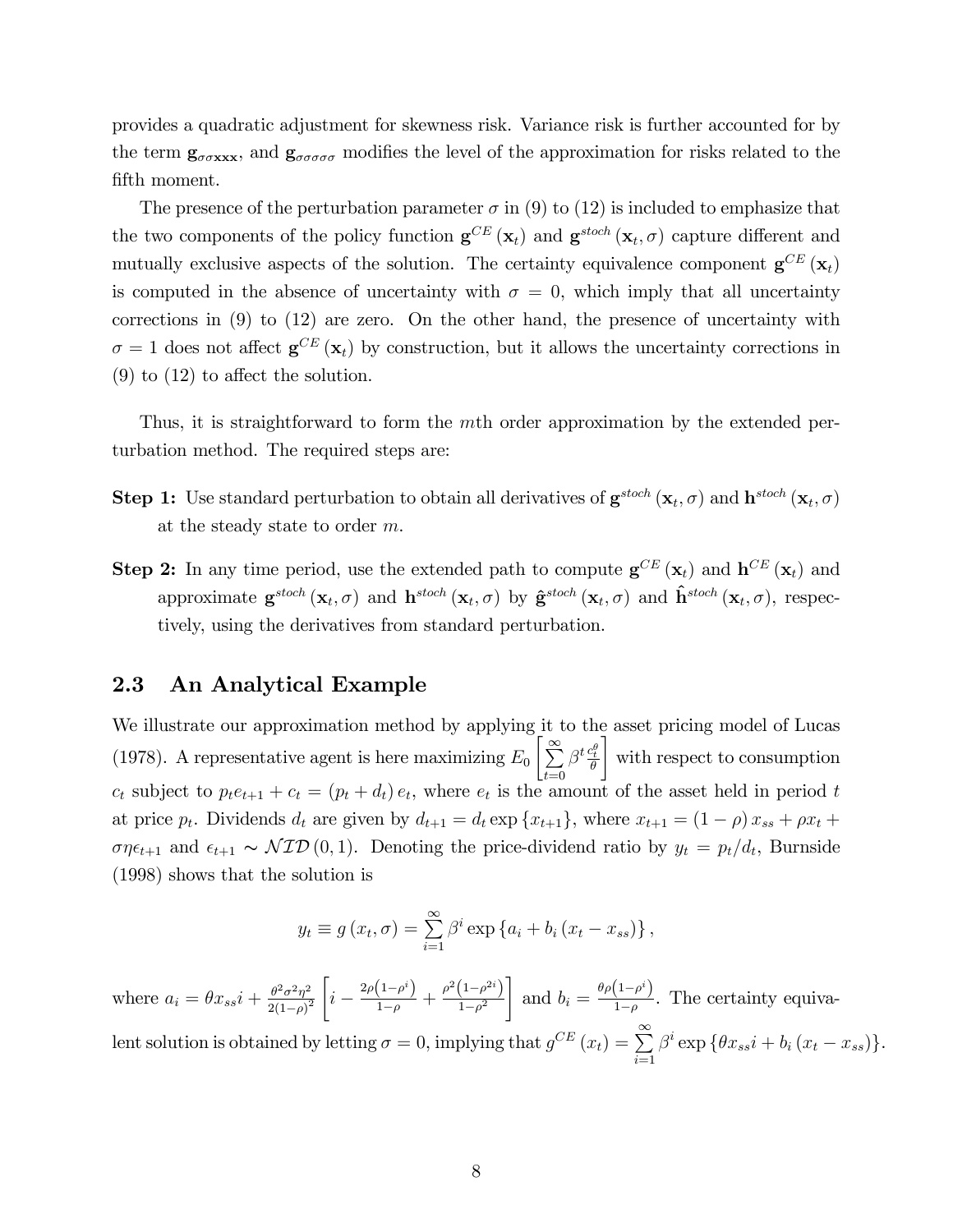Using the decomposition in (6), we have

$$
g(x_t, \sigma) = g^{CE}(x_t) + \sum_{i=1}^{\infty} \beta^i \left( \exp\left\{ a_i + b_i \left( x_t - x_{ss} \right) \right\} - \exp\left\{ \theta x_{ss} i + b_i \left( x_t - x_{ss} \right) \right\} \right)
$$

$$
g^{stoch}(x_t, \sigma)
$$

This analytic expression for  $g^{stoch}(x_t, \sigma)$  shows that the stochastic part of the policy function varies nonlinearly with  $x_t$ . It is also easy to verify the results for the partial derivatives of  $\mathbf{g}^{stoch}(\mathbf{x}_t, \sigma)$  stated above. For instance, we clearly have  $\partial g^{stoch}(x_t, \sigma)/\partial x_t\big|_{ss} = 0$  and  $\partial g^{stoch}(x_t, \sigma) / \partial \sigma$ <sub>ss</sub> = 0 at the steady state, showing that a first-order approximation to  $g^{stoch}(x_t, \sigma)$  does not include any correction for uncertainty.

## 2.4 A Computational Example

The key insight exploited by extended perturbation is that the extended path can be a more efficient way to capture the information in higher-order derivatives of  $\mathbf{g}^{CE}(\mathbf{x}_t)$  and  $h^{CE}(\mathbf{x}_t)$  than the standard perturbation method. We illustrate this point by considering the multi-country real business cycle model in Juillard and Villemot (2011) with k countries. This model has  $2k + 1$  controls variables and  $2k$  state variables, meaning that the size and computational cost of the model is determined by  $k$ . We refer to our Online Appendix for further details about the model and the considered calibration. Panel  $\mathcal A$  in Table 1 shows that the number of seconds to obtain the standard perturbation solution increases rapidly with the approximation order for models with more than ten states. For a fifth order approximation, it takes 79.0 seconds with  $k = 8$ , 297.8 seconds ( $\approx$  5 min.) with  $k = 10$ , and 1,322.6 seconds ( $\approx$  22 min.) with  $k = 12$ . Panel B shows that simply simulating a sample path of 1; 000 observations may also be costly when using a high approximation order. At fifth order, it takes 17.9 seconds with  $k = 8$ , 68.2 seconds with  $k = 10$ , and 198.8 seconds with  $k = 12$ . This rapid increase in the computing time is mainly because evaluating the fifth-order terms related to  $(\mathbf{x}_t - \mathbf{x}_{ss})^{\otimes 5}$  becomes increasingly expensive with many states. The execution time of simulating 1,000 observations using the extended path increases much more slowly with the size of the model and takes only 55.6 seconds with  $k = 10$  and 74.6 seconds with  $k = 12$ , which in both cases are *faster* than the time used by the corresponding fifth-order perturbation approximation. Panel  $\mathcal C$  reports the root mean squared errors  $(RMSE^{CE})$  for the unit-free Euler-equation errors along the same simulated sample path. To focus on the certainty equivalence part of the solution, we evaluate these errors for a deterministic version of the model and transform them by the 10-base logarithm  $(log_{10})$  to facilitate the interpretation. The accuracy of standard perturbation improves monotonically with the order of the approximation and is about  $10^{-5}$  at fifth order, but it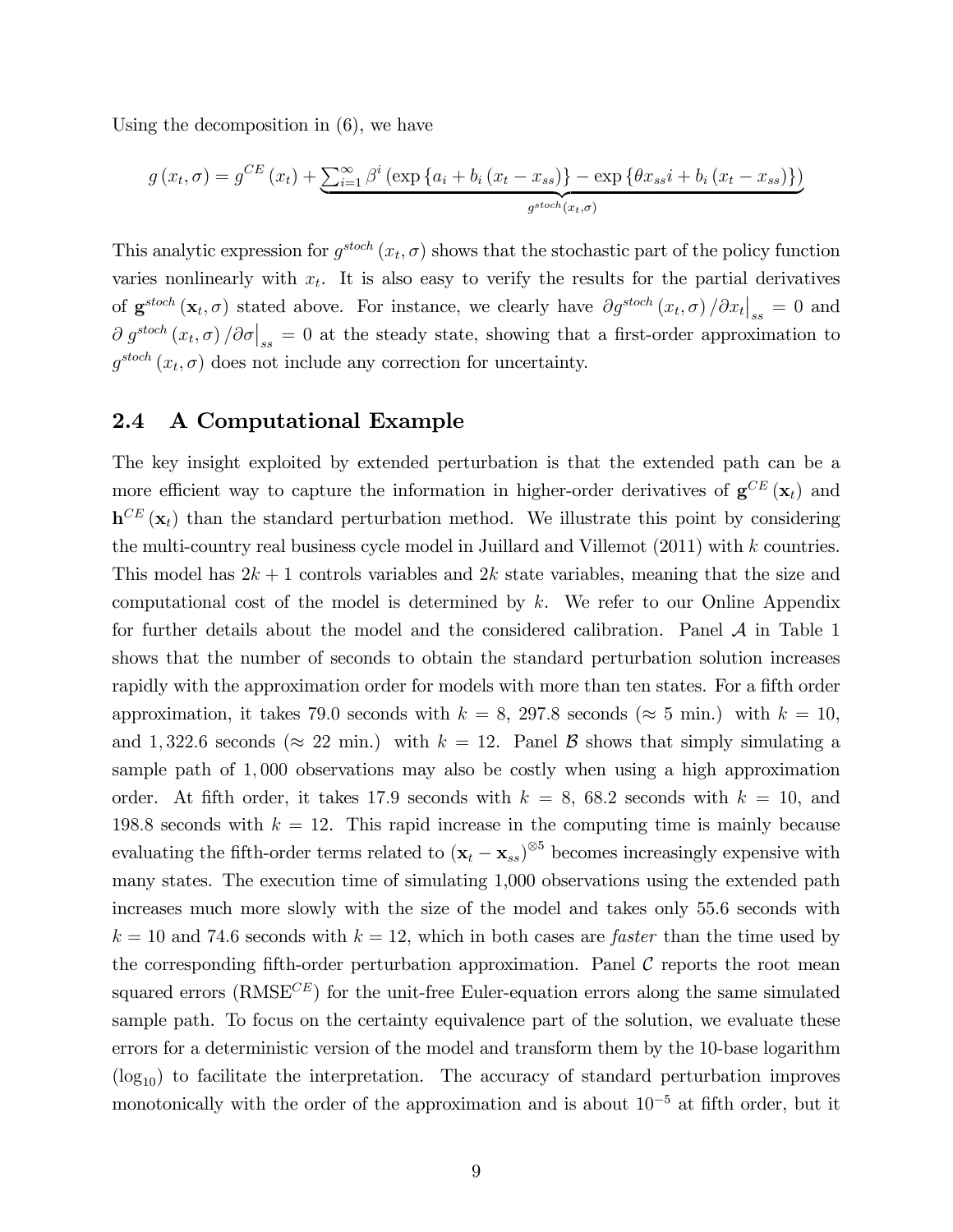remains less accurate when compared to the extended path with a  $RMSE^{CE}$  of about  $10^{-15}$ .

Accordingly, the time needed to compute very high perturbation approximations (say, to fifth order) are substantial for models with more than 10 state variables. In addition, one should also account for sizable costs of running simulations at very high orders of approximation, which are comparable to the time used by a benchmark version of the extended path. In Section 5.1 we discuss several refinements of this benchmark version of the extended path to substantially reduce its execution time.

This table reports the number of seconds for computing the standard perturbation solution (Panel A) and for simulating a sample path of  $T = 1,000$  observations (Panel B). The accuracy along the simulated sample path from the extended path is reported in Panel  $\mathcal C$  by the log10-transformed root mean squared unit-free Euler-equation errors for a deterministic version of the model. The standard perturbation solution is obtaing using the codes of Levintal (2017). For the extended path, the starting values and the controls at the end horizon  $(N = 50)$  are determined from a first-order approximation. All computations are carried out on a standard desktop with Windows

10 using an Intel(R) Core(TM) i7-7600U CPU @ 280 GHz processor with 16 GB memory.

|                                               | $k=4$   | $k=6$   | $k=8$   | $k=10$  | $k=12$  |
|-----------------------------------------------|---------|---------|---------|---------|---------|
| Panel $A$ : Seconds for perturbation solution |         |         |         |         |         |
| Perturbation: $1st$ -order                    | 0.00    | 0.01    | 0.02    | 0.08    | 0.19    |
| Perturbation: $2^{nd}$ -order                 | 0.00    | 0.01    | 0.02    | 0.08    | 0.19    |
| Perturbation: $3^{rd}$ -order                 | 0.00    | 0.01    | 0.03    | 0.11    | 3.28    |
| Perturbation: $4^{th}$ -order                 | 0.35    | 1.21    | 4.07    | 9.92    | 24.3    |
| Perturbation: $5th$ -order                    | 1.69    | 16.3    | 79.0    | 297.8   | 1,322.6 |
| Panel B: Seconds for simulating $T = 1,000$   |         |         |         |         |         |
| Perturbation: $1^{st}$ -order                 | 0.00    | 0.04    | 0.12    | 0.44    | 0.93    |
| Perturbation: $2^{nd}$ -order                 | 0.00    | 0.05    | 0.13    | 0.44    | 1.02    |
| Perturbation: $3^{rd}$ -order                 | 0.00    | 0.10    | 0.18    | 0.58    | 1.80    |
| Perturbation: $4^{th}$ -order                 | 0.00    | 0.43    | 1.10    | 3.98    | 9.31    |
| Perturbation: $5^{th}$ -order                 | 0.00    | 4.89    | 17.9    | 68.2    | 198.8   |
| Extended path                                 | 14.0    | 21.0    | 31.6    | 55.6    | 74.6    |
| Panel C: Accuracy by $log_{10}(RMSE^{CE})$    |         |         |         |         |         |
| Perturbation: $1^{st}$ -order                 | $-2.8$  | $-2.8$  | $-2.9$  | $-3.1$  | $-3.1$  |
| Perturbation: $2^{nd}$ -order                 | $-3.8$  | $-3.9$  | $-4.0$  | $-4.2$  | $-4.2$  |
| Perturbation: $3^{rd}$ -order                 | $-4.3$  | $-4.2$  | $-4.4$  | $-4.6$  | $-4.5$  |
| Perturbation: $4^{th}$ -order                 | $-5.0$  | $-4.9$  | $-5.2$  | $-5.4$  | $-5.3$  |
| Perturbation: $5th$ -order                    | $-5.4$  | $-5.2$  | $-5.6$  | $-5.8$  | $-5.7$  |
| Extended path                                 | $-14.9$ | $-14.9$ | $-15.2$ | $-15.2$ | $-15.2$ |

Table 1: A Multi-country Model: Computational Costs and Accuracy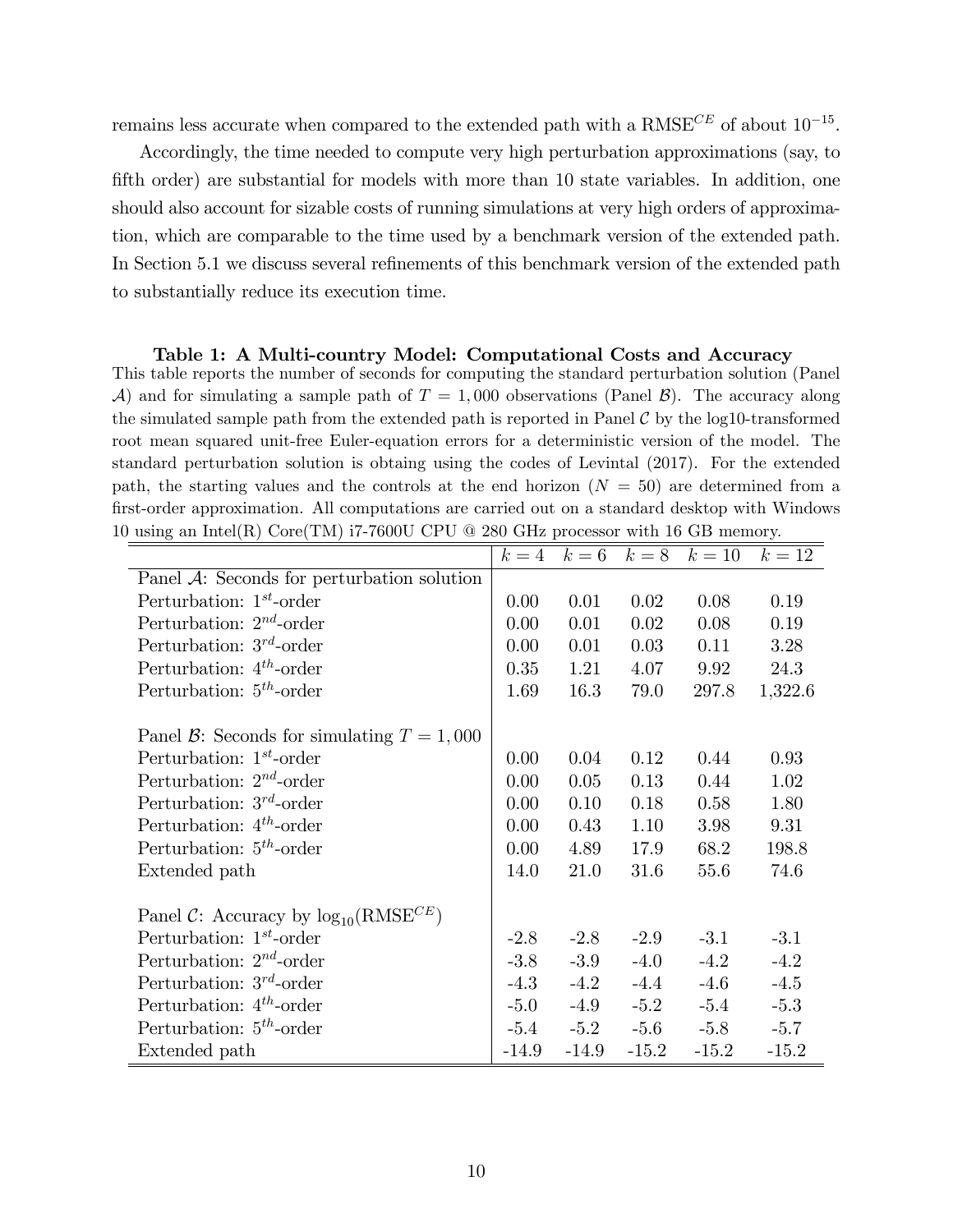## 2.5 Comparing Extended Perturbation to the Literature

The extended perturbation method is related to the stochastic version of the extended path in Fair and Taylor (1983), where the extended path is modified to account for uncertainty. A recent application of this modification is considered in Adjemian and Juillard (2013), where they account for uncertainty about the innovations in the first  $S \geq 1$  periods when running the extended path, after which all innovations are set to zero. For these first  $S$  periods, the model equations implied by (1) are evaluated by numerical integration using Gaussian quadratures, and this makes the method of Adjemian and Juillard (2013) computationally demanding because S must be substantially larger than one to obtain a reasonable degree of accuracy (e.g. about 30). To reduce the execution time of their approximation, Adjemian and Juillard (2013) suggest to select a fairly low value of S and instead apply the second-order uncertainty correction from standard perturbation to risk correct all endogenous variables beyond S periods when computing the extended path. That is,  $\{y_{t+i} + \frac{1}{2}$  $\frac{1}{2}$ g<sub> $\sigma$ </sub> $\Big\}$ <sub>i=S+1</sub> and  ${x_{1,t+i} + \frac{1}{2}}$  $\left\{\mathbf{a}_{1,\sigma\sigma}\right\}_{i=S+1}^{N}$  are used instead of  $\left\{\mathbf{y}_{t+i}\right\}_{i=S+1}^{N}$  and  $\left\{\mathbf{x}_{1,t+i}\right\}_{i=S+1}^{N}$  when running the extended path. In contrast, extended perturbation does not apply the uncertainty correction from standard perturbation when running the extended path, but instead add these risk corrections to the certainty equivalent solution implied by the extended path.

Another way to combine the extended path with the perturbation method is presented in Ajevskis (2017). He augments the certainty equivalent solution by a pointwise second-order accurate estimate of  $g^{stoch}$  and  $h^{stoch}$ . Extended perturbation instead modifies the solution from the extended path by adding the perturbation approximation of  $g^{stoch}$  and  $h^{stoch}$  to this solution. Thus, the loadings for the uncertainty correction in extended perturbation are only computed at the steady state, whereas the uncertainty correction in Ajevskis (2017) is limited to second order in the current implementation and must be re-computed at every value of  $\mathbf{x}_t$ , making this method computationally more demanding than extended perturbation in long simulations.

# 3 A Stability Test for Smooth Approximations

An important feature of any approximation method is to preserve stability of the exact solution to the considered class of DSGE models. This stability requirement is easy to examine in a linear approximation by inspecting the eigenvalues of the state transition function. However, a similar stability condition is rarely discussed in relation to nonlinear approximations. We therefore start in Section 3.1 by presenting a stability condition for nonlinear Markov systems, which should be of general interest for researchers working with nonlinear approximations. This stability condition is then applied in Section 3.2 to analyze the stability of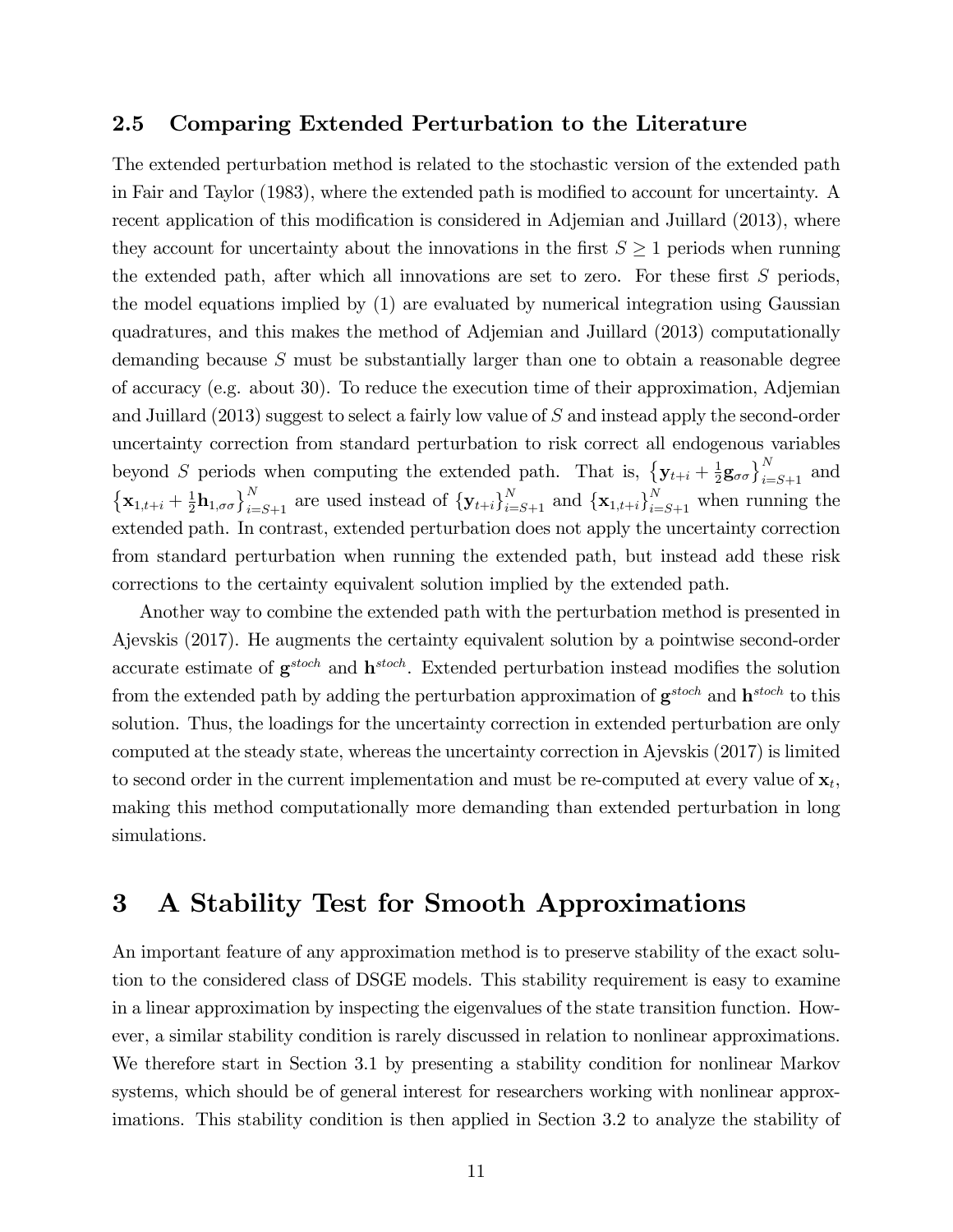extended perturbation. Section 3.3 introduces a numerical test for stability, which is relevant for extended perturbation beyond second order where stability cannot be guaranteed. A simple procedure to ensure stability of extended perturbation beyond second order is finally provided in Section 3.4.

# 3.1 Stability of a Nonlinear Markov System

This section presents a stability condition for the system in  $(3)$  and  $(4)$ . It is here sufficient to focus on the process for  $x_t$ , given that the control variables are a smooth function of the states. We apply the stability condition in Pötscher and Prucha (1997) for the first-order nonlinear Markov system in  $(4)$ . To present this condition, iterate  $(4)$  forward by k periods to obtain

$$
\mathbf{x}_{t+k} = \mathbf{h}^{(k)}\left(\mathbf{x}_{t}, \boldsymbol{\epsilon}_{t+1}, \boldsymbol{\epsilon}_{t+2}, ... \boldsymbol{\epsilon}_{t+k-1}, \sigma\right) + \sigma \boldsymbol{\eta} \boldsymbol{\epsilon}_{t+k},
$$

where  $\mathbf{h}^{(2)}\left(\mathbf{x}_t, \boldsymbol{\epsilon}_{t+1}, \sigma\right) \equiv \mathbf{h}\left(\mathbf{h}\left(\mathbf{x}_t, \sigma\right) + \sigma \boldsymbol{\eta} \boldsymbol{\epsilon}_{t+1}, \sigma\right)$  and so forth. Pötscher and Prucha (1997) show that the system in (4) is stable if  $\mathbf{h}^{(k)}$  is contracting, which is a much weaker condition than requiring  $\mathbf{h}(\mathbf{x}_t, \sigma)$  to be contracting. Two sufficient conditions ensure that the contraction property holds for  $\mathbf{h}^{(k)}$ . First, there must exist an integer  $k \geq 1$  at which

$$
\sup\left\{\left|\operatorname{stac}_{j=1}^{n_x}\left[\mathbf{i}'_j\frac{\partial\mathbf{h}^{(k)}}{\partial\mathbf{x}'}\left(\mathbf{x}^j,\left\{\boldsymbol{\epsilon}_d^j\right\}_{d=1}^{k-1},\sigma\right)\right]\right|\right\}<1,\tag{13}
$$

given  $\mathbf{x}^j \in \mathcal{X}_x$  and  $\boldsymbol{\epsilon}^j \in \mathcal{X}_{\epsilon}$ . Here,  $\frac{\partial \mathbf{h}^{(k)}}{\partial \mathbf{x}'}$  $\partial {\bf x'}$  $\left(\mathbf{x}^j, \left\{\boldsymbol{\epsilon}^j_{\scriptscriptstyle{d}}\right.\right.$  $\left\{ \begin{array}{l} i \ d \end{array} \right\}^{k-1}$ ,  $\sigma$ ) is an  $n_x \times n_x$  Jacobian matrix evaluated at  $(\mathbf{x}^j, \{\boldsymbol{\epsilon}_a^j\})$  $\left(\begin{array}{c}d\end{array}\right)^{k-1}_{d=1}$ , and  $|\mathbf{A}|$  denotes the norm given by the square root of the largest eigenvalue of the matrix product  $\mathbf{A}'\mathbf{A}$ . The vector  $\mathbf{i}_j$  is the j'th column in the  $n_x \times n_x$  identity matrix, and the stac-operator creates a matrix using the rows shown as arguments to the operator.<sup>4</sup> Hence, the condition in (13) states that for a sufficiently large integer k, the largest norm of  $\partial \mathbf{h}^{(k)}/\partial \mathbf{x}'$  must be strictly smaller than one for all values of  $\mathbf{x}_t$  and  $\boldsymbol{\epsilon}_t$  in their feasible domains.

The second condition is much weaker than (13) and given by

$$
\sup \left\{ \left| \frac{\partial \mathbf{h}^{(k)}}{\partial \boldsymbol{\epsilon}'_l} \left( \mathbf{x}, \{\boldsymbol{\epsilon}_d\}_{d=1}^{k-1}, \sigma \right) \right| \right\} < \infty, \tag{14}
$$

where  $\mathbf{x} \in \mathcal{X}_x$  and  $\boldsymbol{\epsilon}_d \in \mathcal{X}_\epsilon$  for  $l = 1, 2, ..., k - 1$ . It is clear that this second condition holds for basically all smooth approximations to DSGE models if  $x_t$  and  $\epsilon$  are finite. We therefore

<sup>&</sup>lt;sup>4</sup>For instance, let  $\mathbf{a}_j$  denote the j'th row of an  $m \times n$  matrix  $\mathbf{A}$ , then stac $_{j=1}^m \mathbf{a}_j = \mathbf{A}$ . The stac-operator is used in (13) to allow rows in  $\partial h^{(k)}/\partial x'$  to be evaluated at different points, as indicated by the superindex j on the arguments at which  $\partial \mathbf{h}^{(k)}/\partial \mathbf{x}'$  is evaluated.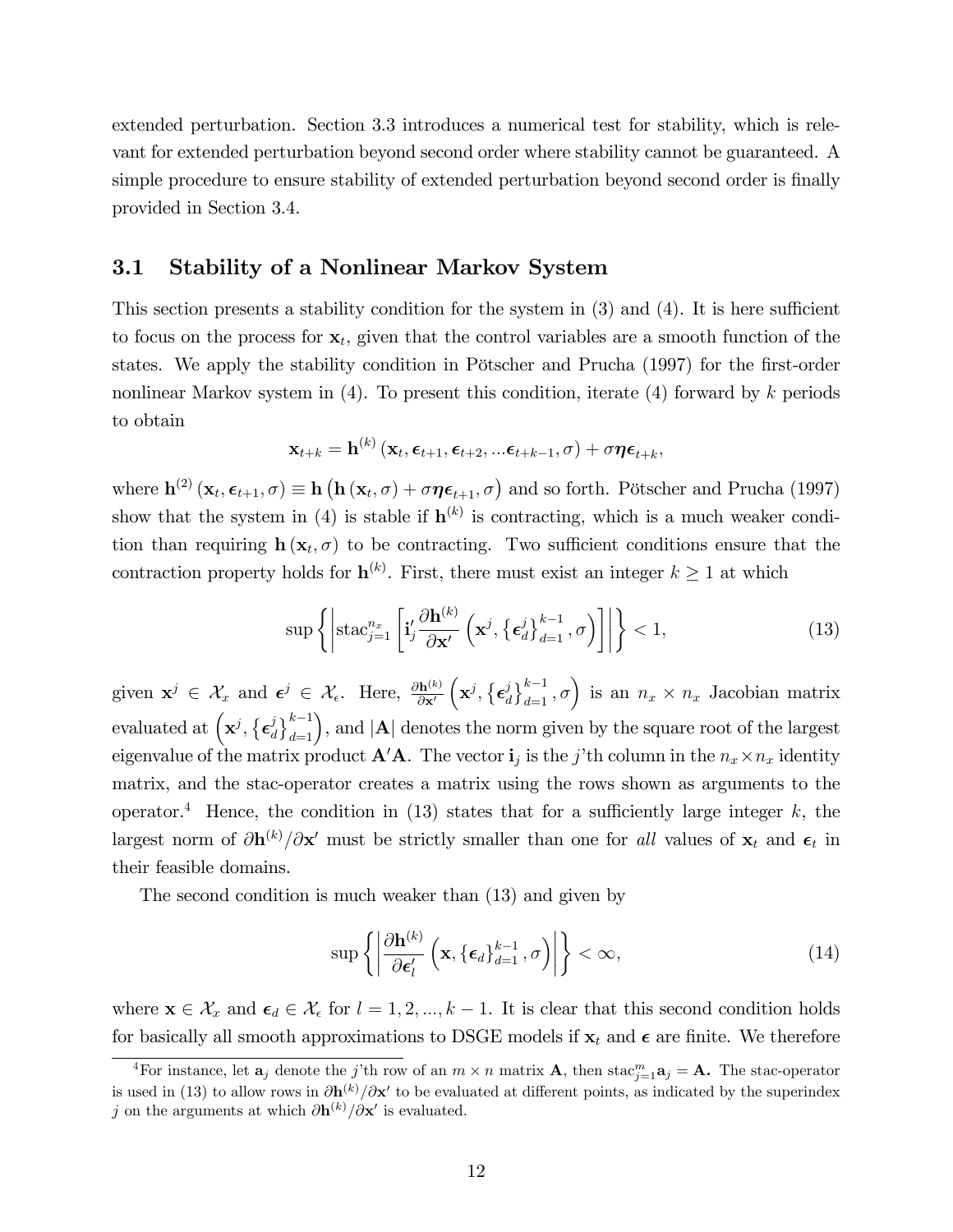focus on (13) in our subsequent discussion and leave (14) as a technical regularity condition.

# 3.2 Stability of the Extended Perturbation Approximation

Before analyzing the stability of extended perturbation, it is useful to study the stability properties of the certainty equivalent solution. For the considered class of DSGE models in Section 2.1, the imposed assumptions ensure stability under certainty equivalence, as all state variables (in the absence of shocks) return to the steady state when time tends to infinity.<sup>5</sup> This stability requirement means that the state process under certainty equivalence  $\mathbf{x}_t^{CE}$  is stable, where  $\mathbf{x}_t^{CE}$  evolves as  $\mathbf{x}_{t+1}^{CE} = \mathbf{h}^{CE} (\mathbf{x}_t^{CE}) + \sigma \eta \epsilon_{t+1}$ . In other words,  $\mathbf{h}^{CE}$  satisfies condition (13) and explosive sample paths for  $\mathbf{x}_t^{CE}$  do not appear.

We next analyze the stability of extended perturbation when gradually increasing the approximation order, i.e. the Taylor series expansion of  $h^{stoch}$ . For this analysis, it is useful to write the extended perturbation approximation as  $\mathbf{x}_{t+1} = \mathbf{h}^{ExPer}(\mathbf{x}_t, \sigma) + \sigma \eta \boldsymbol{\varepsilon}_{t+1}$ , where  $\mathbf{h}^{ExPer}\left(\mathbf{x}_t, \sigma\right) \equiv \mathbf{h}^{CE}\left(\mathbf{x}_t\right) + \mathbf{\hat{h}}^{stoch}\left(\mathbf{x}_t, \sigma\right)$ . In a first-order approximation, there is no correction for uncertainty because  $\hat{\mathbf{h}}^{stoch} = \mathbf{0}$ , meaning that extended perturbation reduces to the stable certainty equivalent solution.

In a second-order approximation, there is a constant correction for uncertainty as  $\hat{\mathbf{h}}^{stoch} =$ 1  $\frac{1}{2}$ **h**<sub>ss</sub> $\sigma^2$ . This means that partial derivatives of **h**<sup>ExPer</sup> with respect to the state variables are equal to those of  $h^{CE}$  for all values of  $x_t$ , implying that the stability condition (13) also holds for  $h^{ExPer}$ . Thus, extended perturbation at second order guarantees a stable approximation, because the uncertainty correction only re-centers the stable certainty equivalent solution.

In a third-order approximation, the uncertainty correction is a linear function of the state variables as shown in (10). This implies that partial derivatives of  $h^{ExPer}$  differ from those of  $h^{CE}$  and the stability condition (13) cannot be guaranteed to hold for  $h^{ExPer}$  due to the local nature of the approximation to  $\mathbf{h}^{stoch}$ . In other words, the process for  $\mathbf{x}_t$  does not necessarily inherit stability from the certainty equivalent solution, because the term  $h_{\sigma\sigma x}$  may generate instability if the linear approximation of  $h^{stoch}$  is insufficiently accurate.

Going beyond third order, the stochastic component of the policy function is approximated more accurately around the steady state by higher-order polynomials as shown in (11) and (12). However, as at third order, we cannot guarantee a stable approximation, because partial derivatives of  $\hat{\mathbf{h}}^{stoch}$  may violate the stability condition in (13) for  $\mathbf{h}^{Exper}$  although satisfied for  $h^{CE}$ .

<sup>&</sup>lt;sup>5</sup>Stability under certainty equivalence is a standard assumption to impose, as it is routinely exploited at the steady state (through the Blanchard-Kahn condition) to derive linearized solutions to DSGE models and therefore also higher-order perturbation approximations. In any case, the stability assumption under certainty equivalence can be tested using the procedure in Boucekkine (1995).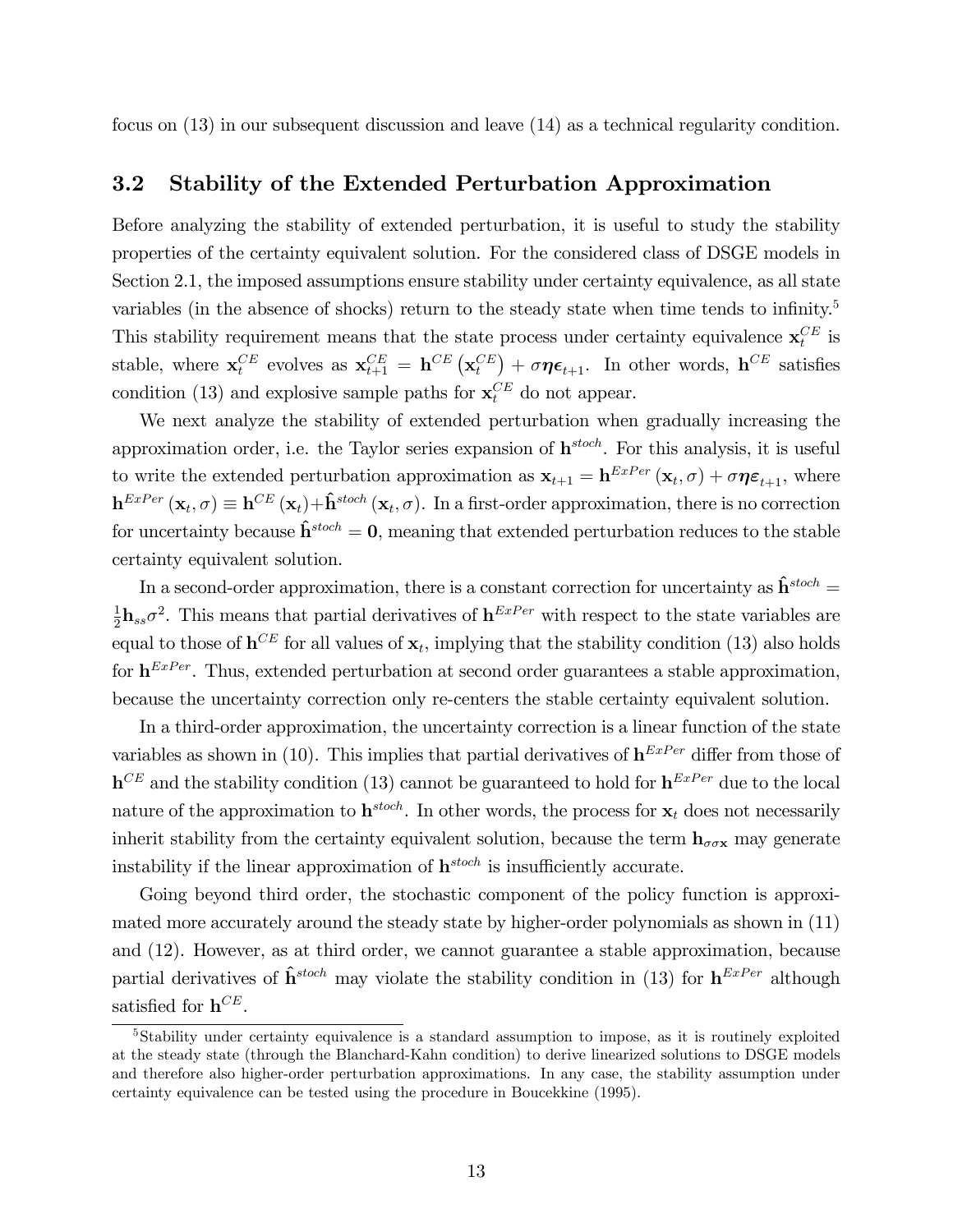### 3.3 Testing for Stability

Given that extended perturbation does not necessarily provide a stable approximation, it seems useful to have a test to determine if a given approximation is stable. The test we propose applies to any approximation of DSGE models within the considered class and builds on two simplifying assumptions. We first propose to only evaluate (13) on a sparse grid containing extreme state values, as unstable dynamics are most likely to appear at such points given the local nature of our approximation to  $h^{stoch}$ . To construct the grid, let  $\mathcal{S}_i = \{l_i^x, u_i^x\}$  for  $i = 1, 2, ..., n_x$  contain the lower bound  $l_i^x$  and the upper bound  $u_i^x$  of the *i*th state variable. The values of  $\{l_i^x, u_i^x\}_{i=1}^{n_x}$  should cover the region where the approximation is used.<sup>6</sup> We then form the Cartesian set  $\mathcal{S}_x \equiv \prod_{i=1}^{n_x} \mathcal{S}_i$  which has  $2^{n_x}$  elements. Our second simplifying assumption is to only consider the stability condition in (13) when the rows in  $\partial \mathbf{h}^{(k)}/\partial \mathbf{x}'$  are evaluated at the same point.<sup>7</sup>

Given these simplifying assumptions, the stability condition in (13) reduces to the testable requirement that  $\mathbf{h}^{(k)}$  is contracting if there exists an integer  $k \geq 1$  such that

$$
\max\left\{ \left| \frac{\partial \mathbf{h}^{(k)}}{\partial \mathbf{x}'} \left( \mathbf{x}, \left\{ \boldsymbol{\epsilon}_d^{(v)} \right\}_{d=1}^{k-1}, \sigma \right) \right|, \text{ for all } \mathbf{x} \in \mathcal{S}_x \text{ and } v = 1, 2, ..., \mathcal{M} \right\} < 1. \tag{15}
$$

Here, each point in  $S_x$  is evaluated using M sample paths of the innovations  $\left\{\boldsymbol{\epsilon}_d^{(v)}\right\}$ d  $\lambda^{k-1}$  $\int_{d=1}$  to avoid that a non-stable system satisfies the contraction condition just because of a "fortunate" sample path for the innovations. The test may be carried out for different values of k and  $M$ . Some guidance on a reasonable value of k may be obtained by implementing the test on a stable linear solution. We generally recommend using a fairly large value of  $k$ , say 500 or 1,000, because it is easier for  $\mathbf{h}(\mathbf{x}_t, \sigma)$  to satisfy the contraction property when iterated many periods forward in time.<sup>8</sup>

Another method commonly used to detect unstable approximations is to simulate multiple sample paths and see if any of these simulations explode. Compared to this brute force approach, our stability test is computationally less demanding and, more importantly, allows the researcher to locate critical state configurations where the approximation might explode. As we will show below in Section 4.3, such information is valuable because it may allow the researcher to understand why a given approximation is unstable.

 ${}^{6}$ Guidance on how to set these bounds may be obtained from unconditional moments or extreme values in a simulated sample using the extended perturbation approximation.

<sup>&</sup>lt;sup>7</sup>At the expense of increasing the computational cost of the test, it is obvious that a finer grid for the state variables may be considered and that rows in  $\partial h^{(k)}/\partial x'$  could be evaluated at different points.

<sup>&</sup>lt;sup>8</sup>Given that the Jabocian  $\partial \mathbf{h}^{(k)}/\partial \mathbf{x}'$  is computed by numerical differentiation, the most efficient implementation of the test is to evaluate  $\left|\partial \mathbf{h}^{(j_{\mathbf{x}})}/\partial \mathbf{x}'\right|$  by gradually increasing  $j_{\mathbf{x}}$  and then stop for a given  $\mathbf{x} \in \mathcal{S}_x$  when the condition is met, even though  $j_x$  may be less than a pre-determined value of k. If  $\max\left\{\left\{j_x\right\}_{x \in S_x}\right\} < k$ , then the stability condition in  $(15)$  is satisfied.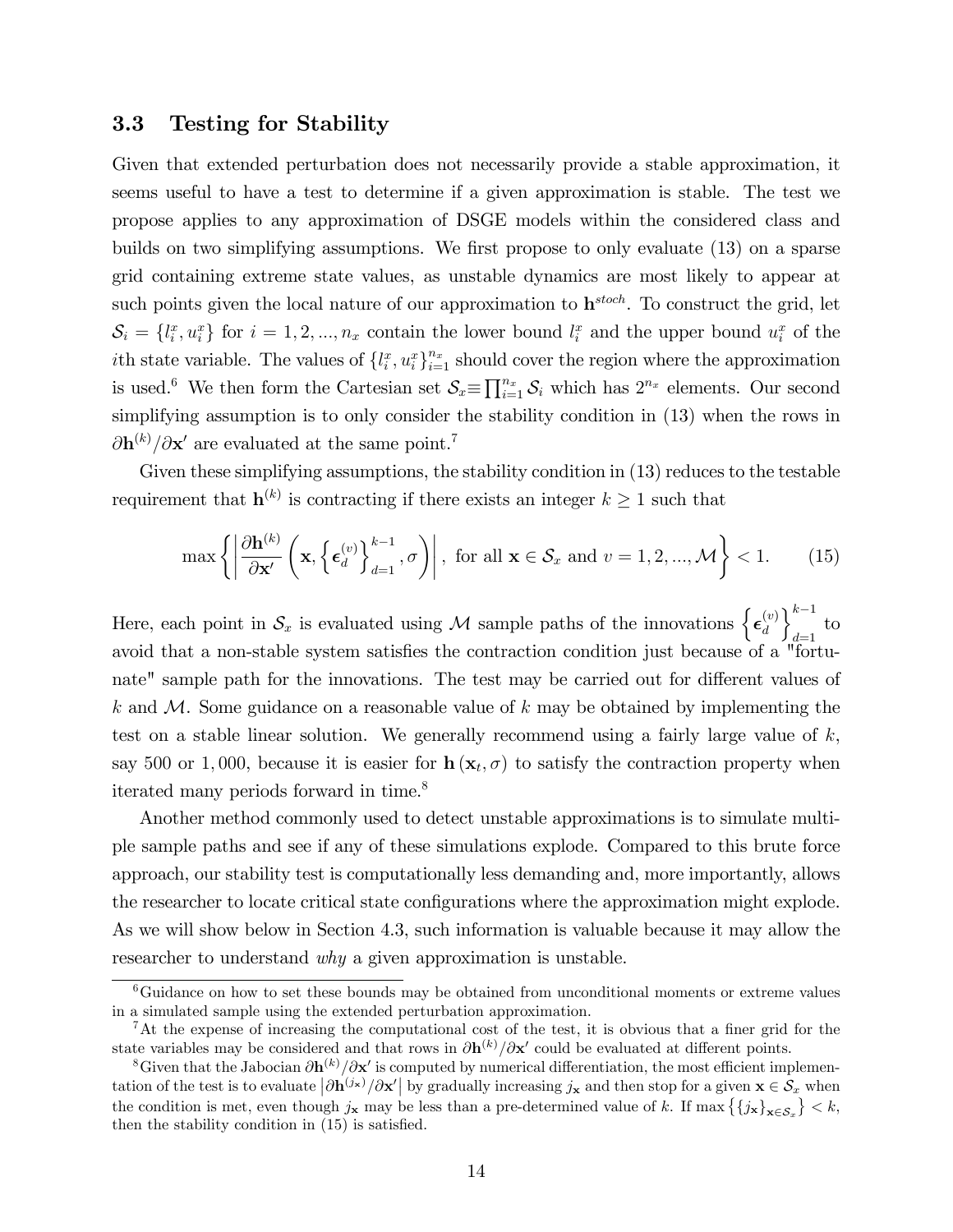### 3.4 Inducing Stability

Section 3.2 showed that computing  $\hat{\mathbf{h}}^{stoch} (\mathbf{x}_t, \sigma)$  by standard perturbation may lead to instability of extended perturbation beyond second order. If a given approximation is unstable, the most natural solution is to increase the approximation order for  $\hat{\mathbf{h}}^{stoch}(\mathbf{x}_t, \sigma)$  until the condition in  $(15)$  is satisfied. If this is not possible due to computational constraints, another way to ensure stability is to downscale  $\hat{\mathbf{h}}^{stoch}(\mathbf{x}_t, \sigma)$  as we move away from steady state, where this local uncertainty correction may be less accurate. Inspired by the work of Blasques and Nientker (2020), we consider the function  $\Phi(\mathbf{x}_t) \equiv e^{-\tau \times D(\mathbf{x}_t)}$ , where  $\tau \ge 0$ and  $D(\mathbf{x}_t) = \sum_{i=1}^{n_x} (x_{i,t} - x_{i,ss})^2$  measures the distance of  $\mathbf{x}_t$  from  $\mathbf{x}_{ss}$ . Thus, if extended perturbation is unstable, then we suggest to use the modified state transition

$$
\mathbf{x}_{t+1} = \mathbf{h}^{CE}(\mathbf{x}_t) + \mathbf{\hat{h}}^{stoch}(\sigma) + \left(\mathbf{\hat{h}}^{stoch}(\mathbf{x}_t, \sigma) - \mathbf{\hat{h}}^{stoch}(\sigma)\right) \Phi(\mathbf{x}_t) + \sigma \boldsymbol{\eta} \boldsymbol{\epsilon}_{t+1},
$$
(16)

where variation in  $\hat{\mathbf{h}}^{stoch} (\mathbf{x}_t, \sigma)$  from the constant risk correction  $\hat{\mathbf{h}}^{stoch} (\sigma)$  is downscaled to ensure stability. As an example of (16), consider a third-order approximation where  $\hat{\mathbf{h}}^{stoch}\left( \sigma \right) = \frac{1}{2}\mathbf{h}_{\sigma \sigma} \sigma^2 { + \frac{1}{6}}$  $\frac{1}{6}$ **h**<sub> $\sigma \sigma \sigma$ </sub><sup>3</sup>, implying that only  $\hat{\mathbf{h}}^{stoch}(\mathbf{x}_t, \sigma) - \hat{\mathbf{h}}^{stoch}(\sigma) = \frac{3}{6}$ **h** $\sigma \sigma \mathbf{x} \mathbf{x}_t$  is scaled by  $\Phi(\mathbf{x}_t)$ . It is easy to see that  $\Phi(\mathbf{x}_t)$  in (16) does not affect the level or the curvature of the state transition function  $\mathbf{h}(\mathbf{x}_t)$  at the steady state, implying that the modified state transition in (16) also matches the curvature of the true solution at the steady state. In comparison to the work of Blasques and Nientker (2020), we only downscale  $\hat{\mathbf{h}}^{stoch}(\mathbf{x}_t, \sigma) - \hat{\mathbf{h}}^{stoch}(\sigma)$ , whereas they also downscale all nonlinear terms in the Taylor series expansions of  $h^{CE} (\mathbf{x}_t)$ to ensure stability of standard perturbation. As for the value of  $\tau$ , one possibility is to select the smallest  $\tau$  that satisfies the stability test in Section 3.3. A somewhat more computational demanding alternative is to follow the procedure in Blasques and Nientker (2020) and set  $\tau$ to minimize the model's Euler equation errors on some predefined grid.

# 4 A New Keynesian Model

We next study the accuracy and stability of standard and extended perturbation using a New Keynesian model with price stickiness as in Calvo (1983). Two reasons motivate our choice of model. First, the New Keynesian model with Calvo pricing is one of the most popular DSGE models in the literature. Second, and perhaps somewhat surprisingly, some dimensions of this New Keynesian model are highly nonlinear even for a standard calibration. The strong nonlinearities in the model also imply that standard perturbation easily generate explosive dynamics, showing that unstable approximations are not only seen at extreme calibrations, as found in Haan and Wind (2012) for the neoclassical growth model. We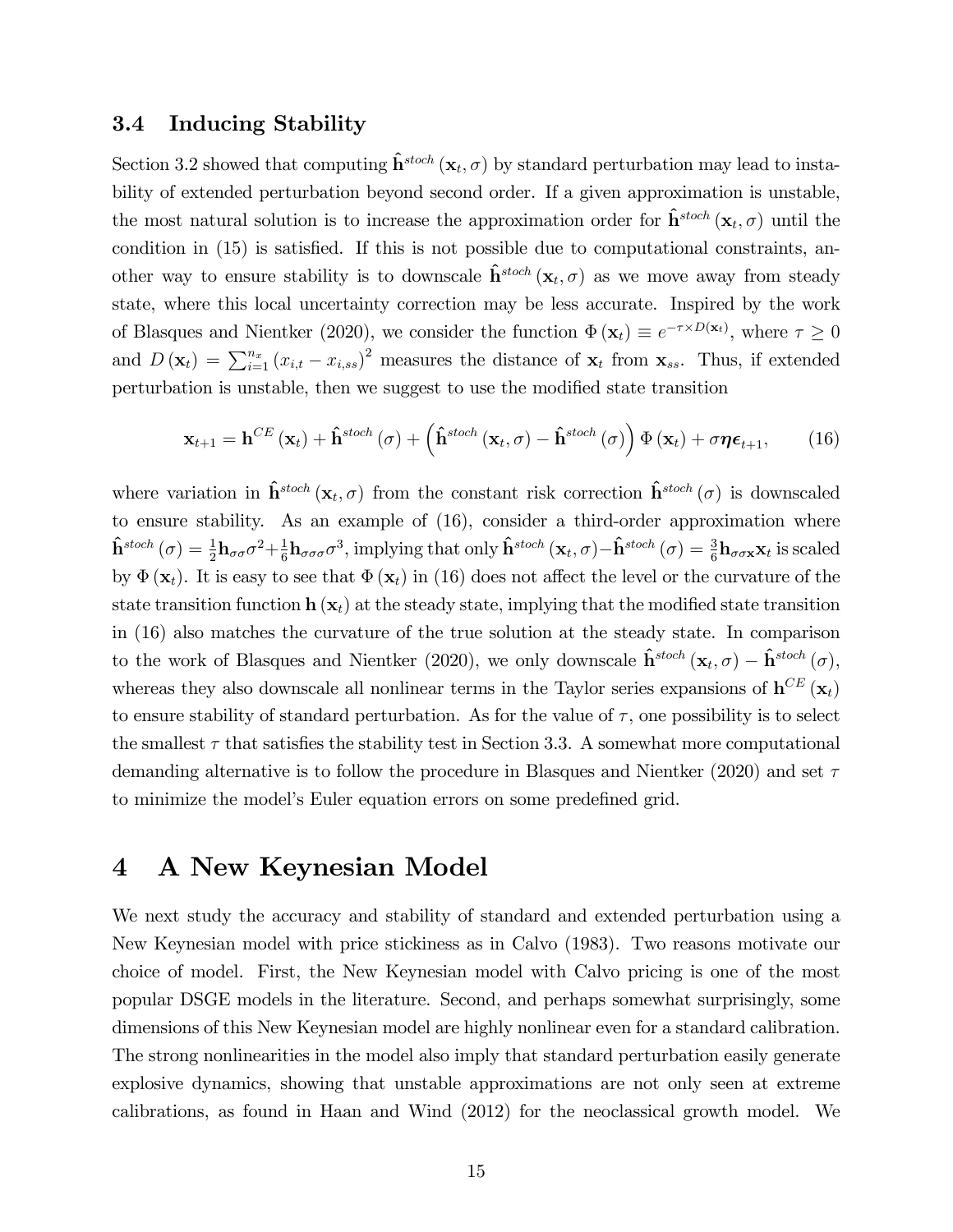proceed by describing the New Keynesian model in Section 4.1, before studying accuracy in Section 4.2 and stability in Section 4.3 for approximations up to fifth order.

### 4.1 Model Description

A representative household maximizes

$$
\mathcal{U}_t = E_t \sum_{l=0}^{\infty} \beta^l \left( \frac{c_{t+l}^{1-\phi_2}}{1-\phi_2} + \phi_0 \frac{\left(1 - h_{t+l}\right)^{1-\phi_1}}{1-\phi_1} \right),\tag{17}
$$

where  $c_t$  is consumption and  $h_t$  is labor supply. In addition to a no-Ponzi-game condition, the optimization is subject to the real budget constraint

$$
c_t + b_t + i_t = h_t w_t + r_t^k k_t + \frac{R_{t-1} b_{t-1}}{\pi_t} + div_t,
$$
\n(18)

where resources are allocated to consumption, one-period nominal bonds  $b_t$ , and investment  $i_t$ . Letting  $w_t$  denote the real wage and  $r_t^k$  the rental rate of capital  $k_t$ , the household receives i) labor income  $w_t h_t$ , ii) income from capital services sold to firms  $r_t^k k_t$ , iii) payoffs from bonds purchased in the previous period  $R_{t-1}b_{t-1}/\pi_t$ , and iv) dividends from firms  $div_t$ . Here,  $\pi_t \equiv P_t/P_{t-1}$  is gross inflation and  $R_t$  is the gross nominal interest rate. The optimization of (17) is also subject to the law of motion for capital  $k_{t+1} = (1 - \delta) k_t + i_t - \frac{\kappa}{2}$ 2  $\int i_t$  $\frac{i_t}{k_t} - \psi\Big)^2 k_t,$ where  $\kappa \geq 0$  introduces capital adjustment costs based on  $i_i/k_t$  as in Jermann (1998). The constant  $\psi$  ensures that these adjustment costs are zero in the steady state.

We consider a perfectly competitive representative firm that produces final output  $y_t$ using the intermediate goods  $y_{i,t}$  and the production function  $y_t = \left(\int_0^1 y_{i,t}^{(\eta-1)/\eta} dt\right)^{\eta/(\eta-1)}$  with  $\eta > 1$ . This generates the demand function  $y_{i,t} = \left(\frac{P_{i,t}}{P_{i,t}}\right)$  $P_t$  $\int_{0}^{-\eta} y_t$  for the *i*th input  $y_{i,t}$ , where  $P_t = \left[\int_0^1 P_{i,t}^{1-\eta}di\right]^{1/(1-\eta)}$  denotes the aggregate price level and  $P_{i,t}$  is the price of the *i*th good. The intermediate goods are produced by monopolistic competitors using the production function  $y_{i,t} = a_t k_{i,t}^{\theta} h_{i,t}^{1-\theta}$ , where technology  $a_t$  evolves as  $\log a_{t+1} = \rho_a \log a_t + \sigma_a \epsilon_{a,t+1}$  with  $\epsilon_{a,t+1} \sim \text{NID}(0, 1)$ . The ith firm sets  $P_{i,t}$ ,  $h_{i,t}$ , and  $k_{i,t}$  by maximizing the present value of dividends. Beyond a no-Ponzi-game condition, the firm must satisfy demand for the *i*th good. When setting prices, we follow Calvo (1983) and assume that only a fraction  $\alpha \in [0,1)$ of firms set their prices optimally, with the remaining firms letting  $P_{i,t} = P_{i,t-1}$ .

Finally, monetary policy is specified by a standard Taylor rule

$$
\log (R_t/R_{ss}) = \rho \log (R_{t-1}/R_{ss}) + (1-\rho) (\kappa_\pi \hat{\pi}_t + \kappa_y \hat{y}_t), \qquad (19)
$$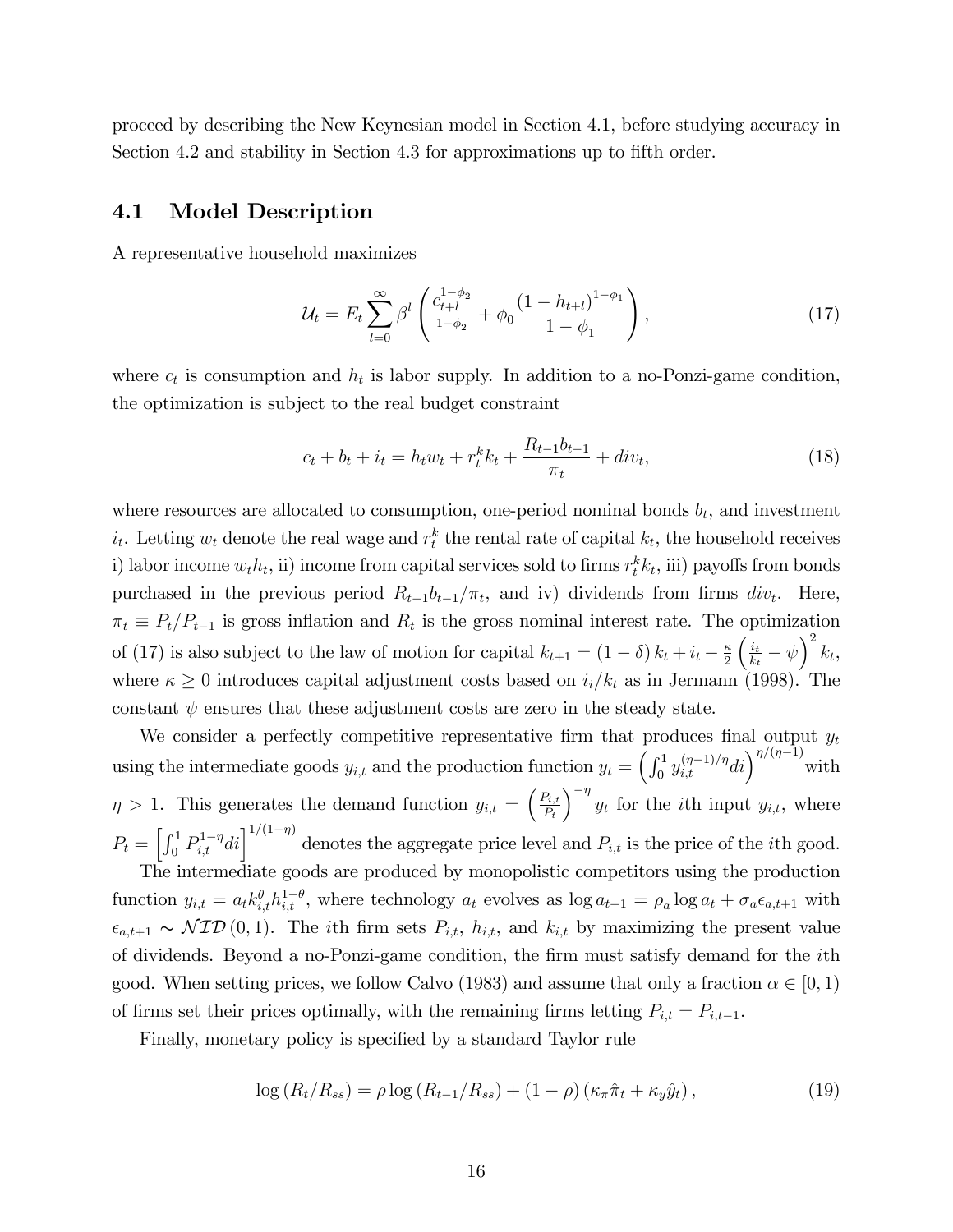where the policy rate is determined based on a desire to close the inflation gap  $\hat{\pi}_t \equiv$  $\log (\pi_t/\pi_{ss})$  and the output gap  $\hat{y}_t \equiv \log (y_t/y_{ss})$ , subject to smoothing changes in the policy rate with  $\rho \in [0, 1)$ .

We adopt a relative standard parametrization for a quarterly model in Table 2. Households have an intertemporal elasticity of substitution of 0.5 ( $\phi_2 = 2$ ), allocate one third of their time endowment to labor in steady state  $(h_{ss} = 0.33)$ , and have a Frisch labor supply elasticity of one ( $\phi_1 = 2$ ). Firms reset prices once a year on average ( $\alpha = 0.75$ ) and impose an average markup of 20% ( $\eta = 6$ ). The main objective of the central bank is to stabilize inflation ( $\kappa_{\pi} = 1.5$ ,  $\kappa_{y} = 0.125$ ), subject to smoothing changes in the policy rate ( $\rho = 0.8$ ). We consider two values for the steady state inflation rate  $\pi_{ss}$ . The first specification (case A) imposes  $\pi_{ss} = 1.00$ , while the second specification (case B) introduces trend inflation by letting  $\pi_{ss} = 1.005$  to get an annual steady state inflation rate of 2%.

| $\beta$  |     | $= 0.99$        | $\alpha$       |                                | 0.75                                                                    |                      |
|----------|-----|-----------------|----------------|--------------------------------|-------------------------------------------------------------------------|----------------------|
| $h_{ss}$ |     | $= 0.33$        | $\rho$         |                                | 0.80                                                                    |                      |
| $\phi_1$ |     | $= 2.00$        | $\kappa_{\pi}$ |                                | 1.50                                                                    |                      |
| $\phi_2$ |     | $= 2.00$        |                | $\kappa_y \quad =$             | 0.125                                                                   |                      |
|          |     | $\kappa = 2.00$ | $\rho_a$       |                                | 0.98                                                                    |                      |
| $\delta$ |     | $= 0.025$       | $\sigma_a$     | $\!\!\!=\!\!\!$                | 0.006                                                                   |                      |
| $\theta$ |     | $= 0.36$        |                | $\pi_{ss} \quad = \quad \cdot$ | $\left\{\n \begin{array}{c}\n 1.000, \\ 1.005, \n \end{array}\n\right.$ | case $A$<br>case $B$ |
| $\eta$   | $=$ | 6.00            |                |                                |                                                                         |                      |

Table 2: The Structural Parameters

### 4.2 Accuracy Analysis

Accuracy of standard and extended perturbation are evaluated by computing unit-free Euler errors  ${E_{i,t}}_{i=1}^n$  at state  $\mathbf{x}_t$  for all  $n = 16$  equations in the New Keynesian model.<sup>9</sup> We report the mean absolute error MAE=  $\log_{10} \left( \sum_{t=1}^{T} \sum_{i=1}^{n} |E_{i,t}| / (nT) \right)$ , the root mean squared error RMSE=  $\log_{10} \left( \sqrt{\sum_{t=1}^{T} \sum_{i=1}^{n} E_{i,t}^2 / (nT)} \right)$  $\setminus$ , and the maximum error MaxE=  $\log_{10} \left( \max \left( \left\{ \{E_{i,t} \}_{t=1}^n \right\}_{t=1}^T \right) \right)$ , which are transformed by the 10-base logarithm.

We first consider specification  $\mathcal A$  without trend inflation in Table 3. Panel I evaluates accuracy on a grid constructed using five points uniformly spaced along each dimension of the four dimensional state space, giving a total of  $5^4 = 625$  points. The bounds for the first three state variables (i.e.  $R_{t-1}$ ,  $k_t$ , and  $a_t$ ) in this grid range from  $-2$  to  $+2$  standard deviations

<sup>9</sup>The Online Appendix contains a summary of these 16 equations expressed in unit-free terms.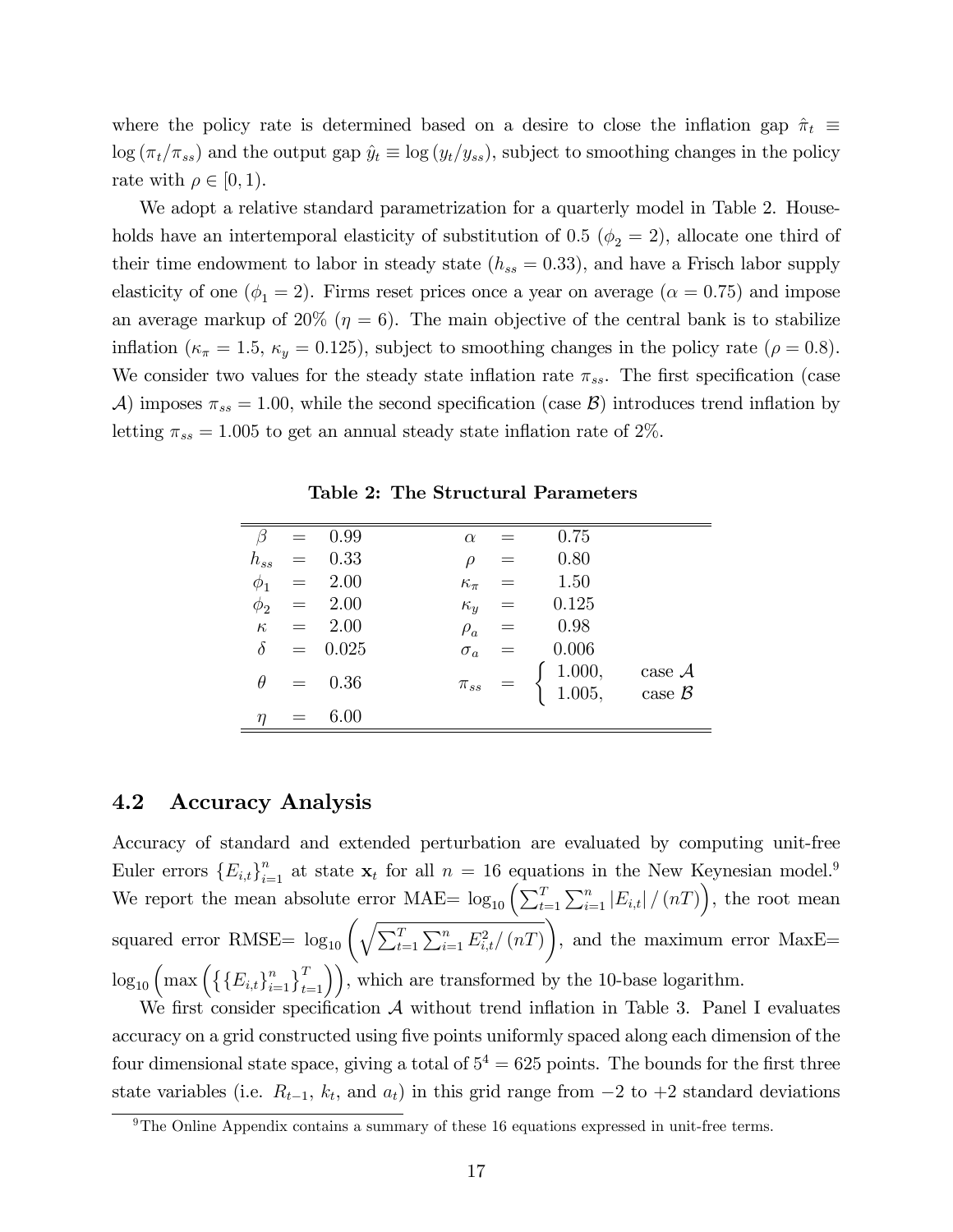#### Table 3: Accuracy of the New Keynesian Model

This table reports the accuracy of standard and extended perturbation for the two considered calibrations in Table 2 when the states are obtained from a grid (Panel I and III) or a simulated sample (Panel II and IV). The grid is constructed using 5 points uniformly spaced along each dimension of the state space, giving  $5^4 = 625$  grid points. The bounds for the interest rate, capital, and technology in the grid range from  $-2$  to  $+2$  standard deviations in a log-linearized solution. For the price dispertion index the grid ranges from  $0.00$  to  $0.04$  in case  $\mathcal A$  and from  $0.00$ to 0.10 in case  $\beta$ . The states in the simulated sample are obtained from simulating extended perturbation at Öfth order for 5; 000 observations following a burnin of 100 observations. The conditional expectations in the Euler equations are evaluated using Gauss-Hermite quadratures with five points. Bold figures highlight the approximation with the best performance along a given accuracy measure.

|                    |                                             | <b>Standard Perturbation</b> |         |          | <b>Extended Perturbation</b> |         |         |
|--------------------|---------------------------------------------|------------------------------|---------|----------|------------------------------|---------|---------|
|                    |                                             | MAE                          | RMSE    | MaxE     | MAE                          | RMSE    | MaxE    |
| Case $A$           | No trend inflation ( $\pi_{ss} = 1.00$ )    |                              |         |          |                              |         |         |
|                    | Panel I: On grid                            |                              |         |          |                              |         |         |
|                    | $1^{st}$ order                              | $-2.24$                      | $-1.72$ | $-0.55$  | $-3.39$                      | $-2.63$ | $-1.25$ |
|                    | $2^{nd}$ order                              | $-2.59$                      | $-2.03$ | $-0.61$  | $-3.42$                      | $-2.63$ | $-1.23$ |
|                    | $3^{rd}$ order                              | $-2.82$                      | $-2.13$ | $-0.52$  | $-3.44$                      | $-2.63$ | $-1.22$ |
|                    | $4^{th}$ order                              | $-3.04$                      | $-2.22$ | $-0.52$  | $-3.45$                      | $-2.63$ | $-1.21$ |
|                    | $5^{th}$ order                              | $-3.20$                      | $-2.30$ | $-0.53$  | $-3.46$                      | $-2.63$ | $-1.19$ |
|                    | Panel II: On simulated sample               |                              |         |          |                              |         |         |
|                    | $1^{st}$ order                              | $-2.84$                      | $-2.20$ | $-0.77$  | $-3.19$                      | $-2.23$ | $-0.71$ |
|                    | $2^{nd}$ order                              | $-2.87$                      | $-1.98$ | $-0.64$  | $-3.21$                      | $-2.23$ | $-0.71$ |
|                    | $3^{rd}$ order                              | $-2.59$                      | $-1.55$ | 0.00     | $-3.23$                      | $-2.23$ | $-0.56$ |
|                    | $4^{th}$ order                              | $-0.93$                      | 1.37    | 3.80     | $-3.24$                      | $-2.24$ | $-0.56$ |
|                    | $5^{th}$ order                              | 0.07                         | 2.22    | 4.62     | $-3.25$                      | $-2.24$ | $-0.56$ |
|                    |                                             |                              |         |          |                              |         |         |
| Case $\mathcal{B}$ | With trend inflation ( $\pi_{ss} = 1.005$ ) |                              |         |          |                              |         |         |
|                    | Panel III: On grid                          |                              |         |          |                              |         |         |
|                    | $1^{st}$ order                              | $-2.10$                      | $-1.59$ | $-0.45$  | $-2.99$                      | $-2.29$ | $-0.97$ |
|                    | $2^{nd}$ order                              | $-2.19$                      | $-1.49$ | $0.22\,$ | $-2.99$                      | $-2.29$ | $-0.97$ |
|                    | $3^{rd}$ order                              | $-1.69$                      | 0.11    | 2.11     | $-2.99$                      | $-2.29$ | $-0.96$ |
|                    | $4^{th}$ order                              | $-0.76$                      | 1.06    | 2.99     | $-2.98$                      | $-2.29$ | $-0.95$ |
|                    | $5^{th}$ order                              | $-1.82$                      | $-0.59$ | 1.18     | $-2.98$                      | $-2.29$ | $-0.94$ |
|                    | Panel IV: On simulated sample               |                              |         |          |                              |         |         |
|                    | $1^{st}$ order                              | $-2.67$                      | $-2.11$ | $-0.78$  | $-2.90$                      | $-2.09$ | $-0.59$ |
|                    | $2^{nd}$ order                              | $-2.58$                      | $-1.87$ | $-0.63$  | $-2.92$                      | $-2.10$ | $-0.58$ |
|                    | $3^{rd}$ order                              | $-2.26$                      | $-1.41$ | 0.16     | $-2.93$                      | $-2.10$ | $-0.58$ |
|                    | $4^{th}$ order                              | $-0.22$                      | 2.21    | 4.66     | $-2.93$                      | $-2.11$ | $-0.58$ |
|                    | $5^{th}$ order                              | $5.03\,$                     | 7.47    | 9.92     | $-2.94$                      | $-2.12$ | $-0.58$ |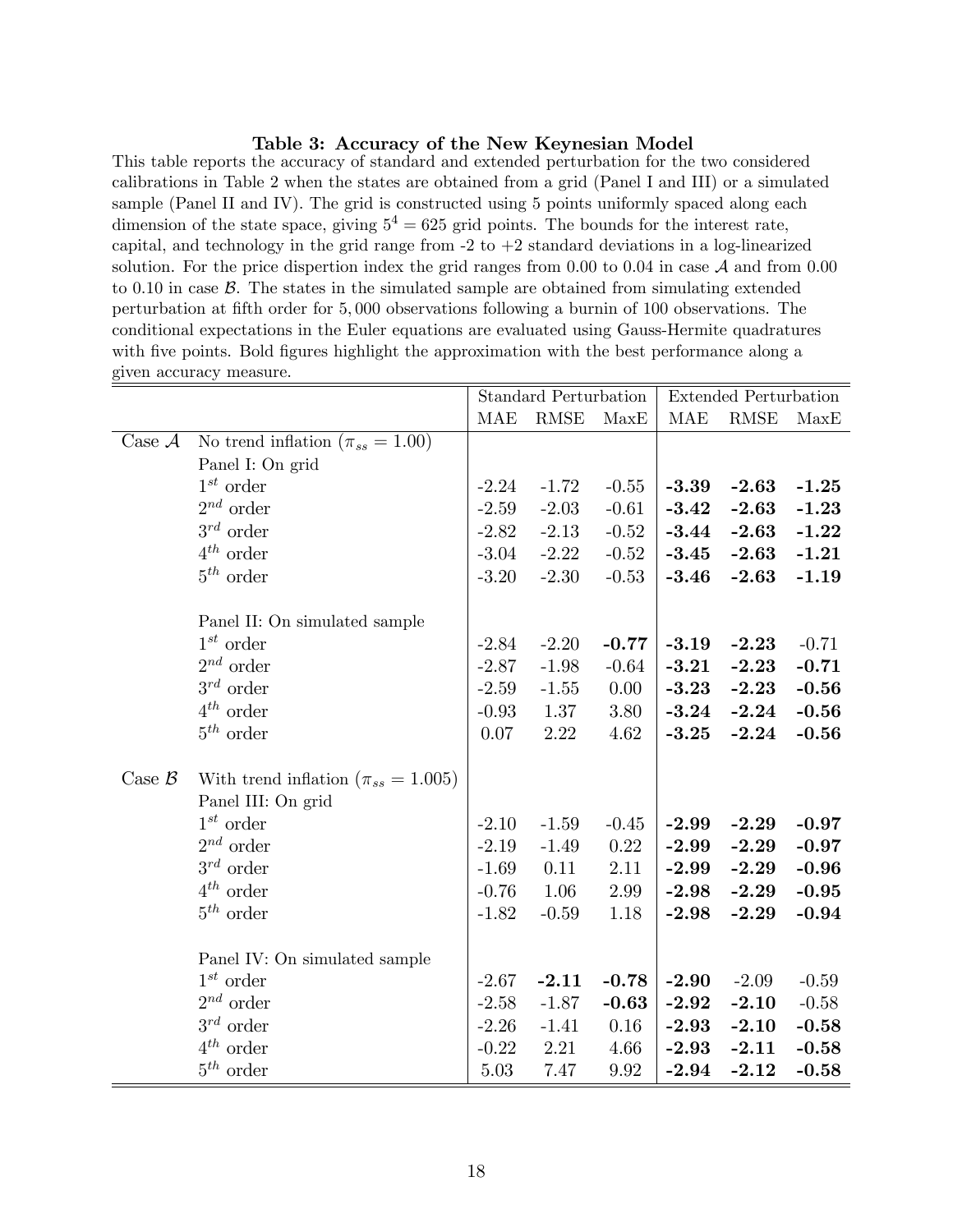in a log-linearized solution. For the fourth state variable, which is the log-transformed price dispersion  $s_t$  linked to the Calvo pricing, the considered range is from 0.00 to 0.04. We find that standard perturbation performs well on this grid with progressively smaller errors as measured by the MAE and RMSE when increasing the approximation order. For instance, the MAE is  $-2.24$  (or  $10^{-2.24} = 0.0058$ ) at first order and  $-3.20$  (or  $10^{-3.20} = 0.0006$ ) at fifth order. However, extended perturbation is even more accurate and outperforms standard perturbation at every approximation order as indicated by the bold Ögures in Table 3. This satisfying performance of extended perturbation is due to the high accuracy of the certainty equivalent solution by the extended path (i.e. extended perturbation at  $1^{st}$  order), which even outperforms standard perturbation at fifth order. We also note that the MAE becomes smaller for extended perturbation with a higher approximation order, showing that increasing the approximation order of  $\mathbf{g}_t^{stoch}$  and  $\mathbf{h}_t^{stoch}$  help to improve accuracy.

Panel II evaluates accuracy on a simulated sample of 5,000 states from extended perturbation at Öfth order, which we then use to study the accuracy of both perturbation methods at the various approximation orders. We first note that standard perturbation at first order is very accurate with a MAE of  $-2.84$  and a RMSE of  $-2.20$ , but that performance deteriorates fairly rapidly when increasing the approximation order. For instance, the MAE is  $-2.59$  at third order and only 0.07 at fifth order. Unreported results reveal that a higher approximation order gives smaller errors close to the steady state, but also much larger errors far from the steady state. This is particularly evident when the price dispersion exceeds the range  $[0.00, 0.04]$  used for the grid in Panel I, although it only happens in 6% of our simulated sample. On the other hand, extended perturbation remains very accurate and clearly outperforms standard perturbation with a MAE of  $-3.19$  at first order and a MAE of  $-3.25$  at fifth order. This improved performance must be due to the more accurate certainty equivalence solution by the extended path which implicitly adds the higher order terms  $\sum_{k=m+1}^{\infty} \frac{g(x_{ss},0)_{\mathbf{x}^k}}{k!}$  $\frac{(s,0)_x}{k!} (x_t - x_{ss})^k$  to the standard m'th order Taylor-series approximation as shown above. Given that there is no singularity in the New Keynesian model, it also means that standard perturbation would eventually match the performance of extended perturbation for a sufficiently high approximation order and eventually converge to the true solution on a very large domain.

For specification  $\beta$  with trend inflation, standard perturbation at first order does fairly well, but the accuracy deteriorates when increasing the approximation order, both on the grid (Panel III) and in the simulated sample (Panel IV). As for specification  $\mathcal A$  without trend inflation, unreported results show that a higher approximation order gives smaller errors close to the steady state, but also much larger errors when the price dispersion is far from steady state. This happens more often with trend inflation, where the price dispersion exceeds 0.04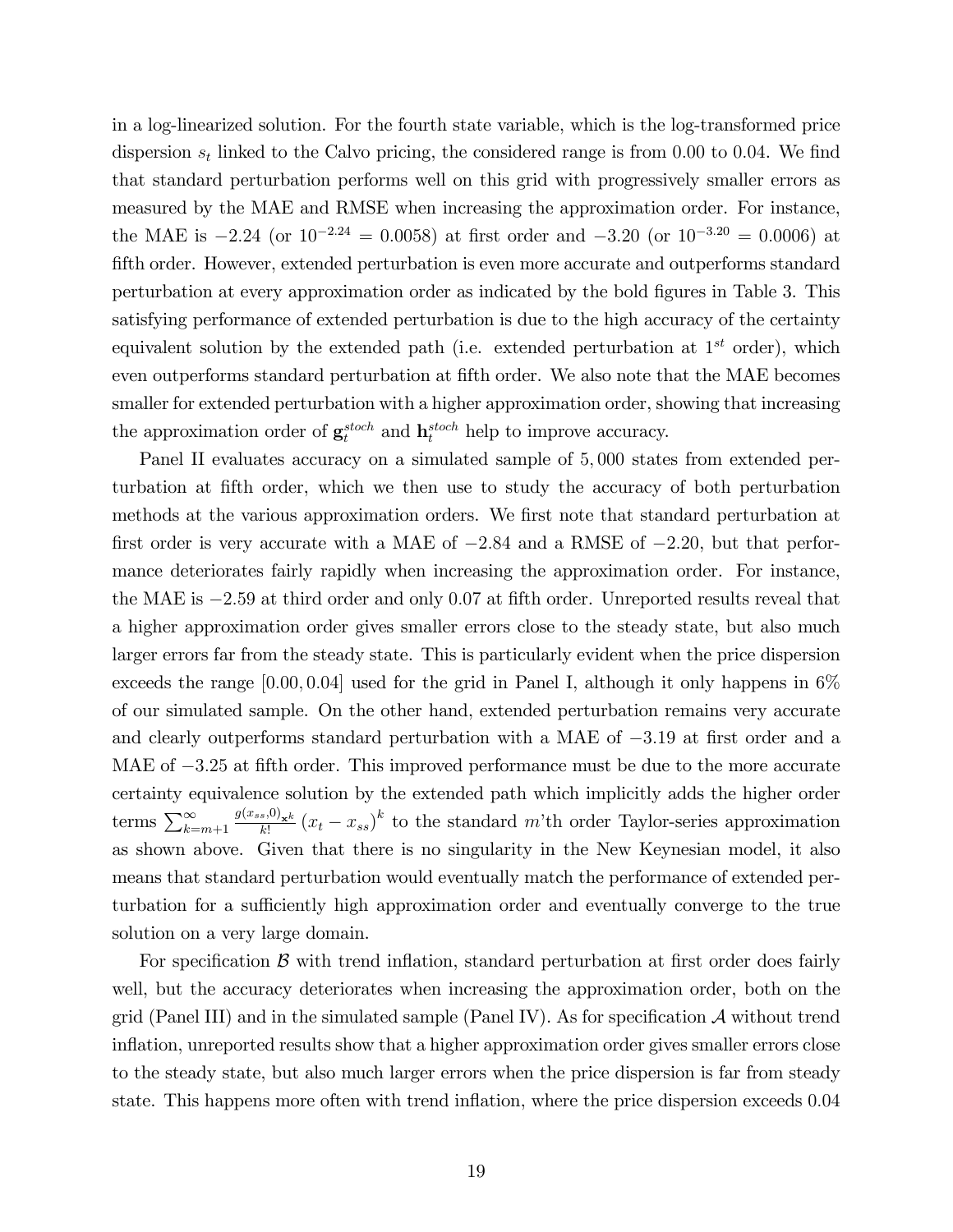in 15% of our simulated sample, whereas the corresponding figure is  $6\%$  for specification  $\mathcal{A}$ . In contrast, extended perturbation remains highly accurate with trend inflation and clearly does better than standard perturbation for nearly all orders of the approximation.

# 4.3 Stability Analysis

This section uses our stability test from Section 3.3 to study the dynamic properties of standard and extended perturbation and to understand why a given approximation may be unstable. To run the stability test for the New Keynesian model with specification  $\mathcal{A}$ , we first construct the set  $\mathcal{S}_x$  with extreme state configurations. Using the conventional notation, where a "hat" denotes percentage deviation from steady state, the bounds for  $\hat{a}_t$  are given by  $\pm 3$  standard deviations of technology. For the two endogenous states  $(\hat{R}_{t-1}, \hat{k}_t)$ , the bounds are set to  $\pm 4$  standard deviations in a log-linearized solution, and hence slightly wider than for technology to account for effects of nonlinearities. The price dispersion  $s_t$  is zero in steady state and constant in a log-linearized solution without trend inflation, and we therefore use a simulated sample path of extended perturbation to guide our bounds of 0.00 and 0.08 for  $\hat{s}_t$ . Using this specification of  $\mathcal{S}_x$ , we find that standard perturbation at second order passes the stability test with  $\mathcal{M} = 50$ , but not at third, fourth, and fifth order. This is because the state dynamics at several points diverge when iterated forward in time to compute the Jacobian  $\partial \mathbf{h}^{(k)}/\partial \mathbf{x}'$ , which at these points display explosive eigenvalues. In contrast, extended perturbation at third, fourth, and fifth order pass the stability test with  $\mathcal{M} = 50$ . This reveals that the explosive behavior of standard perturbation beyond second order must be due to approximation errors in the certainty equivalent component of the policy function, as the two perturbation methods rely on the same approximation to the stochastic part of the policy function.

For specification  $\beta$  with trend inflation, the same procedure as in specification  $\mathcal A$  is used to set the bounds for  $\hat{R}_{t-1}$ ,  $\hat{k}_t$ , and  $\hat{a}_t$  in the stability test, while the upper bound of  $\hat{s}_t$  is increased to 0.2 to better capture the more frequent extreme values of  $\hat{s}_t$  with trend inflation. We find that standard perturbation is unstable at second order and beyond, whereas extended perturbation at third, fourth, and fifth order once again passes the stability test with  $\mathcal{M} = 50$ .

An inspection of the  $2^4 = 16$  extreme state configurations in  $S_x$  reveals that a high price dispersion, a low capital stock, and a low technology level may lead to explosive dynamics for standard perturbation. To understand why, consider specification  $A$  in Figure 1, where we plot  $\hat{\pi}_t$  and  $\hat{s}_{t+1}$  as we change some of the state variables, while the remaining states attain their extreme values from  $S_x$ , where the approximation is unstable. The top left chart shows that inflation  $\hat{\pi}_t$  in standard perturbation at third and fifth order (the marked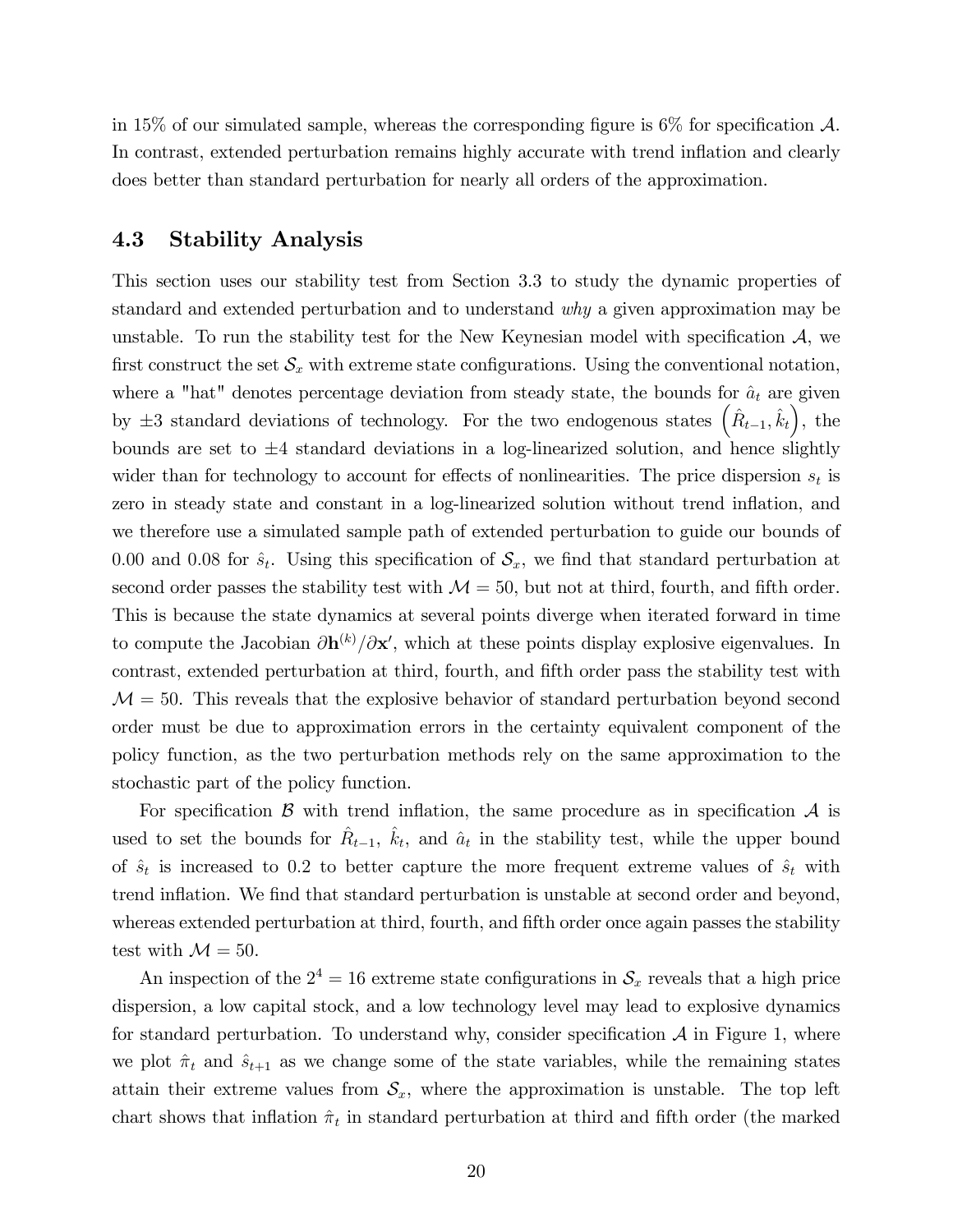Figure 1: Inflation and Price Dispersion at Extreme State Configurations The top row shows inflation  $\hat{\pi}_t$ , the price dispersion next period  $\hat{s}_{t+1}$ , and the mean absolute Euler errors across the 16 equations in the model when increasing  $\hat{s}_t$ . The middle and the bottom row show the corresponding plots when changing the capital stock  $\hat{k}_t$  and the technology  $\hat{a}_t$  level, respectively. Unless stated otherwise, the state variables that are not plotted are assigned the following values: i) the capital stock  $\hat{k}_t$  and the lagged interest rate  $\hat{R}_{t-1}$  equals -4 standard deviations in a log-linear solution, ii) the technology level  $\hat{a}_t$  equals -3 standard deviations, and iii) the price dispersion  $\hat{s}_t$  is 0.08. All structural parameters attain the values provided in Table 2 for specification  $A$ . In the legends, "Per" denotes standard perturbation and "EPer" is an abbreviation for extended perturbation.



blue lines) increase sharply for higher values of  $\hat{s}_t$ . This increase in inflation leads to even higher values of the price dispersion in the next period  $\hat{s}_{t+1}$ , as seen in the middle chart at the top. A higher value of  $\hat{s}_{t+1}$  then increases  $\hat{\pi}_{t+1}$ , which in turn increases  $\hat{s}_{t+2}$  and so on. That is, standard perturbation generates a price-inflation spiral, which eventually may lead to explosive dynamics. The ináation dynamics from extended perturbation (the thick black line) is radically different, because inflation converges to an upper threshold (the dotted line) for large values of  $\hat{s}_t$ . This implies that  $\hat{s}_{t+1}$  increases more slowly with higher values of  $\hat{s}_t$ , which helps to improve accuracy, as shown by the top right chart in Figure 1. To see where this threshold comes from, recall that the aggregate price level  $P_t = \left[\int_0^1 P_{i,t}^{1-\eta}di\right]^{1/(1-\eta)}$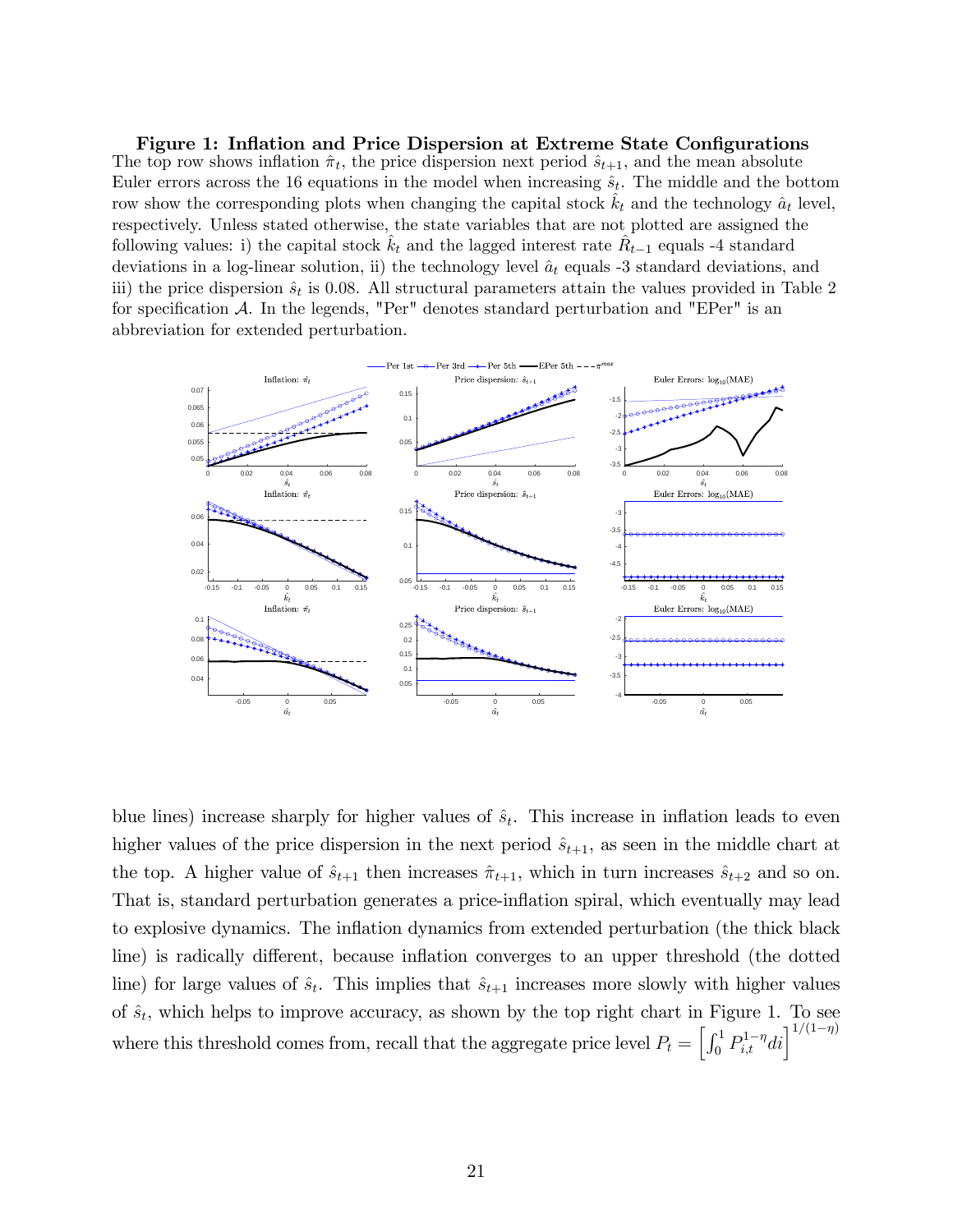reduces to  $P_t^{1-\eta} = (1-\alpha) \tilde{P}_t^{1-\eta} + \alpha P_{t-1}^{1-\eta}$  with Calvo pricing, or equivalently

$$
1 = (1 - \alpha) \left(\frac{\tilde{P}_t}{P_t}\right)^{1 - \eta} + \alpha \left(\frac{1}{\pi_t}\right)^{1 - \eta},\tag{20}
$$

where  $\tilde{P}_t$  denotes the new price of firms re-setting their prices in period t. Consider the case where  $\tilde{P}_t$  is very large, for instance due to a high price dispersion, a low capital stock, or a low technology level. The constant elasticity of substitution (CES) function then implies that  $(1 - \alpha) \left( \tilde{P}_t / P_t \right)^{1 - \eta}$  becomes very small as  $\eta > 1$ . In the limit when  $\tilde{P}_t$  becomes arbitrarily large, this term converges to zero and (20) implies the upper bound  $\pi^{\max} = \alpha^{1/(1-\eta)}$  for inflation. Intuitively, consumers simply substitute away from the very expensive goods to the cheaper goods whose prices have not yet been updated, and this ensures that inflation remains bounded.<sup>10</sup> This upper bound on inflation appears to have been largely ignored in the literature (perhaps due to the widespread use of a log-linearization), but our results show that it is important to ensure stability of a nonlinear approximation to the New Keynesian model.

The charts in the middle and the bottom row of Figure 1 plot  $\hat{\pi}_t$ ,  $\hat{s}_{t+1}$ , and Euler errors when we instead vary the capital stock and the technology level, respectively. Standard perturbation is again unable to account for the upper bound on inflation, and this leads to a high value of the price dispersion in the next period  $\hat{s}_{t+1}$ , which then increases  $\hat{\pi}_{t+1}$ and hence starts the price-inflation spiral. Extended perturbation does not suffer from this shortcoming, as it perfectly accounts for the upper bound on inflation and hence provides a more accurate approximation, as seen from the Euler errors in the charts to the right in Figure 1.

Thus, our analysis reveals that a price-inflation spiral plays an important role in generating explosive dynamics in the New Keynesian model when using standard perturbation beyond first order. This means that various modifications to the model that imply less variation in inflation and the price dispersion should reduce the probability of starting the price-ináation spiral and generating explosive sample paths. Omitting trend ináation is one way to reduce the variability in  $s_t$  as shown above. Another possibility is to follow Christiano, Eichenbaum, and Evans (2005) and adopt price-indexation for non-optimizing firms by letting  $P_{i,t} = P_{i,t-1}\pi_{t-1}$ , as this also reduces the variability of  $s_t$ . One may also consider a central bank that has a strong preference for closing the inflation gap (i.e. a high  $\kappa_{\pi}$ ), as

 $10$ We are grateful to an anonymous referee for helping us realize the economic intuition behind this result. If we accommodate price indexation of the non-optimizing firms, then (20) becomes  $1 = (1 - \alpha) \left( \tilde{P}_t / P_t \right)^{1 - \eta} +$  $\alpha (\pi_{t-1}/\pi_t)^{1-\eta}$ , which implies an upper bound on the growth rate of inflation, i.e.  $\pi_t/\pi_{t-1} = \alpha^{1/(1-\eta)}$ .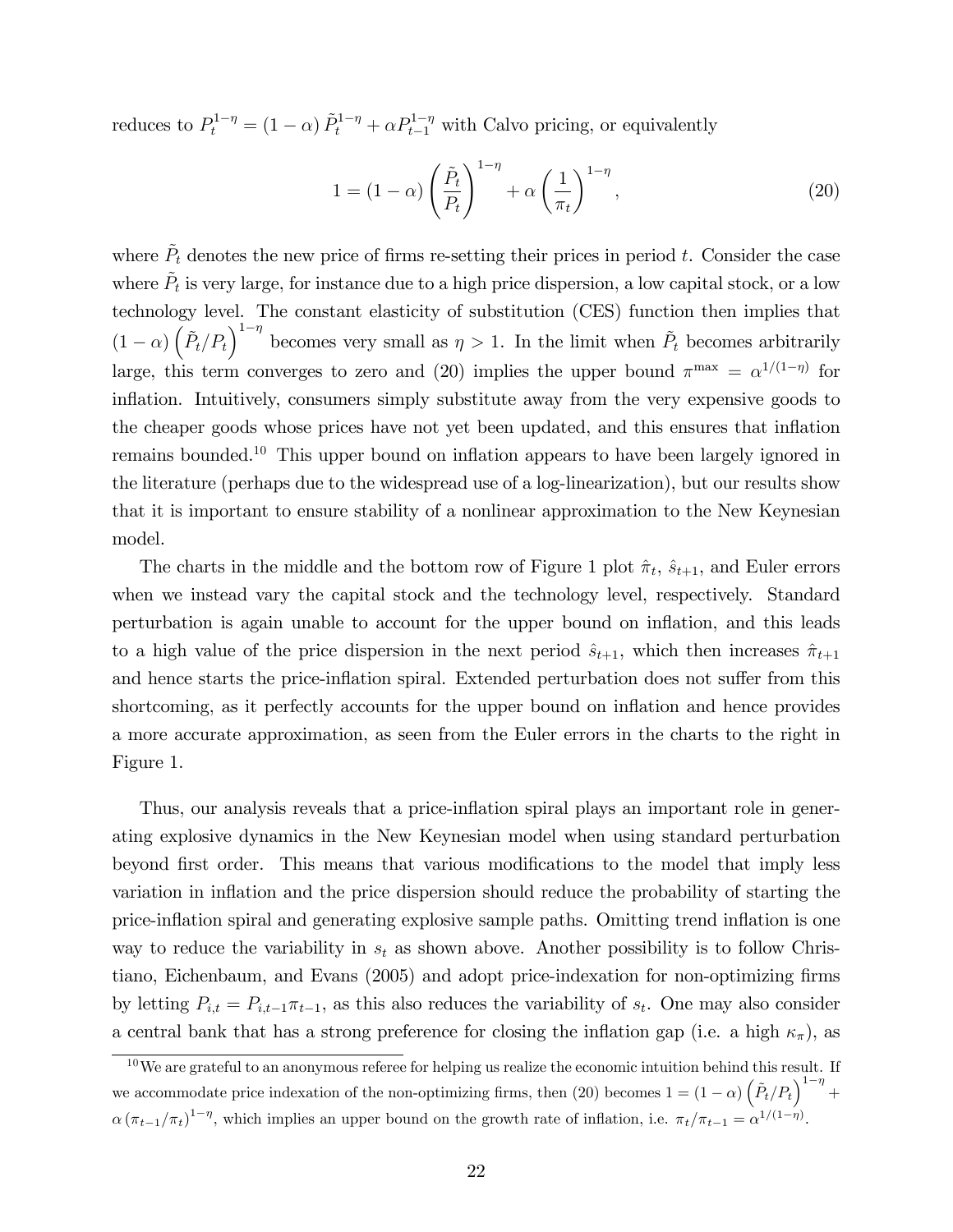this reduces the variation in inflation and hence makes it less likely that inflation hits its upper bound.

# 5 Computational Issues Related to Extended Perturbation

This section deals with the computational issues related to extended perturbation. Section 5.1 presents an efficient procedure to compute the certainty equivalent solution, and Section 5.2 discusses issues related to including extended perturbation in an estimation routine.

### 5.1 The Certainty Equivalent Component of the Policy Function

The first step of extended perturbation involves computing derivatives of the model at the steady state. The computational requirement of this step depends on the size of the model and the considered order of approximation, as shown in Section 2.4. The second step of extended perturbation is to obtain the certainty equivalent solution. Given the state  $\mathbf{x}_t$ , the extended path computes  $\mathbf{g}^{CE}(\mathbf{x}_t)$  and  $\mathbf{h}^{CE}(\mathbf{x}_t)$  by truncating the infinite system in (1) at period  $t + N$ , where a terminal value for the controls  $y_{t+N}$  is imposed. In the absence of uncertainty, this implies the finite dimensional system

$$
\mathbf{f}(\mathbf{x}_t, \mathbf{x}_{t+1}, \mathbf{y}_t, \mathbf{y}_{t+1}) = \mathbf{0}_{n \times 1}
$$
\n
$$
\mathbf{f}(\mathbf{x}_{t+1}, \mathbf{x}_{t+2}, \mathbf{y}_{t+1}, \mathbf{y}_{t+2}) = \mathbf{0}_{n \times 1}
$$
\n
$$
\dots
$$
\n
$$
\mathbf{f}(\mathbf{x}_{t+N-1}, \mathbf{x}_{t+N}, \mathbf{y}_{t+N-1}, \mathbf{y}_{t+N}) = \mathbf{0}_{n \times 1}
$$
\n(21)

with a total of  $nN$  equilibrium conditions. The initial state  $x_t$  and  $y_{t+N}$  are known by assumption, and this allows the extended path to find the  $nN$  unknowns in  $\left\{ \mathbf{x}_{t+i}^{EP}\right\}_{i=1}^{N}$  and  $\left\{ \mathbf{y}_{t+i}^{EP}\right\}_{i=0}^{N-1}$  by solving the fixed-point problem in (21), with  $\mathbf{g}^{CE}\left(\mathbf{x}_t\right) = \mathbf{y}_t^{EP}$  and  $\mathbf{h}^{CE}\left(\mathbf{x}_t\right) =$  $\mathbf{x}_{t+1}^{EP}$ . This fixed-point problem is typically solved within a few iterations using the Newton-Raphson algorithm of Boucekkine (1995), that exploits the sparsity and recursive nature of the system in (21). When this algorithm fails to converge, we simply minimize the squared residuals for the system in (21) using a Levenberg-Marquardt type nonlinear minimizer. Although each of these solution routines are very fast, the computational burden may nevertheless accumulate if the extended path is called repeatedly, for instance when simulating a long sample. We therefore present several refinements of the extended path to make it more efficient.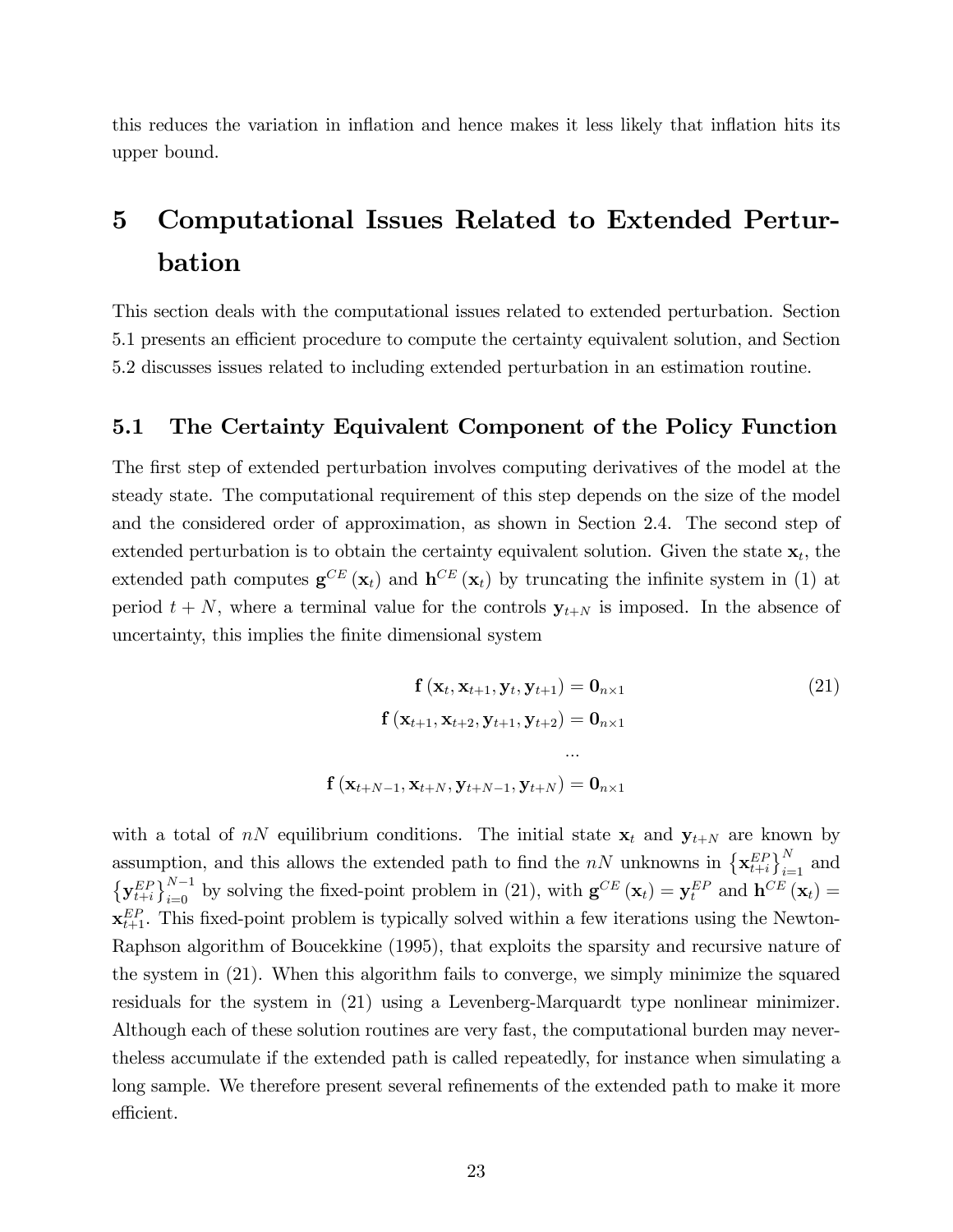First, the exogenous states  $\{\mathbf{x}_{2,t+j}\}_{j=1}^N$  can be eliminated from (21), as they can be solved directly by iterating on (2). It is also desirable to eliminate any lagged control variables that appear in  $x_t$  from (21). For instance, in our New Keynesian model, we do not need to separately solve for the short rate  ${R_t}_{t=1}^N$  in the controls and the lagged short rate  ${R_{t-1}}_{t=1}^N$  in the states. By eliminating these variables, we reduce the number of equations and unknowns in  $(21)$ , which make the system easier to solve. These simplifications also ensure that the extended path performs well on large models, as the number of shocks and lagged control variables only have a small effect on its execution time.

#### Table 4: Computational Costs of Extended Perturbation

This table reports the accuracy of extended perturbation at fifth order and various execution statistics for the same grid as considered in Table 3 when using calibration A. We let  $D_{ss} = 0.00$ and  $\mathcal{R} = 0$  in Panel  $\mathcal{A}$ , while  $\mathcal{R} = 0$  in Panel  $\mathcal{B}$ . The computations are carried out on a standard desktop with Windows 10 using an Intel(R) Core(TM)  $i7-7600U$  CPU @ 280 GHz processor.

|                                                     | Accuracy: | Seconds | Average    | Average   | Fraction by   |
|-----------------------------------------------------|-----------|---------|------------|-----------|---------------|
|                                                     | MAE       |         | iterations | $N_{t}^*$ | extended path |
| Panel $A$                                           |           |         |            |           |               |
| $Start = 1st$                                       | $-3.45$   | 964     | 3.3        | 200       | 100\%         |
| $Start = 4th$                                       | $-3.45$   | 881     | 2.4        | 200       | 100\%         |
| Panel $\mathcal{B}$                                 |           |         |            |           |               |
| Start = 4th, $D_{ss} = 0.01$                        | $-3.45$   | 654     | 2.5        | 120       | 100\%         |
| Start = 4th, $D_{ss} = 0.03$                        | $-3.45$   | 333     | 2.5        | 72        | 100\%         |
| Start = 4th, $D_{ss} = 0.05$                        | $-3.47$   | 134     | 2.5        | 57        | 100%          |
| Panel $\mathcal C$                                  |           |         |            |           |               |
| Start = 4th, $D_{ss} = 0.05, \mathcal{R} = 10^{-4}$ | $-3.46$   | 105     | 1.7        | 64        | 44\%          |
| Start = 4th, $D_{ss} = 0.05, \mathcal{R} = 10^{-3}$ | $-3.45$   | 94      | 2.2        | 71        | 19%           |

Second, it is important to have an accurate terminal condition  $y_{t+N}$  and good starting values for  $\left\{ \mathbf{x}_{t+i}^{EP}, \mathbf{y}_{t+i-1}^{EP} \right\}_{i=1}^N$  to obtain fast convergence of (21). For the benchmark version of the extended path, these values are computed using a first-order approximation as in Adjemian and Juillard (2010). For extended perturbation, higher-order derivatives of the g- and h-functions are available, as they are required to compute the uncertainty corrections. It therefore seems natural to use these higher-order derivatives when computing  $\left\{ \mathbf{x}_{t+i}^{EP}, \mathbf{y}_{t+i-1}^{EP} \right\}_{i=1}^N$  and  $\mathbf{y}_{t+N}$ . On the other hand, a higher approximation order may not always improve accuracy far from the steady state if the model is very nonlinear, as shown in Section 4. The considered procedure is therefore to use a fourth-order approximation to obtain  $\left\{ \mathbf{x}_{t+i}^{EP}, \mathbf{y}_{t+i-1}^{EP} \right\}_{i=1}^N$  and  $\mathbf{y}_{t+N}$ , except when any of these elements are far from their steady state - say, differ more than  $50\%$  or  $100\%$  from the steady state. In these events,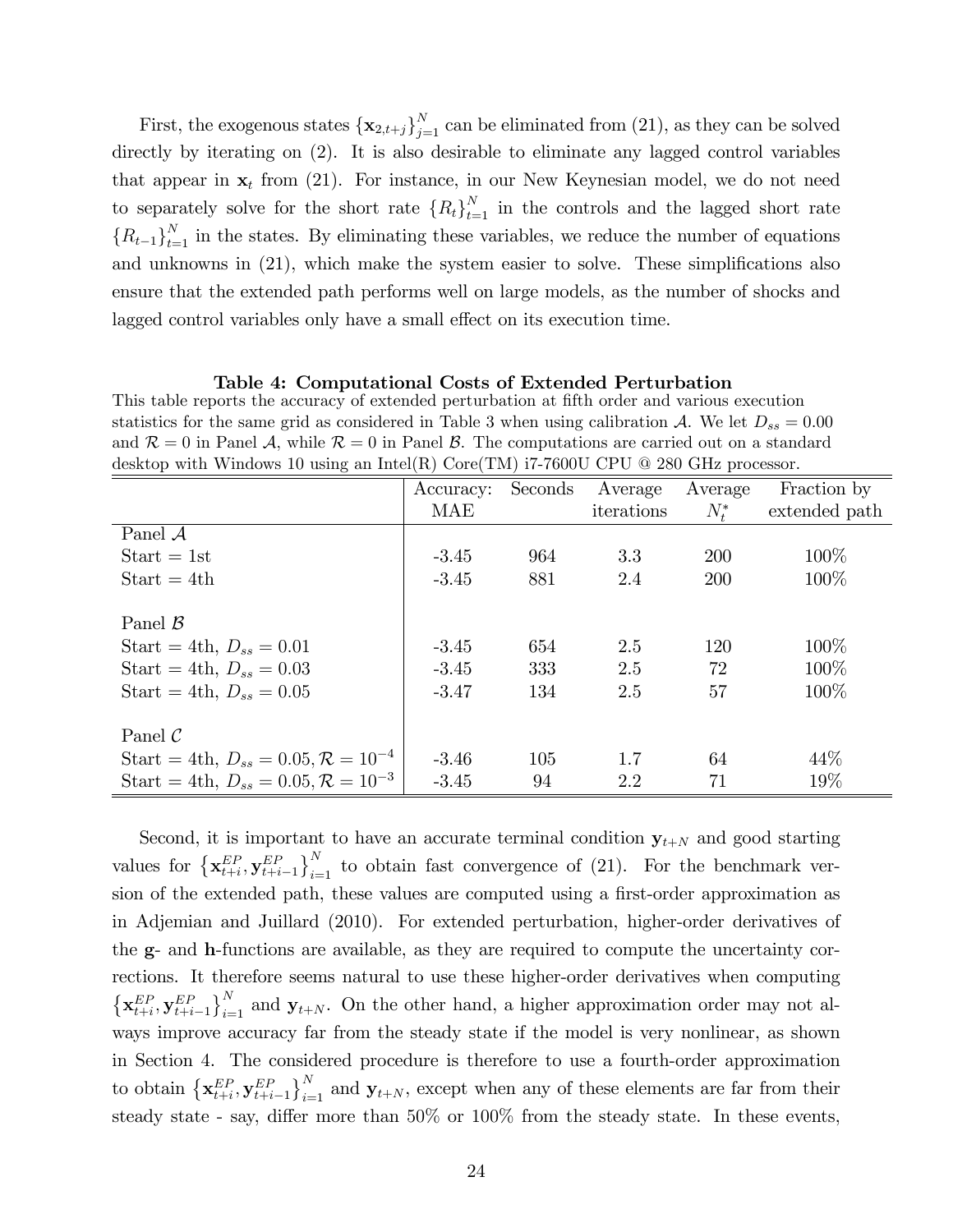we simply use a first-order approximation. To illustrate the computational gain from the different starting values, let us return to the setting in Section 4.2 where the performance of extended perturbation at fifth order is evaluated on a grid. Panel  $A$  in Table 4 shows that it takes 964 seconds to compute the required Euler errors using starting values from a firstorder approximation, where the extended path on average uses 3.3 iterations per observation. When using starting values from a fourth-order approximation, the execution time falls to 881 seconds, because the extended path on average only uses 2:4 iterations per observation. Importantly, this reduction in execution time is achieved without affecting the accuracy of the approximation.

Third, it is desirable to use a relatively short horizon  $N$ , as the system in (21) grows linearly in  $N$ . The extended path is commonly applied with the same  $N$  for all states. But, if  $\mathbf{x}_t$  is close to  $\mathbf{x}_{ss}$ , a smaller N should be needed than when  $\mathbf{x}_t$  is far from  $\mathbf{x}_{ss}$ . We therefore introduce a state-dependent horizon  $N_t^*$  using the rule

$$
N_t^* = \min \left\{ N \in \mathbb{N} : \max \left\{ |\mathbf{y}_{t+N} - \mathbf{y}_{ss}| \right\} \le D_{ss} \quad \text{st.} \quad N \in [N_{\min}, N_{\max}] \right\}. \tag{22}
$$

That is, we select the shortest horizon where the largest element in  $y_{t+N}$  is within the distance  $D_{ss}$  from its steady state, subject to  $N \in [N_{\min}, N_{\max}]$ . This implies that  $N_t^*$  depends on  $D_{ss}$ and the current state  $x_t$  through  $y_{t+N}$ . Standard perturbation is typically fairly accurate close to the steady state, and we therefore suggest to let  $D_{ss} = 0.03$  or  $D_{ss} = 0.05$  such that  $y_{t+N}$  is within 3% or 5%, respectively, of its steady state value. As for the bounds, our experience is that  $N_{\text{min}} = 50$  and  $N_{\text{max}} = 200$  perform well and imply enough periods for  $y_{t+N}$  to get sufficiently close to  $y_{ss}$ . Table 4 documents a substantial reduction in the average horizon N from 200 in Panel  $\mathcal A$  (with  $D_{ss} = 0$ ) to only 57 in Panel  $\mathcal B$  with  $D_{ss} = 0.05$ . As a result, the execution time falls from 881 seconds in Panel  $\mathcal A$  to just 134 seconds in Panel  $\mathcal B$ with  $D_{ss} = 0.05$ , while the accuracy is basically unaffected.

Fourth, a standard perturbation approximation to  $\mathbf{g}_t^{CE}$  and  $\mathbf{h}_t^{CE}$  may for some states be sufficiently accurate, for instance when  $\mathbf{x}_t$  is close to  $\mathbf{x}_{ss}$  or when the model does not display strong nonlinearities. This suggests that we do not always have to run the extended path. To formalize this observation, let  $\mathbf{y}_t^{Per} \equiv \mathbf{g}^{Per}(\mathbf{x}_t)$ ,  $\mathbf{x}_{t+1}^{Per} \equiv \mathbf{h}^{Per}(\mathbf{x}_t)$ , and  $\mathbf{y}_{t+1}^{Per} = \mathbf{g}^{Per}(\mathbf{x}_{t+1}^{Per})$ denote the standard perturbation solution to the certainty equivalent part of the policy function. In the absence of uncertainty, the unit-free Euler errors for this approximation are  $\mathbf{r}_t \equiv \mathbf{f}\left(\mathbf{x}_t, \mathbf{x}_{t+1}^{Per}, \mathbf{y}_{t+1}^{Per}\right)$ . The suggested approximation is then given by

$$
\mathbf{y}_{t} = 1_{\{\max|\mathbf{r}_{t}| \leq \mathcal{R}\}} \mathbf{g}^{Per}\left(\mathbf{x}_{t}\right) + 1_{\{\max|\mathbf{r}_{t}| > \mathcal{R}\}} \mathbf{g}^{CE}\left(\mathbf{x}_{t}\right) + \hat{\mathbf{g}}^{stoch}\left(\mathbf{x}_{t}\right), \tag{23}
$$

$$
\mathbf{x}_{t+1} = 1_{\{\max|\mathbf{r}_t| \leq \mathcal{R}\}} \mathbf{h}^{Per}(\mathbf{x}_t) + 1_{\{\max|\mathbf{r}_t| > \mathcal{R}\}} \mathbf{h}^{CE}(\mathbf{x}_t) + \mathbf{\hat{h}}^{stoch}(\mathbf{x}_t) + \sigma \boldsymbol{\eta} \boldsymbol{\epsilon}_{t+1},
$$
(24)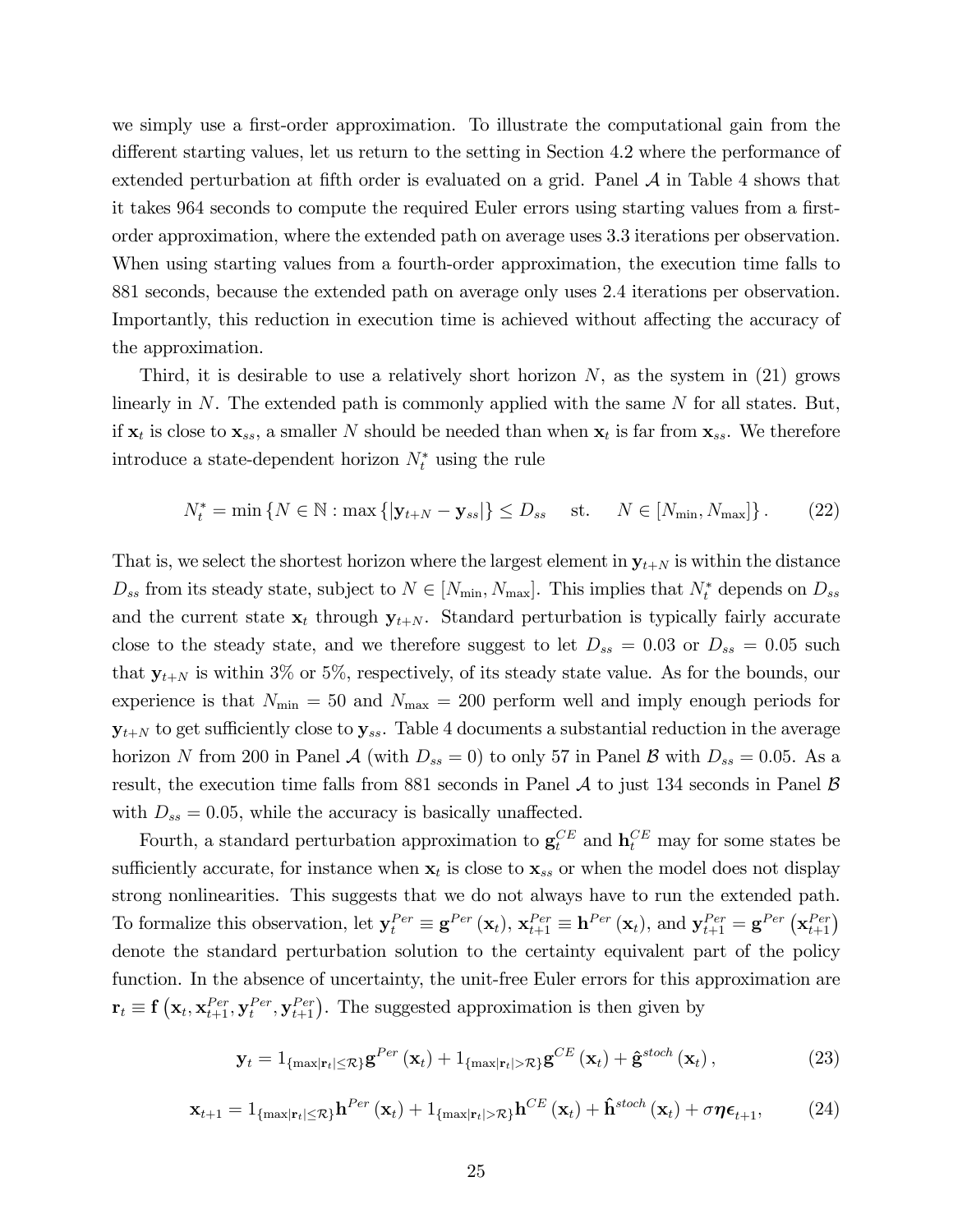where  $\mathcal R$  denotes the tolerated errors in the certainty equivalent component of the policy function. That is, we use the standard perturbation solution when  $\max |r_t| \leq \mathcal{R}$ , and only run the extended path when the perturbation solution is considered to be insufficiently accurate with  $\max |r_t| > \mathcal{R}$ . The recommendation is to consider a value of  $\mathcal{R}$  that is close to the accuracy level of extended perturbation for a given model. Hence, in our case, we consider values of  $\mathcal{R} = 10^{-4}$  or  $\mathcal{R} = 10^{-3}$ , given that the Euler errors when accounting for uncertainty in the New Keynesian model typically are in this range (see Section 4.2). Panel  $\mathcal C$  in Table 4 shows that this refinement further reduces the execution time to 105 seconds with  $\mathcal{R} = 10^{-4}$  and to 94 seconds with  $\mathcal{R} = 10^{-3}$ , as we now only run the extended path for 44% and 19% of the points on the grid, respectively. Again, these improvements are obtained with no loss in accuracy. Despite these substantial reduction in execution time (from 964 to 94 seconds), we also note that extended perturbation remains computational more demanding than standard perturbation, which at fifth order only requires 0.5 seconds to evaluate these Euler errors.

To illustrate the benefit of these refinements, we consider the execution time of using extended perturbation at fifth order to simulate 2,000 observations for the New Keynesian model with specification  $A$ . It takes 227 seconds when only eliminating exogenous states and lagged control variables with  $N = 200$ . Introducing the state-dependent horizon  $N_t^*$  in (22) with  $D_{ss} = 0.05$  reduces the execution time to 61 seconds. If we in addition use (23) and (24) to occasionally compute the certainty equivalent component of the policy function by standard perturbation, then we reduce the execution time to 18 seconds with  $\mathcal{R} = 10^{-4}$ and 12 seconds with  $\mathcal{R} = 10^{-3}$ .<sup>11</sup> In contrast, simulating 2,000 observation using standard perturbation at fifth order takes 0.4 seconds.

### 5.2 Estimation

The previous section showed that the computational costs of extended perturbation are modest, and it is therefore possible to include the approximation in existing estimation routines for nonlinear DSGE models. The most obvious estimator is probably simulated method of moments (SMM) following Duffie and Singleton (1993), as most unconditional moments can be estimated fairly accurately using samples of 1; 000 or 2; 000 observations. For instance, the Monte Carlo study in Ruge-Murcia (2012) shows that SMM performs well on simulated samples of this length. Another possibility is indirect inference with moments obtained from a vector autoregression, as suggested by Smith (1993). The simulation results in Ruge-Murcia

<sup>&</sup>lt;sup>11</sup>These computations are done on a standard desktop using Windows 10 with an Intel(R) Core(TM) i7-7600U CPU with 2.80 GHz.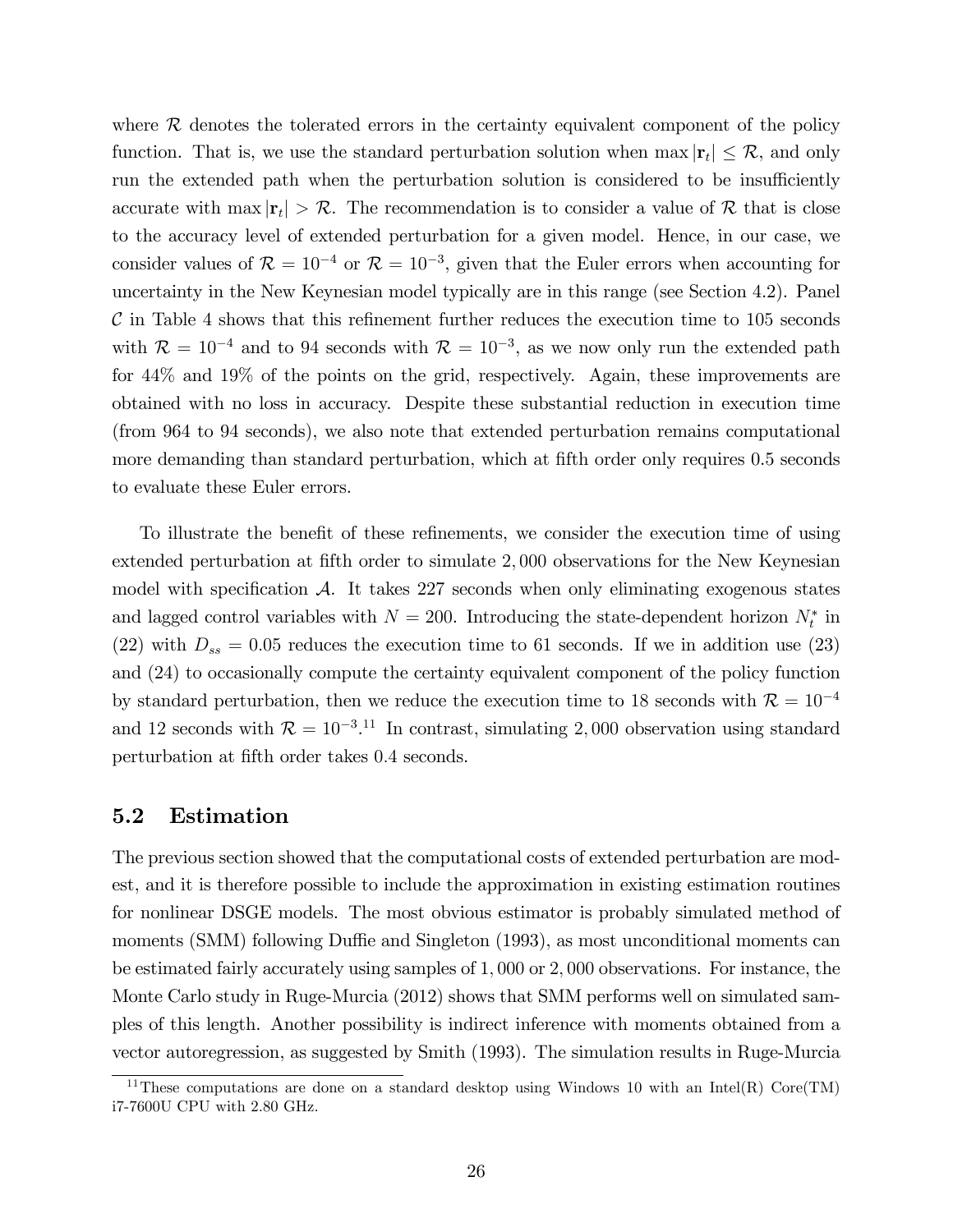$(2007)$  show that this estimator also performs well when using simulated samples of 1,000 or 2; 000 observations. Another alternative is the nonlinear Öltering approach in Andreasen  $(2013)$ , where the central difference Kalman filter  $(C\text{DKF})$  computes a quasi log-likelihood function, which is maximized. This estimator is appealing because it requires relatively few evaluations of the policy function, and hence is feasible to implement with extended perturbation. To see this, consider a 30 year sample of quarterly data  $(T = 120)$ , where a model with four states  $(n_x = 4)$  is estimated using four control variables as observables  $(n_y = 4)$ . In this case, it requires only  $T \times 2(n_y + n_x + 1) = 2,160$  evaluations of the policy functions to compute the quasi log-likelihood function. When implementing one of these classical estimators, it is desirable to exploit multi-processing in the optimization step to reduce the execution time. The class of evolutionary optimizers is well-suited for multi-processing, for instance the one proposed by Andreasen (2010).

From a Bayesian perspective, nonlinear DSGE models may be estimated by a particle Ölter to approximate the log-likelihood function, as illustrated in An and Schorfheide  $(2007)$ , Fernández-Villaverde and Rubio-Ramírez  $(2007)$ , among others. However, the particle Ölter requires several thousand evaluations of the policy functions to approximate the log-likelihood function in a given period, implying that this approach is currently not computationally feasible with extended perturbation. Instead, Bayesian inference may be carried out using the approach in Kim (2002), where a limited-information log-likelihood function is obtained from the objective function in SMM with the optimal weighting matrix. Another alternative is to conduct Bayesian inference using an approximated likelihood function for the moment conditions as in Creel and Kristensen (2013), which also is computational feasible with extended perturbation.

# 6 The Zero Lower Bound in the New Keynesian Model

Following the financial crisis starting in 2008, an important requirement for the New Keynesian model is to respect the zero lower bound for the monetary policy rate. Inspired by the work of Black (1995), this is typically done by truncating the Taylor rule for  $\log R_t$ at zero (see Fernandez-Villaverde, Gordon, Guerron-Quintana, and Rubio-Ramirez (2015), Gust, Herbst, Lopez-Salido, and Smith (2017), Arouba, Cuba-Borda, and Schorfheide (2018), among many others). However, such a shadow rate extension of the Taylor rule makes the New Keynesian model very demanding to solve because it introduces a kink in the model and several steady states. Higher-order perturbation methods are therefore ill-suited for solving this version of the New Keynesian model. As an alternative, Section 6.1 proposes a new Taylor rule that respects the ZLB and allows us to solve the New Keynesian model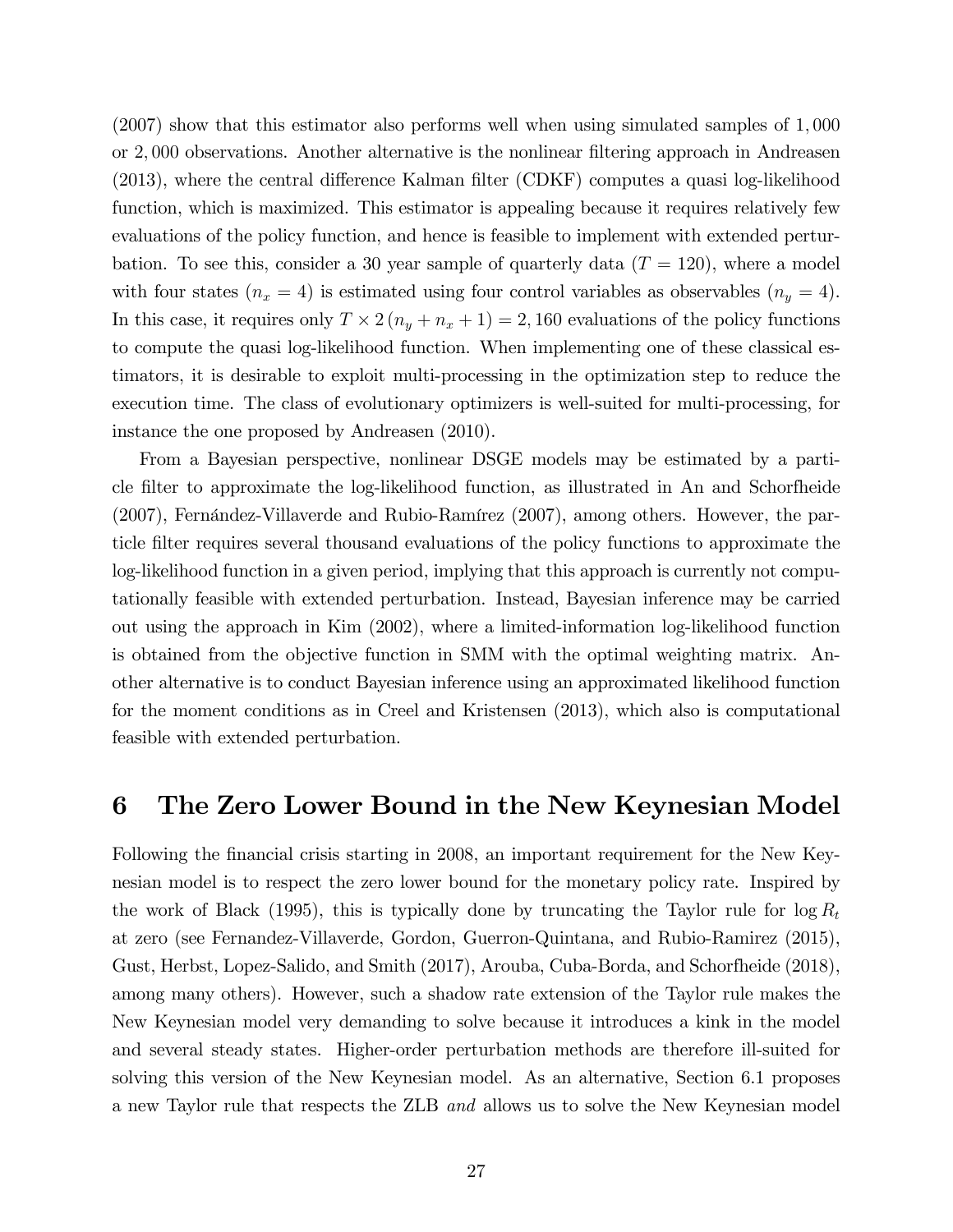by higher-order perturbation methods. Section 6.2 illustrates some of the implications of applying this new Taylor rule within the New Keynesian model.

# 6.1 A New ZLB Consistent Taylor Rule

This section presents a Taylor rule that accounts for the ZLB without introducing the computational challenges related to a shadow rate extension of this rule. Our suggestion is simply to formulate a Taylor rule for the net interest rate  $r_t$  instead of the gross interest rate  $R_t \equiv 1 + r_t$  as done in (19). That is, we propose the rule

$$
\log\left(r_t/r_{ss}\right) = \rho \log\left(r_{t-1}/r_{ss}\right) + \frac{1-\rho}{r_{ss}}\left(\kappa_\pi \hat{\pi}_t + \kappa_y \hat{y}_t\right),\tag{25}
$$

 $\hat{\mathbb{I}}$ 

$$
r_t = r_{ss} \exp\left\{\rho \log\left(r_{t-1}/r_{ss}\right) + \frac{1-\rho}{r_{ss}}\left(\kappa_{\pi}\hat{\pi}_t + \kappa_y \hat{y}_t\right)\right\}
$$

where  $\kappa_{\pi}$  and  $\kappa_{y}$  are scaled by  $1/r_{ss} > 0$  to make them comparable to the corresponding parameters in  $(19)^{12}$ . This rule obviously accounts for the ZLB without introducing a kink and is therefore suitable for higher-order perturbation methods, including extended perturbation. We also note that (25) nests the stylized rule in Benhabib, Schmitt-Grohe, and Uribe (2001) when  $\rho = 0$  and  $\kappa_y = 0$ , and hence implies two steady state solutions; one at the ZLB and one away from the ZLB. We follow the common approach in the literature and focus on the solution with a steady state away from the ZLB.

The first row in Table 5 reports the OLS estimates of the Taylor rule in (25) when using quarterly US data from 1959 to 2020 for the effective federal funds rate, core CPI inflation, and GDP in deviation from its potential level. We find a standard level of interest rate smoothing with  $\hat{\rho} = 0.93$ , and that the Federal Reserve assigns more weight to closing the inflation gap with  $\hat{\kappa}_{\pi} = 1.62$  than the output gap with  $\hat{\kappa}_{y} = 0.91$ . These estimates are very similar to those obtained for the standard Taylor rule in row (2), which does not respect the ZLB, and its shadow rate extension in row (3). The bottom part of Table 5 shows that the OLS estimates of the new Taylor rule in (25) are robust to instrumenting  $\hat{\pi}_t$  and  $\hat{y}_t$  by their lagged values (row 4), and that starting the sample in 1985 leads to the familiar increase in the policy response to the inflation gap ( $\hat{\kappa}_{\pi} = 3.66$ ).

The column on the far right in Table 5 shows that the new Taylor rule in (25) implies an  $R^2 = 0.97$  and hence provides a marginal better in-sample fit than the standard Taylor-

<sup>&</sup>lt;sup>12</sup>To see this, note for instance that  $\frac{\partial r_t}{\partial \hat{\pi}} = r_t \frac{1-\rho}{r_{ss}} \kappa_{\pi}$  in (25), whereas the standard Taylor-rule in (19) implies  $\frac{\partial r_t}{\partial \hat{\pi}} = (1 + r_t) (1 - \rho) \kappa_{\pi}$ . Thus, when  $r_t \approx r_{ss}$ , we have that  $(1 + r_t) \approx \frac{r_t}{r_{ss}}$  and the two Taylor-rules give comparable partial effects.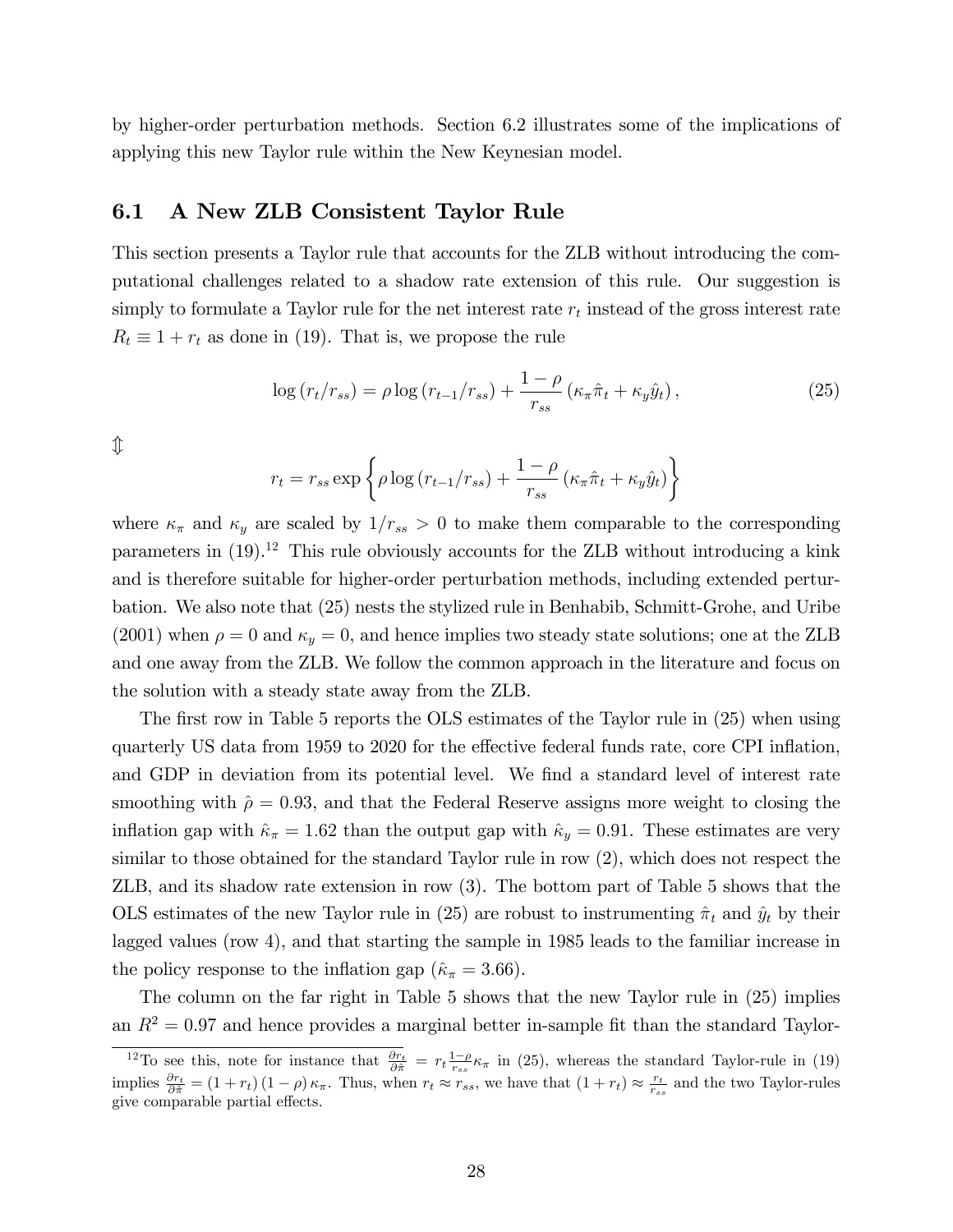#### Table 5: Estimated Taylor-Rules

The Taylor rule for the net interest rate  $\log r_t = \alpha_0 + \rho \log r_{t-1} + a_\pi \hat{\pi}_t + a_y \hat{y}_t + \varepsilon_t$  is estimated in row (1), (4) and (5). The standard Taylor rule  $\log R_t = \alpha_0 + \rho \log R_{t-1} + a_\pi \hat{\pi}_t + a_y \hat{y}_t + \varepsilon_t$  with  $R_t \equiv 1 + r_t$  is estimated in row (2). The shadow Taylor rule

 $\log R_t = \max\left\{0, \alpha_0 + \rho \log R_{t-1} + a_\pi \hat{\pi}_t + a_y \hat{y}_t\right\} + \varepsilon_t$  is estimated in row (3). In row (2) and (3),  $\hat{\kappa}_{\pi} = \hat{a}_{\pi}/(1 - \hat{\rho})$  and  $\hat{\kappa}_{y} = \hat{a}_{y}/(1 - \hat{\rho})$ , whereas the corresponding estimates are given by  $\hat{a}_{\pi}r_{ss}/(1 - \hat{\rho})$  and  $\hat{a}_{y}r_{ss}/(1 - \hat{\rho})$ , respectively, in row (1), (4), and (5) with  $r_{ss} = 1/0.99 - 1$  as in specification A. The IV estimation in row (4) is implemented using  $\hat{\pi}_{t-1}$  and  $\hat{y}_{t-1}$  as instruments for  $\hat{\pi}_t$  and  $\hat{y}_t$ . The figures in parenthesis are t-statistics obtained from Newey-West standard errors computed with 4 lags. Significance at the 10 and 5 percent level is denoted by  $*$  and  $**$ , respectively. Unless stated otherwise, the estimation is carried out on quarterly data from 1959 Q1 to 2020 Q1.

|                   |                                              | $\rho$              | $a_{\pi}$           | $a_u$               | $\kappa_{\pi}$ | $\kappa_u$ | $\overline{R^2}$ |
|-------------------|----------------------------------------------|---------------------|---------------------|---------------------|----------------|------------|------------------|
|                   | OLS estimation:                              |                     |                     |                     |                |            |                  |
| $\left(1\right)$  | New Taylor-rule: $\log r_t$                  | $0.93**$<br>(33.38) | $11.35**$<br>(2.07) | $6.37**$<br>(2.54)  | 1.62           | 0.91       | 0.969            |
| $\left( 2\right)$ | Standard Taylor-rule: $\log R_t$             | $0.91**$<br>(24.49) | 0.11<br>(1.55)      | $0.04**$<br>(5.27)  | 1.12           | 0.38       | 0.952            |
| $\left( 3\right)$ | Shadow Taylor-rule                           | $0.92**$<br>(24.87) | 0.11<br>(1.56)      | $0.04**$<br>(4.84)  | 1.31           | 0.53       | 0.953            |
|                   | Robustness:                                  |                     |                     |                     |                |            |                  |
| $\left( 4\right)$ | New Taylor-rule: $\log r_t$ by IV            | $0.97**$<br>(52.87) | $4.75*$<br>(1.88)   | $2.60*$<br>(3.19)   | 1.54           | 0.84       | 0.966            |
| (5)               | New Taylor-rule: $\log r_t$ by OLS from 1985 | $0.80**$<br>(13.61) | $71.17**$<br>(2.72) | $15.00**$<br>(3.51) | 3.66           | 0.77       | 0.976            |

rule and its shadow rate extension, which both have an  $R^2 = 0.95$ . To see where some of this improvement comes from, consider the top chart in Figure 2, which shows the effective federal funds rate and the Ötted values from our new Taylor rule during the ZLB period. We first note that the policy rate never equals zero but stays about 10 to 15 basis points above the lower bound during this period. This feature is consistent with our new Taylor rule, which almost perfectly matches the policy rate at the lower bound. The bottom chart in Figure 2 reveals that the standard Taylor rule in (19) unsurprisingly predicts negative values for the policy rate. The Ötted policy rates by its shadow rate extension are also too low, as they equal zero from the start of 2009 to the middle of 2014, although the policy rate is slightly positive in this period.

### 6.2 Numerical Illustrations

This section explores some of the effects of using the proposed Taylor rule in the New Keynesian model from Section 4.1. That is, we replace (19) by (25), and express the policy rate in the consumption Euler equation by  $1 + r_t$  instead of  $R_t$ . The model is solved by applying the standard log-transformation to all variables including  $r_t$ , as this ensures that the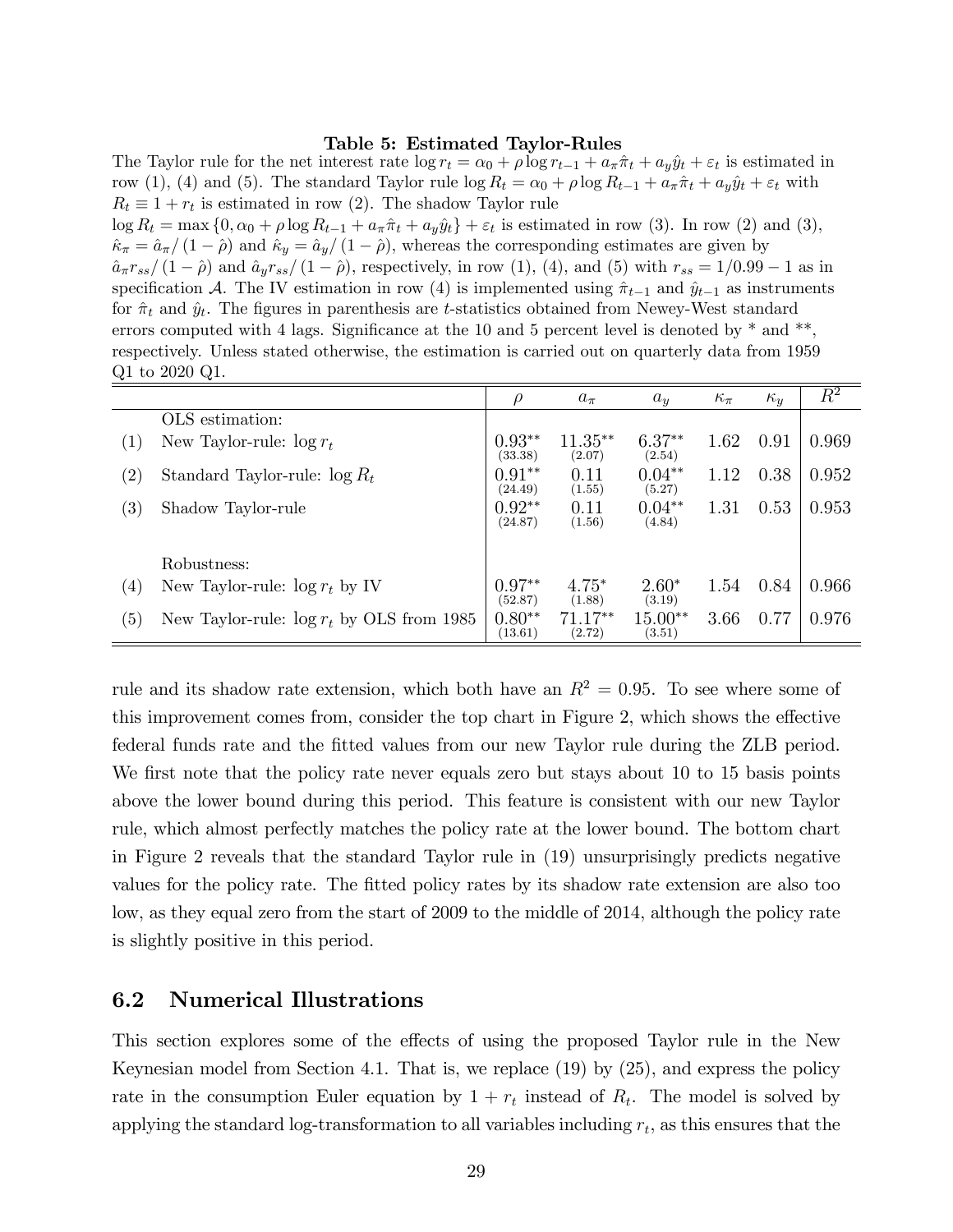#### Figure 2: The Fit of Estimated Taylor-Rules at the ZLB

This figure shows the effective federal funds rate and the fitted values for  $r_t$  as implied by the new Taylor rule in (25), the standard Taylor rule in (19), and its shadow rate extension. These Taylor rules are estimated by OLS using quarterly data from 1959 Q1 to 2020 Q1.



approximation always respects the ZLB. To simulate episodes where the economy approaches the ZLB, we omit technology shocks and follow the standard practice in the literature and introduce a preference shock  $d_t$  to the subjective discount factor  $\beta$ . We assume that  $\log d_{t+1} =$  $\rho_d \log d_t + \sigma_d \epsilon_{d,t+1}$ , where  $\epsilon_{d,t+1} \sim \mathcal{NID}(0, 1)$ ,  $\sigma_d = 0.01$ , and  $\rho_d = 0.98$ . For the Taylor rule, we use the estimates reported in row (1) in Table 5, while the remaining parameters attain the values in Table 2 for specification  $\mathcal{A}$ . We then study the performance of standard and extended perturbation, where we focus on a second order approximation, as the accuracy of standard perturbation deteriorates rapidly when increasing the approximation order and additional higher order uncertainty terms have only a small impact on extended perturbation.

Figure 3 shows that this version of the New Keynesian model implies that the short rate approaches the ZLB in a smooth manner when lowering  $\hat{d}_t$ . This generates a substantial reduction in inflation  $\hat{\pi}_t$ , which is much larger than implied by a linear solution that does not respect the ZLB. This linear solution is obtained by a first-order approximation to the solution from extended perturbation around  $d_t = 0$ . At the ZLB, we find that consumption falls by more with extended perturbation than implied by this linear solution. Thus, the implications of enforcing the ZLB by the proposed Taylor rule in (25) are very similar to those reported for a shadow rate extension of the standard Taylor rule (see, for instance, Fernandez-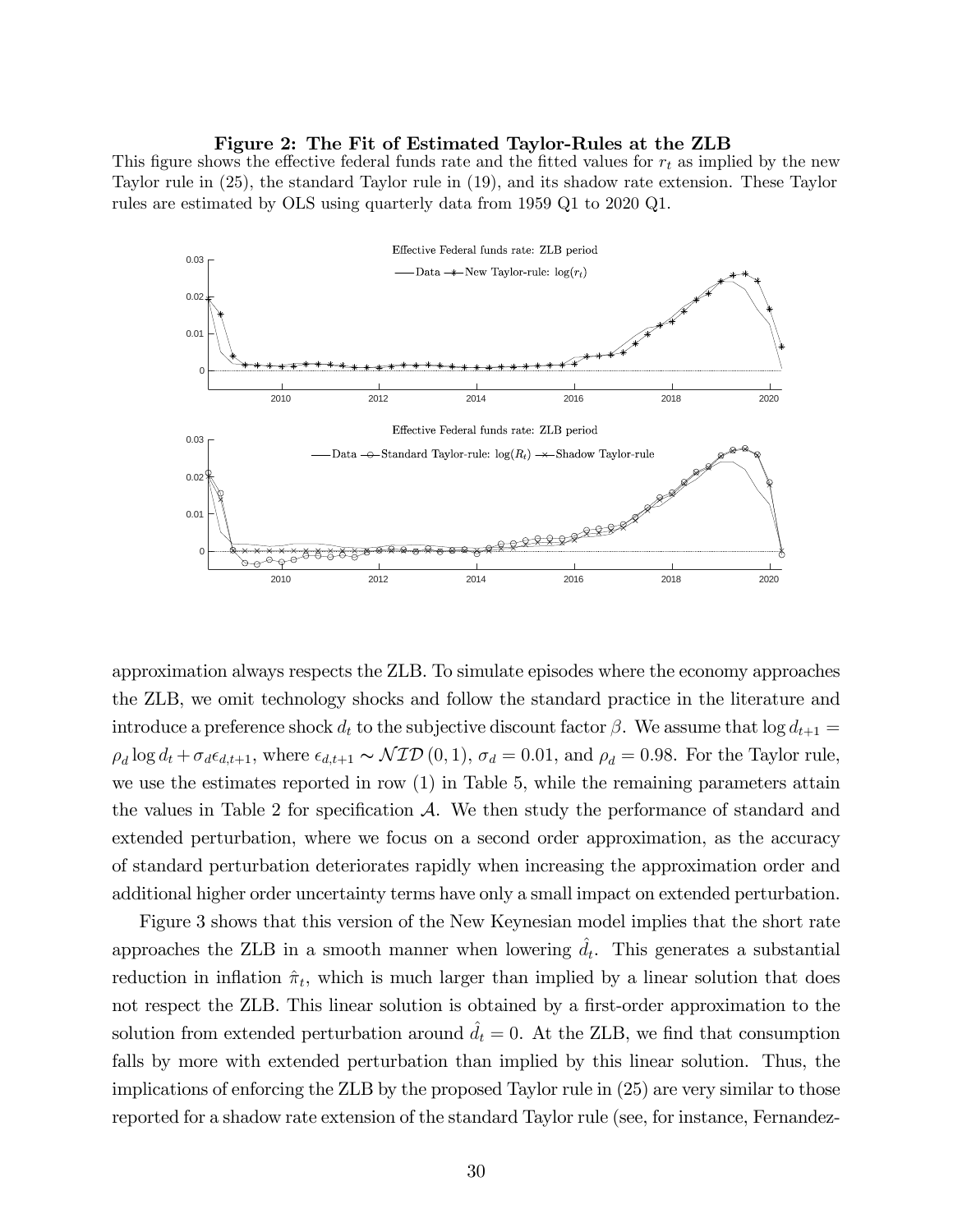Figure 3: Policy Functions at the ZLB with the New Taylor Rule This figure shows the level of the annualized policy rate  $r_t$ , inflation  $\hat{\pi}_t$ , consumption  $\hat{c}_t$ , and the Euler equation errors  $log_{10}(MAE_t)$  as a function of the preference shock  $\hat{d}_t$  in the New Keynesian model with the new Taylor rule in (25) when solved by standard and extended perturbation to second order. The remaining states are fixed at  $k_t = -2\sigma_k$ ,  $\hat{r}_{t-1} = -2.5\sigma_r$ , and  $\hat{s}_t = 0$ , where  $\sigma_k$ and  $\sigma_r$  denote the standard deviation of  $k_t$  and  $\hat{r}_{t-1}$ , respectively, in a log-linear approximation. The reported linear solution is obtained by a first-order approximation to the solution from extended perturbation around  $d_t = 0$ .



Villaverde, Gordon, Guerron-Quintana, and Rubio-Ramirez (2015)). The bottom right chart in Figure 3 reveals that extended perturbation provides a fairly accurate approximation at the ZLB, and that it generates lower Euler errors when compared to standard perturbation.

The top chart in Figure 4 shows a simulated sample of 1,000 observations for the annualized short rate. We find that our new Taylor rule frequently takes the monetary policy rate close to the ZLB. From observations 875 to 936, the short rate is below 50 basis points, meaning that the economy is close to the ZLB for 61 consecutive quarters, or slightly more than 15 years. This shows that the new Taylor rule in (25) can generate long stays at the ZLB. The bottom chart in Figure 4 reveals that extended perturbation delivers a reasonable degree of accuracy with  $\log_{10} MAE_t$  (for the entire model) being around  $-3$ , also at the ZLB. In comparison, the corresponding series for the short rate by standard perturbation follows the one from extended perturbation fairly closely until observation 690, where standard perturbation explodes.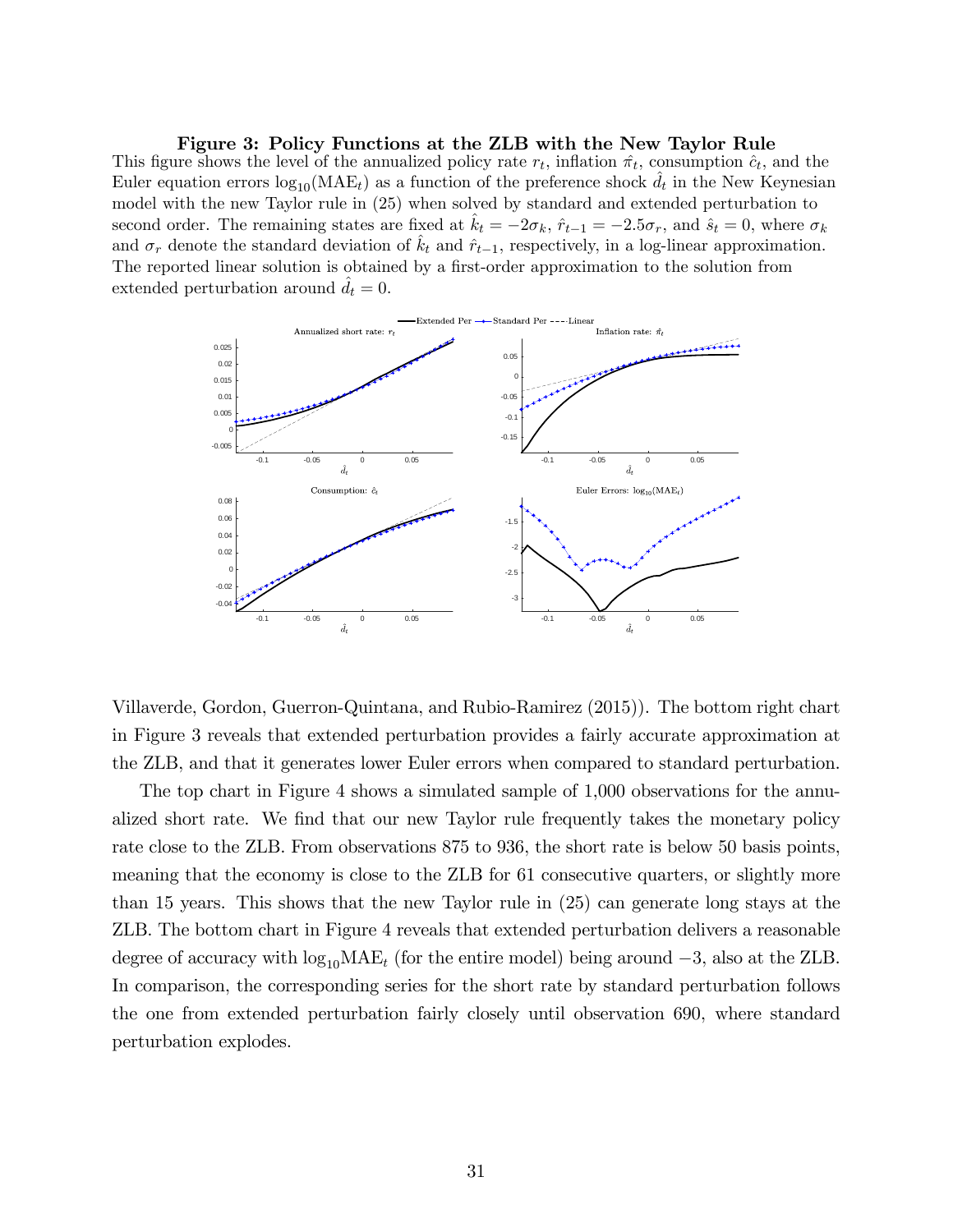Figure 4: Simulations from the New Keynesian Model Enforcing the ZLB The top chart shows the level of the annualized policy rate  $r_t$  in a simulated sample of 1.000 observations (with a burn-in of 100 observations) in the New Keynesian model with the new Taylor rule in (25) when solved by standard and extended perturbation to second order. The bottom chart shows the Euler equation errors  $log_{10}(MAE_t)$  for the entire model at a given point in the simulation.



# 7 Conclusion

This paper introduces the extended perturbation approximation which improves the performance of standard perturbation by using a more accurate solution for the certainty equivalent component of the policy function. For the New Keynesian model with Calvo pricing, we show that extended perturbation achieves higher accuracy than standard perturbation. We also show that the gain in accuracy is sufficiently large to generate a stable approximation by extended perturbation when standard perturbation explodes. Our results therefore suggest that the explosive behavior of standard perturbation reported in the literature may be related to inaccuracies in the certainty equivalent component of the policy function that may be eliminated by using extended perturbation. To reduce the computational costs of extended perturbation, we also introduce several improvements of the extended path which substantially lower execution costs and make extended perturbation feasible for estimation. In an application, we use extended perturbation on a New Keynesian model that enforces the ZLB by considering a Taylor rule for the log-transformed net interest rate instead of the widely used shadow rate specification. The results show that this modified version of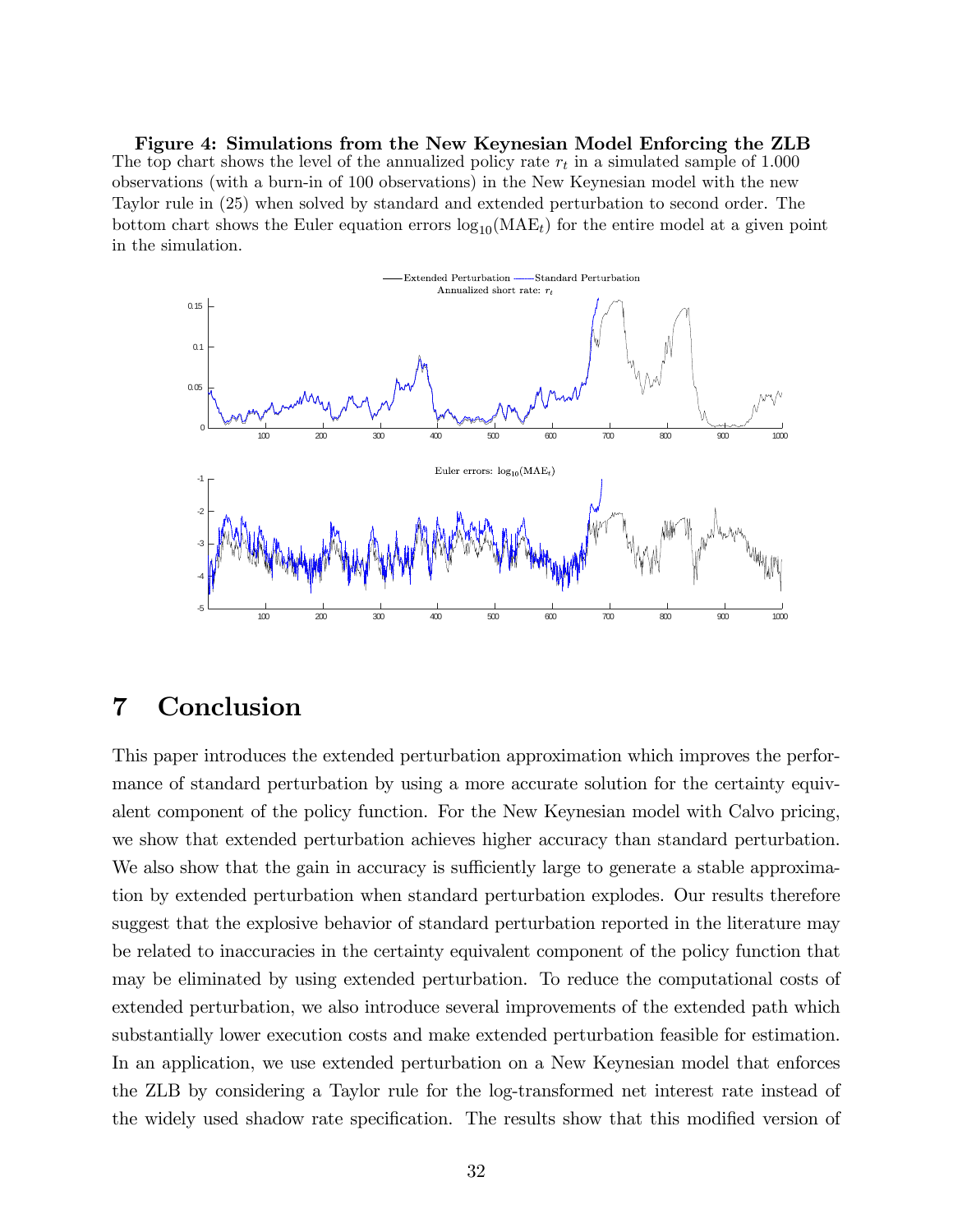the New Keynesian model can generate long stays at the ZLB and is easy to solve using extended perturbation, which provides a very accurate solution.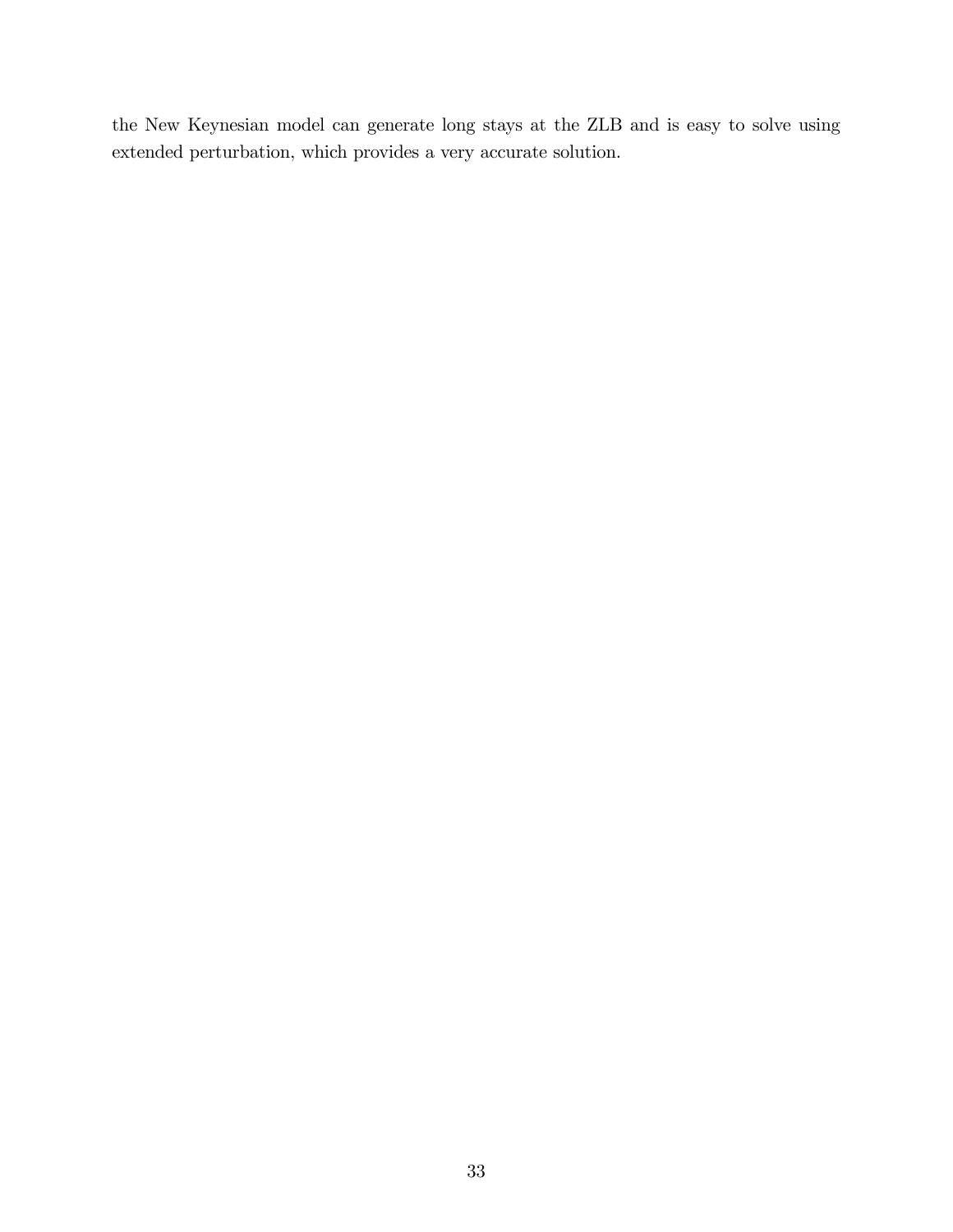# A Uncertainty Adjustment by Standard Perturbation

We clearly have that the stochastic part of the policy function is zero when we omit uncertainty  $(\sigma = 0)$ , i.e.  $\mathbf{g}^{stoch}(\mathbf{x}_t, \sigma = 0) = \mathbf{0}$  and  $\mathbf{h}^{stoch}(\mathbf{x}_t, \sigma = 0) = \mathbf{0}$  for all values of  $\mathbf{x}_t$ . This implies that all derivatives of  $g$  and  $g^{CE}$  solely with respect to the state variables are identical at  $\sigma = 0$ , and similarly for **h** and  $\mathbf{h}^{CE}$ . That is,

$$
\mathbf{g}(\mathbf{x}_t, \sigma = 0)_{\mathbf{x}^m} = \mathbf{g}^{CE} (\mathbf{x}_t)_{\mathbf{x}^m} \quad \text{for all } \mathbf{x}_t \in \mathcal{X}_x
$$
  
\n
$$
\mathbf{h}(\mathbf{x}_t, \sigma = 0)_{\mathbf{x}^m} = \mathbf{h}^{CE} (\mathbf{x}_t)_{\mathbf{x}^m} \quad \text{for all } \mathbf{x}_t \in \mathcal{X}_x
$$
\n(26)

for  $m = \{0, 1, 2, \ldots\}$ , where subscripts refer to partial derivatives taken m times with respect to  $\mathbf{x}_t$ . We also note that all derivatives involving the perturbation parameter  $\sigma$  are identical for **g** and  $\mathbf{g}^{stoch}$  because  $\sigma$  does not appear in  $\mathbf{g}^{CE}$ , and similarly for **h** and  $\mathbf{h}^{stoch}$ . That is,

$$
\mathbf{g}(\mathbf{x}_t, \sigma)_{\mathbf{x}^m \sigma^j} = \mathbf{g}^{stoch}(\mathbf{x}_t, \sigma)_{\mathbf{x}^m \sigma^j} \quad \text{for all } \mathbf{x}_t \in \mathcal{X}_x, \sigma \in \mathbb{R}_+ \n\mathbf{h}(\mathbf{x}_t, \sigma)_{\mathbf{x}^m \sigma^j} = \mathbf{h}^{stoch}(\mathbf{x}_t, \sigma)_{\mathbf{x}^m \sigma^j} \quad \text{for all } \mathbf{x}_t \in \mathcal{X}_x, \sigma \in \mathbb{R}_+
$$
\n(27)

for  $m = \{0, 1, 2, ...\}$  and  $j = \{1, 2, ...\}$ , where subscripts refer to partial derivatives taken m times with respect to  $\mathbf{x}_t$  and j times with respect to  $\sigma$ . The standard perturbation method exploits partial derivatives of the model in  $(1)$  to first compute partial derivatives of the  $g$ and **h**-functions at the steady state with respect to  $x_t$ . These partial derivatives are subsequently used to compute partial derivatives of the g- and h-functions at the steady state with respect to  $\sigma$  and  $\mathbf{x}_t$ . But, (26) and (27) show that these partial derivatives are unaffected by approximating  $\mathbf{g}^{CE}$  and  $\mathbf{h}^{CE}$  by the extended path instead of the standard Taylor series expansion. As a result, the standard perturbation method can be used to compute  $\mathbf{g}^{stoch}\left(\mathbf{x}_t, \sigma\right)_{\mathbf{x}^m\sigma^j}$  and  $\mathbf{h}^{stoch}\left(\mathbf{x}_t, \sigma\right)_{\mathbf{x}^m\sigma^j}$  at the steady state when the certainty equivalent part of the policy function is computed by the extended path.

# References

ADJEMIAN, S., AND M. JUILLARD (2010): "Dealing with ZLB in DSGE models: An application to the Japanese Economy," ESRI Discussion Paper No. 258.

- AJEVSKIS, V. (2017): "Semi-Global Solutions to DSGE Models: Perturbation around a Deterministic Path," Studies in Nonlinear Dynamics and Econometrics,  $21(2)$ , 1–28.
- AN, S., AND F. SCHORFHEIDE (2007): "Bayesian Analysis of DSGE Models," Econometric Review,  $26(2-4)$ , 113–172.
- ANDREASEN, M. M.  $(2010)$ : "How to Maximize The Likelihood Function for a DSGE Model," Computational Economics, 35(2), 127-154.

– (2012): "On the Effects of Rare Disasters and Uncertainty Shocks for Risk Premia in Non-Linear DSGE Models," Review of Economic Dynamics,  $15(3)$ , 295–316.

<sup>- (2013): &</sup>quot;Stochastic Extended Path Approach," Working Paper.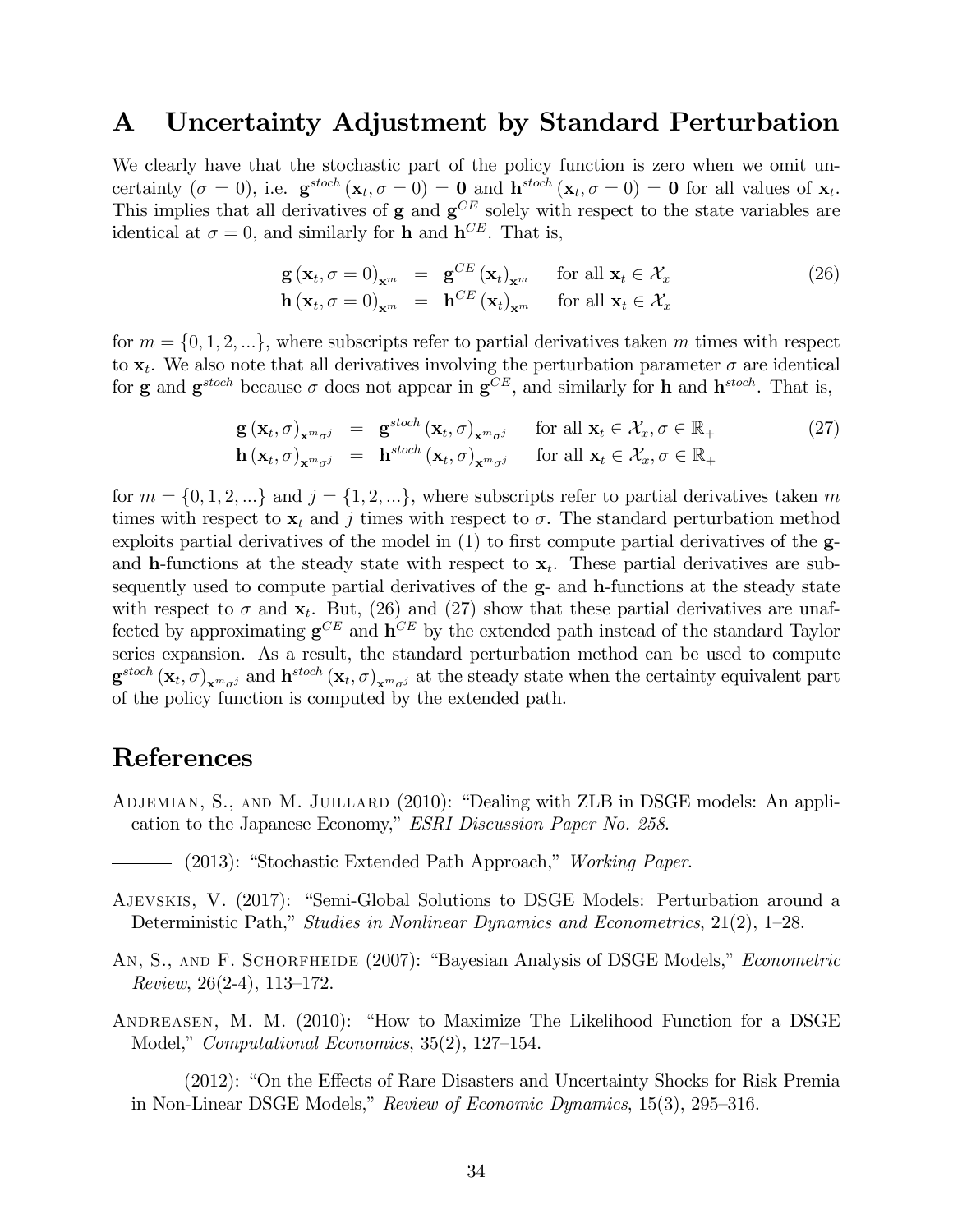$(2013):$  "Non-Linear DSGE Models and the Central Difference Kalman Filter," Journal of Applied Econometrics, 28, 929–955.

- Andreasen, M. M., J. Fernandez-Villaverde, and J. F. Rubio-Ramirez (2018): ìThe Pruned State Space System for Non-Linear DSGE Models: Theory and Empirical Applications to Estimation," Review of Economic Studies, 85(1), 1–49.
- AROUBA, S. B., P. CUBA-BORDA, AND F. SCHORFHEIDE (2018): "Macroeconomic Dynamics Near the ZLB: A Tale of Two Countries," Review of Economic Studies,  $85(1)$ ,  $87 - 118.$
- BEAUDRY, P., D. GALIZIA, AND F. PORTIER (2016): "Putting the Cycle back into the Business Cycle Analysis," Working Paper.
- BENHABIB, J., S. SCHMITT-GROHE, AND M. URIBE (2001): "The Perils of Taylor Rules," Journal of Economic Theory, 96, 40–69.
- BLACK, F. (1995): "Interest Rates as Options," The Journal of Finance, 50(5), 1371–1376.
- BLASQUES, F., AND M. NIENTKER (2020): "Transformed Perturbation Solutions for Dynamic Stochastic General Equilibrium Models," Working Paper, pp. 1–57.
- BOUCEKKINE, R. (1995): "An Alternative Methodology For Solving Nonlinear Forward Looking Models," Journal of Economic Dynamic and Control, 19(4), 711–734.
- BURNSIDE, C. (1998): "Solving Asset Pricing Models with Gaussian Shocks," *Journal of* Economic Dynamics and Control, 22, 329–340.
- CALVO, G. A. (1983): "Staggered Prices in a Utility-Maximizing Framework," Journal of Monetary Economics,  $12(3)$ ,  $383-398$ .
- CHRISTIANO, L. J., M. EICHENBAUM, AND C. L. EVANS (2005): "Nominal Rigidities and the Dynamic Effects of a Shock to Monetary Policy," Journal of Political Economy,  $113(1)$ ,  $1-45.$
- CREEL, M., AND D. KRISTENSEN (2013): "Indirect Likelihood Inference," Working Paper.
- DUFFIE, D., AND K. J. SINGLETON (1993): "Simulated Moments Estimation of Markov Models of Asset Prices,"  $Econometrica$ , 61(4), 929–952.
- FAIR, R. C., AND J. B. TAYLOR (1983): "Solution and Maximum Likelihood Estimation of Dynamic Nonlinear Rational Expectations Models,"  $Econometrica$ , 51(4), 1169–1185.
- Fernandez-Villaverde, J., G. Gordon, P. Guerron-Quintana, and J. F. Rubio-RAMIREZ (2015): "Nonlinear Adventures at the Zero Lower Bound," Journal of Economic Dynamic and Control, 57, 182–204.
- FERNÁNDEZ-VILLAVERDE, J., P. GUERRÓN-QUINTANA, J. F. RUBIO-RAMÍREZ, AND M. URIBE (2011): "Risk Matters: The Real Effects of Volatility Shocks," American Economic Review,  $101(6)$ ,  $2530-2561$ .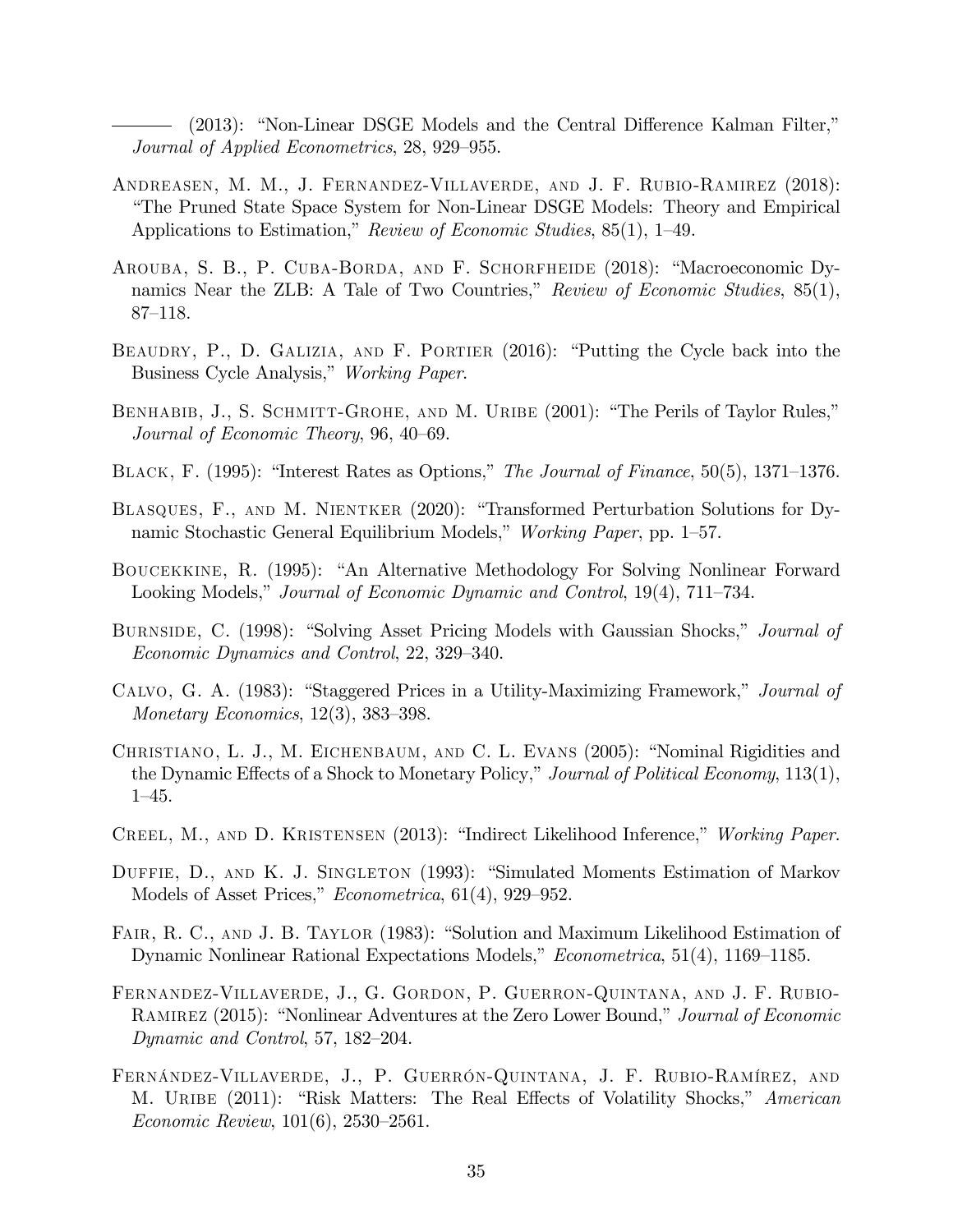- FERNÁNDEZ-VILLAVERDE, J., AND J. F. RUBIO-RAMÍREZ (2007): "Estimating Macroeconomic Models: A Likelihood Approach," Review of Economic Studies, 74(4), 1–46.
- GUST, C., E. HERBST, D. LOPEZ-SALIDO, AND M. E. SMITH (2017): "The Empirical Implications of the Interate-Rate Lower Bound," American Economic Review, 107(7), 1971-2006.
- HAAN, W. J. D., AND J. D. WIND (2012): "Nonlinear and Stable Perturbation-Based Approximations," Journal of Economic Dynamic and Control,  $36(10)$ , 1477–1497.
- JERMANN, U. J. (1998): "Asset Pricing in Production Economics," Journal of Monetary Economics,  $41(2)$ ,  $257-275$ .
- JUDD, K. L., AND S.-M. GUU (1997): "Asymptotic Methods for Aggregate Growth Models," Journal of Economic Dynamics and Control,  $21(6)$ ,  $1025-1042$ .
- JUILLARD, M., AND S. VILLEMOT (2011): "Multi-country real business cycle models: Accuracy tests and test bench," Journal of Economic Dynamic and Control, 35, 178–185.
- KIM, J., S. KIM, E. SCHAUMBURG, AND C. A. SIMS (2008): "Calculating and Using Second-Order Accurate Solutions of Discrete Time Dynamic Equilibrium Models," Journal of Economic Dynamics and Control,  $32(11)$ ,  $3397-3414$ .
- KIM, J., AND  $F$ . J. RUGE-MURCIA (2009): "How Much Inflation is Necessary to Grease the Wheels?," Journal of Monetary Economics,  $56(3)$ ,  $365-377$ .
- KIM, J.-Y. (2002): "Limited information likelihood and Bayesian Analysis," *Journal of*  $Econometrics, 107, 175–193.$
- KING, R. G., AND S. T. REBELO (1999): "Resuscitating Real Business Cycles," *Handbook* of Macroeconomics,  $1, 927-1007$ .
- LEVINTAL, O. (2017): "Fifth-Order Perturbation Solution to DSGE Models," *Journal of* Economics Dynamic and Control,  $80, 1-16$ .
- LOMBARDO, G., AND H. UHLIG (2018): "A Theory of Pruning," *International Economic* Review,  $59(4)$ ,  $1825-1836$ .
- LUBIK, T. A., AND F. SCHORFHEIDE  $(2004)$ : "Testing for Indeterminancy: An Application to U.S. Monetary Policy," American Economic Review,  $94(1)$ ,  $190-217$ .
- LUCAS, R. E. (1978): "Asset Prices in an Exchange Economy," *Econometrica*,  $46(6)$ , 1429 1445.
- PÖTSCHER, B. M., AND I. PRUCHA (1997): Dynamic Nonlinear Econometric Models: Asymptotic Theory. Springer.
- RIETZ, T. A. (1988): "The Equity Premium: A Solution," Journal of Monetary Economics,  $22, 117–131.$